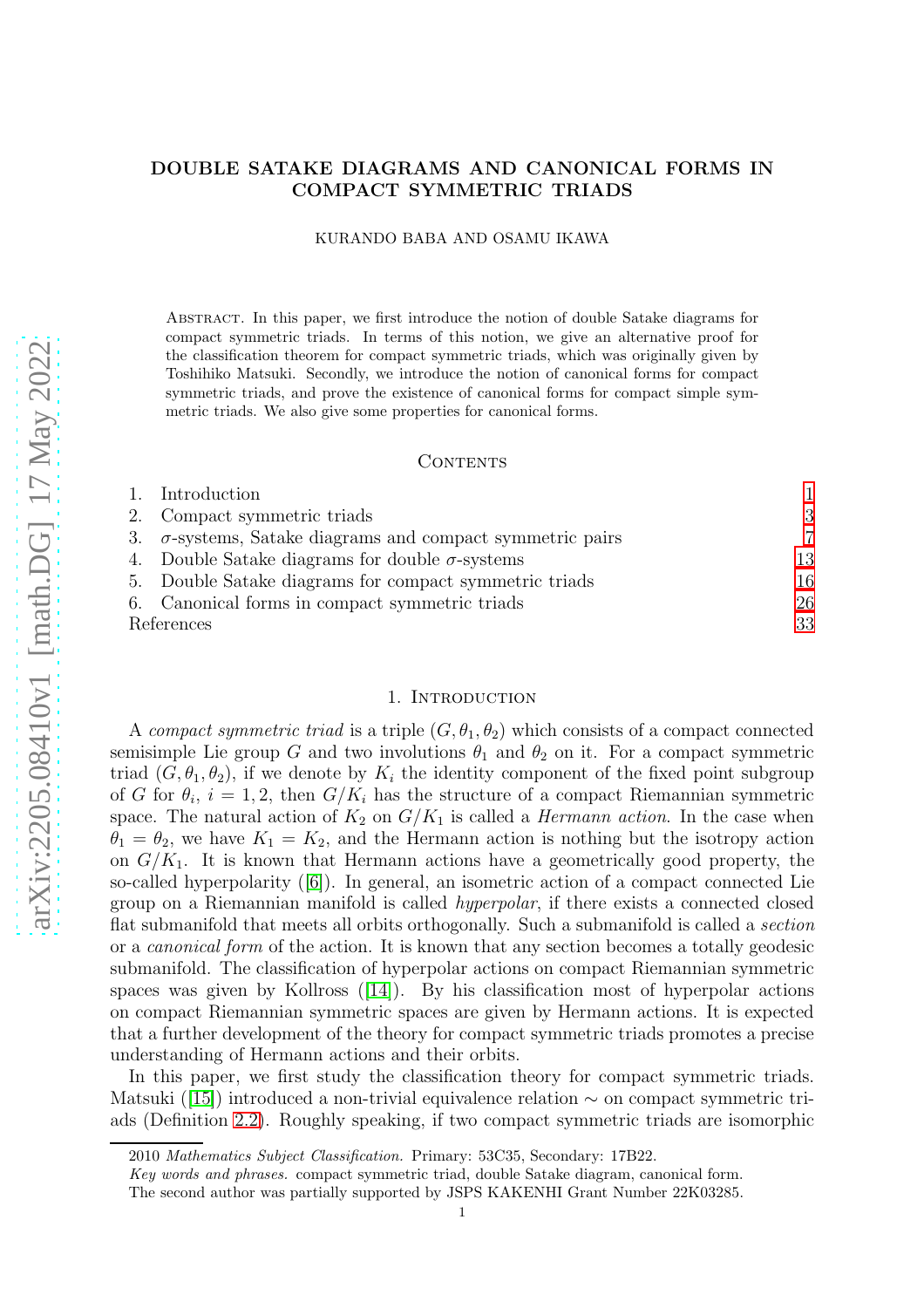with respect to  $\sim$ , then their Hermann actions are essentially the same. We will focus our attention on the infinitesimal model of a compact symmetric triad, that is, the triple  $(\mathfrak{g}, \theta_1, \theta_2)$  which consists of a compact semisimple Lie algebra g and two involutions  $\theta_1$ and  $\theta_2$  on it. Then we define a local isomorphism class of a compact symmetric triad in terms of the Lie algebra version of the equivalence relation ∼ (Definition [2.7\)](#page-5-0). In order to determine the local isomorphism classes of compact symmetric triads, we introduce the notion of double Satake diagrams (Definition [4.5\)](#page-14-0). The equivalence relation ∼ induces a natural equivalence relation on double Satake diagrams. In fact, the local isomorphism of a compact symmetric triad determines that of a double Satake diagram, and this correspondence becomes bijective. (Theorem [5.11,](#page-18-0) Lemma [5.12\)](#page-20-0). By using the results we obtain the classification of the local isomorphism classes of compact symmetric triads, namely, the classification of double Satake diagrams (Theorem [5.17\)](#page-22-0) derives that of the local isomorphism classes of compact symmetric triads (Corollary [5.18\)](#page-23-0). Our classification is listed in Table [4](#page-24-0) with the data of rank and order (see also Remark [5.21\)](#page-24-1). Our method is a generalization for Araki's one ([\[1\]](#page-32-1)) to classify local isomorphism classes of compact symmetric pairs in terms of Satake diagrams. Although the original classification of compact symmetric triads was given by Matsuki ([\[15\]](#page-33-2)), our motivation for giving the alternative proof comes from the study of not only Hermann action but also the classification of noncompact symmetric pairs in terms of the theory for compact symmetric triads ([\[2\]](#page-32-2)). Our classification plays an important role in the forthcoming paper [\[3\]](#page-32-3).

Next we introduce the notion of canonical forms for compact symmetric triads  $(G, \theta_1, \theta_2)$ based on the above results (Definition [6.1\)](#page-26-0). We prove the existence theorem of canonical forms in the case when  $G$  is simple (Theorem [6.6\)](#page-27-0). Intuitively, a canonical form gives a representative of the isomorphism class  $[(G, \theta_1, \theta_2)]$  which has the most easy structure in  $[(G, \theta_1, \theta_2)]$ . Our motivation for introducing this notion also comes from the study of Hermann actions. In fact, in the case when  $(G, \theta_1, \theta_2)$  is commutable, its canonical form is given by a commutative compact symmetric triad  $(G, \theta'_1, \theta'_2) \sim (G, \theta_1, \theta_2)$ . Many mathematicians contributed to study the Hermann action of such  $(G, \theta_1', \theta_2')$  (for example, [\[10\]](#page-33-3), [\[11\]](#page-33-4), [\[17\]](#page-33-5), [\[18\]](#page-33-6), [\[20\]](#page-33-7)). On the other hand, the study of Hermann actions for non-commutable case was found in [\[5\]](#page-32-4) and [\[19\]](#page-33-8). We observe that they studied concrete examples of compact symmetric triads, which are canonical in our sense.

The organization of this paper as follows: In Section [2,](#page-2-0) we recall the notion of compact symmetric triads. We define the rank and the order for a compact symmetric triad and for its isomorphism class. The hyperpolarity of a Hermann action is also explained. In Section [3,](#page-6-0) we recall that the local isomorphism classes of compact symmetric pairs correspond to  $\sigma$ -systems and Satake diagrams. In Section [4,](#page-12-0) we first introduce the notion of double σ-systems on finite dimensional real vector spaces equipped with an inner product. We also define an equivalence relation on double  $\sigma$ -systems based on the equivalence relation  $\sim$  (Subsection [4.1\)](#page-12-1). Next, we introduce the notion of double Satake diagrams and their isomorphism classes for double  $\sigma$ -systems (Subsection [4.2\)](#page-14-1). In Section [5,](#page-15-0) we introduce the notion of double Satake diagrams for compact symmetric triads. We prove Theorems [5.11](#page-18-0) and [5.17.](#page-22-0) We determine the rank and the order for the isomorphism classes compact simple symmetric triads based on the classification. Furthermore, we give special isomorphisms for compact simple symmetric triads and determine the self duality of compact simple symmetric triads. In Section [6,](#page-25-0) we introduce the notion of the canonicality for compact symmetric triads (Subsection [6.1\)](#page-26-1), and prove Theorem [6.6](#page-27-0) (Subsection [6.2\)](#page-27-1). We also give some properties for the rank and the order of a canonical form (Subsection [6.3\)](#page-29-0).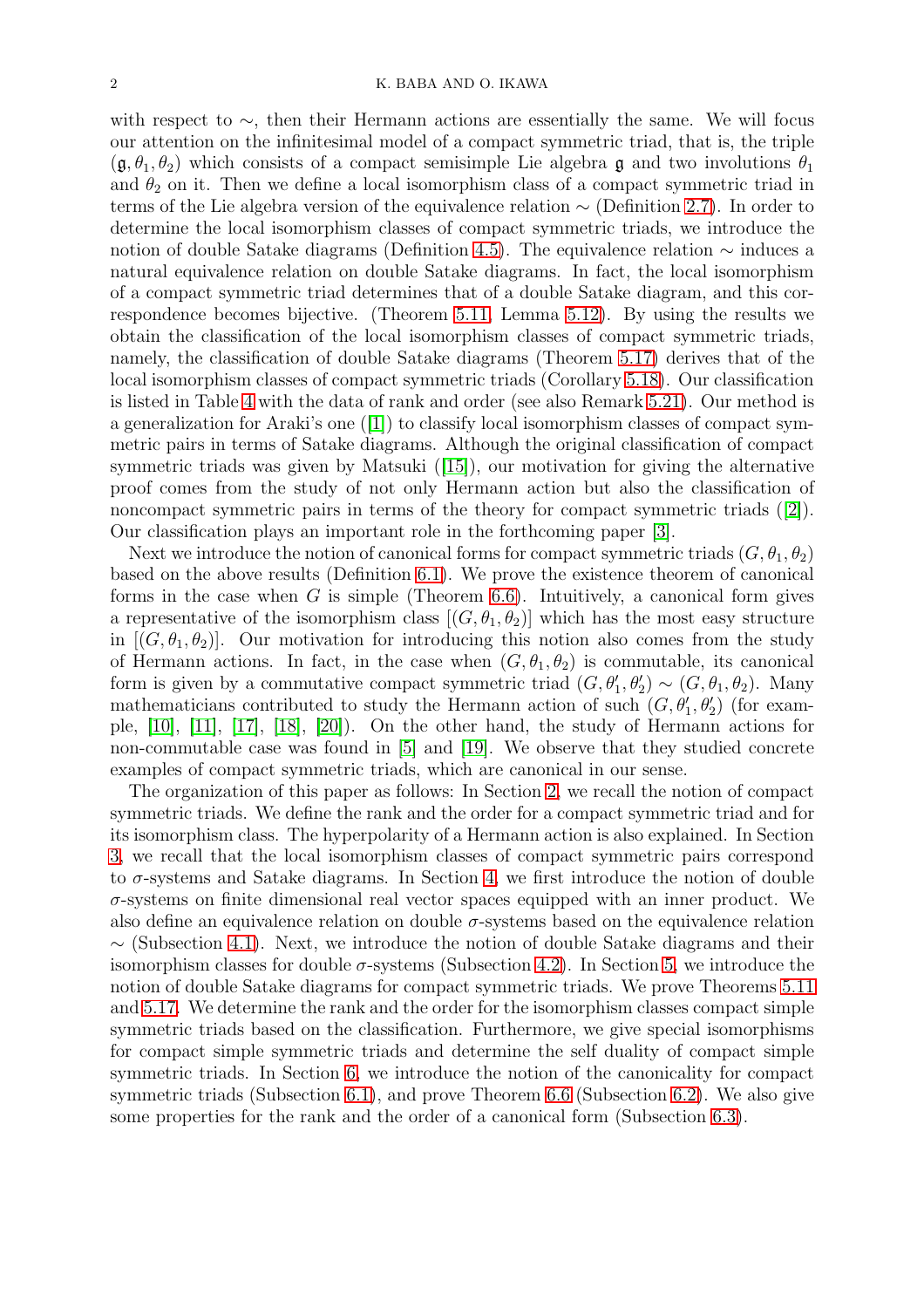#### 2. Compact symmetric triads

<span id="page-2-0"></span>Let G be a compact connected semisimple Lie group, and  $\theta_1, \theta_2$  be two involutions of G. We call the triplet  $(G, \theta_1, \theta_2)$  a compact symmetric triad. Denote by  $K_i$   $(i = 1, 2)$ the identity component of the fixed point subgroup of  $\theta_i$  in G. Then  $G/K_i$  is a compact Riemannian symmetric space with respect to the Riemannian metric induced from a biinvariant Riemannian metric on G. The natural action of  $K_2$  on  $G/K_1$  is called the Hermann action.

In what follows, we show that the Hermann action is a hyperpolar action. In particular, we give its section. We also recall an equivalence relation on compact symmetric triads which was introduced by Matsuki  $([16])$  $([16])$  $([16])$ . Then we observe that two compact symmetric triads are isomorphic in his sense, then their Hermann actions are essentially the same.

Let g be the Lie algebra of G and  $\exp : \mathfrak{g} \to G$  denote the exponential map. For each  $i = 1, 2$ , the differential  $d\theta_i$  of  $\theta_i$  at the identity element in G gives an involution of  $\mathfrak{g}$ , which we write the same symbol  $\theta_i$  if there is no confusion. Let  $\mathfrak{g} = \mathfrak{k}_1 \oplus \mathfrak{m}_1 = \mathfrak{k}_2 \oplus \mathfrak{m}_2$ be the canonical decompositions of  $\mathfrak g$  for  $\theta_1$  and  $\theta_2$ , respectively. We set  $\mathfrak g^{\theta_1\theta_2} = \{X \in$  $\mathfrak{g} \mid \theta_1 \theta_2(X) = X$  = { $X \in \mathfrak{g} \mid \theta_1(X) = \theta_2(X)$ } =  $\mathfrak{g}^{\theta_2 \theta_1}$ . Then  $\mathfrak{g}^{\theta_1 \theta_2}$  becomes a  $(\theta_1, \theta_2)$ invariant Lie subalgebra of  $\mathfrak g$ . Clearly,  $\theta_1 = \theta_2$  holds on  $\mathfrak g^{\theta_1 \theta_2}$ . The canonical decomposition of  $\mathfrak{g}^{\theta_1 \theta_2}$  for  $\theta_1|_{\mathfrak{g}^{\theta_1 \theta_2}}$  is given by

$$
\mathfrak{g}^{\theta_1\theta_2}=(\mathfrak{k}_1\cap\mathfrak{k}_2)\oplus(\mathfrak{m}_1\cap\mathfrak{m}_2).
$$

Let **a** be a maximal abelian subspace of  $m_1 \cap m_2$ . It is known that  $A := \exp(a)$  is closed in G. Hence, A becomes a compact connected abelian Lie subgroup of  $G$ , that is, a toral subgroup. The following theorem was proved by Hermann.

<span id="page-2-2"></span>**Theorem 2.1** ([\[8\]](#page-33-10)). Retain the notation as above. Then,

$$
G = K_1 A K_2 = K_2 A K_1.
$$

Let  $\pi_1 : G \to G/K_1$  denote the natural projection. Then  $\pi_1(A)$  is a flat totally geodesic submanifold of  $G/K_1$ . It follows from Theorem [2.1](#page-2-2) that each  $K_2$ -orbit intersects  $\pi_1(A)$ . In fact, it is shown that  $\pi_1(A)$  gives a section of the Hermann action  $K_2$  on  $G/K_1$ . Hence this action is hyperpolar.

We define the rank of  $(G, \theta_1, \theta_2)$  as the dimension of a maximal abelian subspace  $\mathfrak{a}$  of  $\mathfrak{m}_1 \cap \mathfrak{m}_2$ , which we write rank $(G, \theta_1, \theta_2)$ . Its well-definedness is shown by the Ad $(K_1 \cap$ K<sub>2</sub>)-conjugacy for maximal abelian subspaces of  $m_1 \cap m_2$ , where Ad denotes the adjoint representation of G. Since the tangent space of  $\pi_1(A)$  gives the normal space of a principal orbit of  $K_2$  on  $G/K_1$ , the rank is equal to the cohomogeneity of the action.

Let  $Aut(G)$  denote the group of automorphisms on G and  $Int(G)$  the group of inner automorphisms on G. Then  $Int(G)$  is a normal subgroup of Aut(G). Matsuki ([\[16\]](#page-33-9)) introduced the following equivalence relation on compact symmetric triads.

<span id="page-2-1"></span>**Definition 2.2.** Two compact symmetric triads  $(G, \theta_1, \theta_2)$  and  $(G, \theta'_1, \theta'_2)$  are isomorphic, which we write  $(G, \theta_1, \theta_2) \sim (G, \theta'_1, \theta'_2)$ , if there exist  $\varphi \in \text{Aut}(G)$  and  $\tau \in \text{Int}(G)$  satisfying the following relations:

<span id="page-2-3"></span>
$$
\theta_1' = \varphi \theta_1 \varphi^{-1}, \quad \theta_2' = \tau \varphi \theta_2 \varphi^{-1} \tau^{-1}.
$$
\n(2.1)

Geometrically,  $(G, \theta_1, \theta_2) \sim (G, \theta'_1, \theta'_2)$  means that their Hermann actions are isomorphic. Indeed, we obtain an isomorphism between them as follows. Assume that there exist  $\varphi \in \text{Aut}(G)$  and  $\tau \in \text{Int}(G)$  as in [\(2.1\)](#page-2-3). Denote by  $K'_{i}$  the identity component of the fixed point subgroup of  $\theta_i'$  in G. We obtain an isometric isomorphism  $\Phi: G/K_1 \to G/K'_1$ by

$$
\Phi: G/K_1 \to G/K'_1; \ gK_1 \mapsto \varphi(g)K'_1.
$$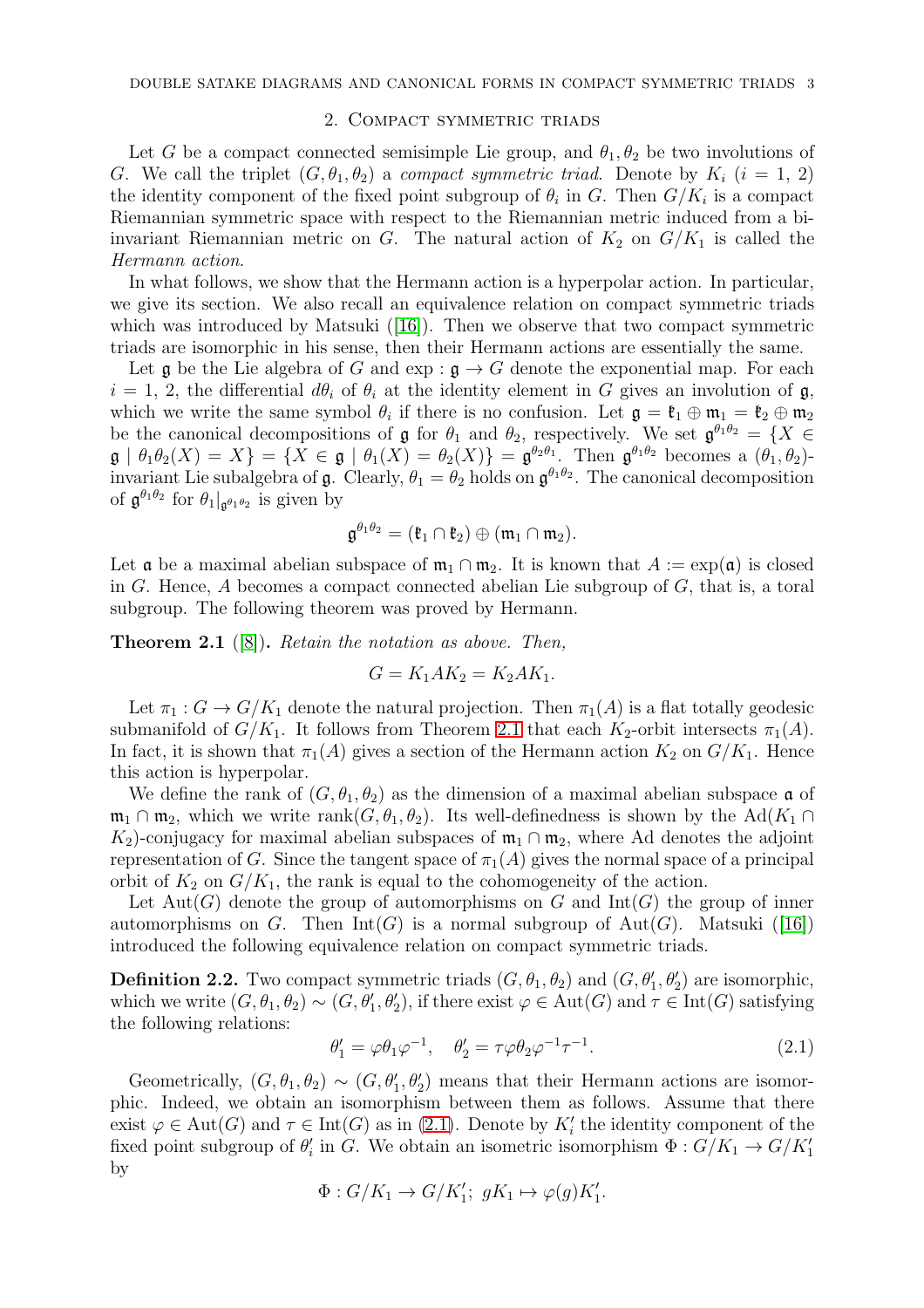Then the  $K_2$ -action on  $G/K_1$  is isomorphic to the  $\tau^{-1}(K_2')$ -action on  $G/K_1'$  via  $\Phi$ . In particular, the dimensions of their principal orbits are the same. Hence we have the following lemma.

**Lemma 2.3.** Assume that two compact symmetric triads  $(G, \theta_1, \theta_2)$  and  $(G, \theta'_1, \theta'_2)$  satisfies  $(G, \theta_1, \theta_2) \sim (G, \theta'_1, \theta'_2)$ . Then we have  $rank(G, \theta_1, \theta_2) = rank(G, \theta'_1, \theta'_2)$ . Hence we define the rank of the isomorphism class  $[(G, \theta_1, \theta_2)]$  of  $(G, \theta_1, \theta_2)$  as that of  $(G, \theta_1, \theta_2)$ , which we write rank  $[(G, \theta_1, \theta_2)].$ 

The Lie subgroups  $K_1 \cap K_2$  and  $G^{\theta_1 \theta_2} := \{g \in G \mid \theta_1 \theta_2(g) = g\}$  of G play a fundamental role in the study of  $(G, \theta_1, \theta_2)$ . However, their Lie group structures and even their Lie algebra structures depend on the choice of a representative of  $[(G, \theta_1, \theta_2)]$ . We expect that these structures are determined by taking a representative with 'easy structure' in the isomorphism class  $[(G, \theta_1, \theta_2)]$ . We will introduce such a representative as a canonical form in Section [6,](#page-25-0) which is one of the main subjects of the present paper.

We will define the order for the isomorphism class  $[(G, \theta_1, \theta_2)]$ . For the representative  $(G, \theta_1, \theta_2)$ , the order of the composition  $\theta_1\theta_2$ , which we write  $\text{ord}(\theta_1\theta_2)$ , is defined by the smallest positive integer k satisfying  $(\theta_1 \theta_2)^k = 1$ . If there is no such k, then  $\theta_1 \theta_2$  has infinite order, which we write  $\text{ord}(\theta_1\theta_2) = \infty$ . The value of  $\text{ord}(\theta_1\theta_2)$  depends on the choice of a representative of  $[(G, \theta_1, \theta_2)]$ . We define the *order* of the isomorphism class  $[(G, \theta_1, \theta_2)]$  by

ord $[(G, \theta_1, \theta_2)] := \min\{\text{ord}(\theta'_1\theta'_2) \mid (G, \theta'_1, \theta'_2) \sim (G, \theta_1, \theta_2)\} \in \mathbb{N} \cup \{\infty\}.$ 

It will be shown later that  $[(G, \theta_1, \theta_2)]$  has a finite order in the case when G is simple.

Here, we observe compact symmetric triads with low order. For two involutions  $\theta_1$ and  $\theta_2$  on G, we write  $\theta_1 \sim \theta_2$  if there exists  $\tau \in \text{Int}(G)$  satisfying  $\theta_2 = \tau \theta_1 \tau^{-1}$ . A compact symmetric triad  $(G, \theta_1, \theta_2)$  satisfying  $\theta_1 \sim \theta_2$  is isomorphic to  $(G, \theta_1, \theta_1)$ . Hence, for a compact symmetric triad  $(G, \theta_1, \theta_2)$ , the order of  $[(G, \theta_1, \theta_2)]$  is equal to one if and only if  $\theta_1 \sim \theta_2$  holds. The Hermann action induced from such  $(G, \theta_1, \theta_2)$  is nothing but the isotropy action  $K_1$  on  $G/K_1$ . In other words,  $(G, \theta_1, \theta_2)$  with  $\theta_1 \nsim \theta_2$  gives a nontrivial Hermann action. The isotropy actions of compact symmetric spaces have been studied by many geometers. Therefore we will mainly focus our attention on compact symmetric triads  $(G, \theta_1, \theta_2)$  with  $\theta_1 \nsim \theta_2$ . We also find that ord $[(G, \theta_1, \theta_2)] \leq 2$  holds if and only if  $[(G, \theta_1, \theta_2)]$  is commutable, i.e., there exists a compact symmetric triad  $(G, \theta_1', \theta_2') \sim (G, \theta_1, \theta_2)$  such that  $\theta_1'$  commutes with  $\theta_2'$ . We know that the class of compact symmetric triads  $(G, \theta_1, \theta_2)$  with  $\theta_1 \theta_2 = \theta_2 \theta_1$  has a rich structure, the so-called *symmetric* triad, which was introduced by the second author ([\[9\]](#page-33-11)). The geometry of the corresponding Herman actions have been explored in terms of this notion (for example, [\[17\]](#page-33-5), [\[18\]](#page-33-6)).

<span id="page-3-0"></span>**Proposition 2.4.** Let  $(G, \theta_1, \theta_2)$  and  $(G, \theta'_1, \theta'_2)$  be two compact symmetric triads satisfying  $(G, \theta_1, \theta_2) \sim (G, \theta'_1, \theta'_2)$ . Assume that there exists  $n \in \mathbb{N}$  such that  $(\theta_1 \theta_2)^n = 1$  and  $(\theta_1'\theta_2')^{n+1} = 1$ . Then we have  $\theta_1 \sim \theta_2$ . In particular,  $\theta_1' \sim \theta_2'$  holds.

*Proof.* Without loss of generalities we may assume that  $\theta'_1 = \theta_1$  and  $\theta'_2 = \tau \theta_2 \tau^{-1}$  for some  $\tau \in \text{Int}(G)$ . Then, we have  $(\theta_1 \theta_2')^{n+1} = (\theta_1 \tau \theta_2 \tau^{-1})^n \theta_1 (\tau \theta_2 \tau^{-1})$ . Hence it is sufficient to show that there exists  $\tau_1 \in \text{Int}(G)$  such that  $(\theta_1 \tau \theta_2 \tau^{-1})^n \theta_1 = \tau_1 \theta_2 \tau_1^{-1}$ .

Let us consider the case when n is even:  $n = 2m$  for some  $m \in \mathbb{N}$ . Then we have  $(\theta_1 \tau \theta_2 \tau^{-1})^n \theta_1 = (\theta_1 \tau \theta_2 \tau^{-1})^m \theta_1 (\theta_1 \tau \theta_2 \tau^{-1})^m$ . Let g be in G satisfying  $\tau = \tau_g$ . Since  $\theta_i \tau_g = \tau_{\theta_i(g)} \theta_i$  holds, there exists  $\tau_1 \in \text{Int}(G)$  satisfying  $(\theta_1 \tau \theta_2 \tau^{-1})^m = \tau_1(\theta_1 \theta_2)^m$ . From  $(\theta_1 \theta_2)^{2m} = 1$ , we obtain

$$
(\theta_1 \tau \theta_2 \tau^{-1})^n \theta_1 = \tau_1 (\theta_1 \theta_2)^m \theta_1 (\theta_2 \theta_1)^m \tau_1^{-1} = \tau_1 (\theta_1 \theta_2)^{2m} \theta_1 \tau_1^{-1} = \tau_1 \theta_1 \tau_1^{-1}.
$$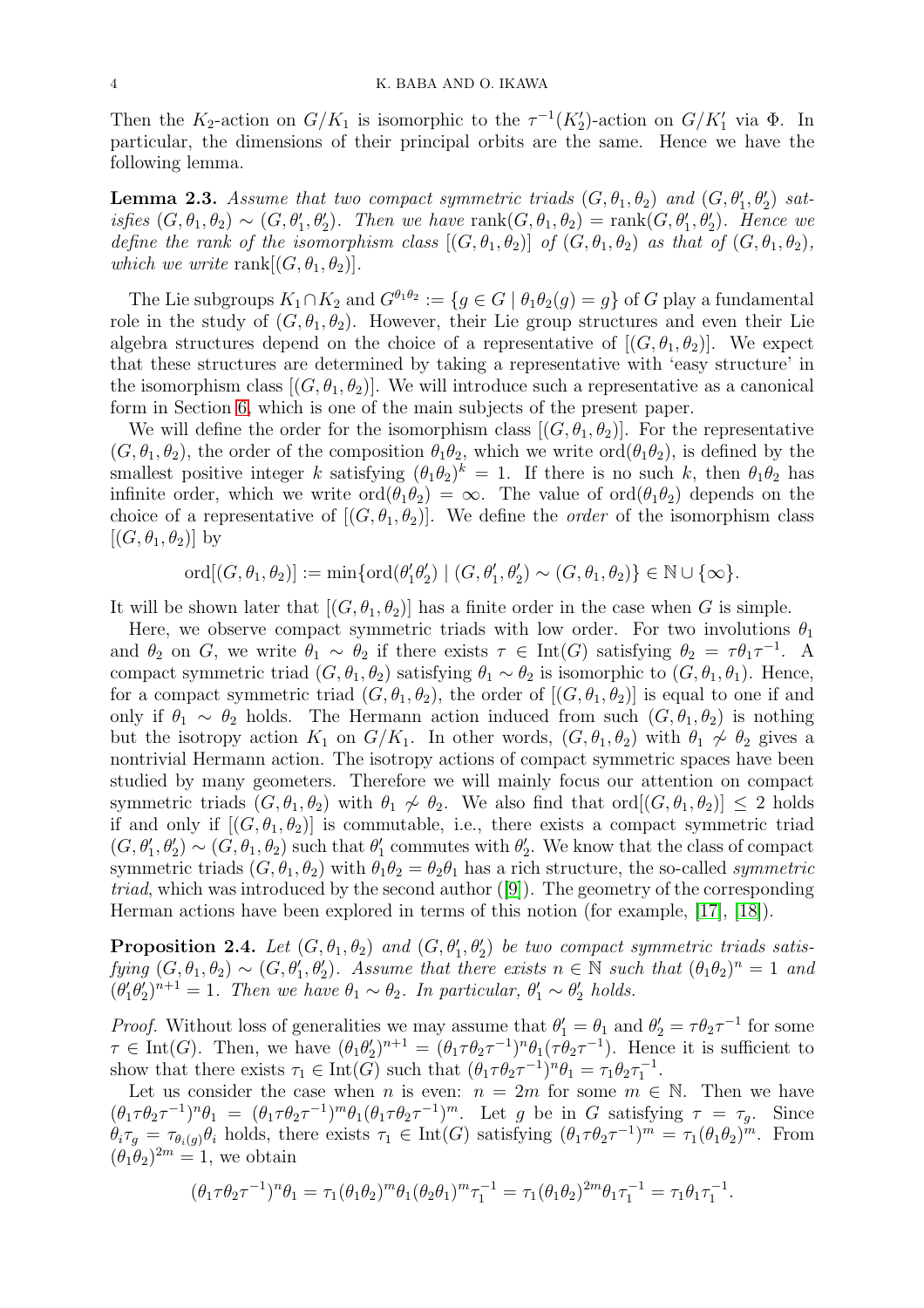In the case when *n* is odd, a similar argument shows that there exists  $\tau_1 \in \text{Int}(G)$  such that  $(\theta_1 \tau \theta_2 \tau^{-1})^n \theta_1 = \tau_1 \theta_2 \tau^{-1}$ . Thus, we have complete the proof. that  $(\theta_1 \tau \theta_2 \tau^{-1})^n \theta_1 = \tau_1 \theta_2 \tau_1^{-1}$ . Thus, we have complete the proof.

Let  $(G, \theta_1, \theta_2)$  be a compact symmetric triad and  $\mathfrak{a}$  a maximal abelian subspace of  $\mathfrak{m}_1 \cap \mathfrak{m}_2$ . Then there exists a maximal abelian subspace of  $\mathfrak{m}_i$  containing  $\mathfrak{a}$  for each  $i = 1$ , 2. However,  $[a_1, a_2] = \{0\}$  does not hold in general. In the case when  $[a_1, a_2] \neq \{0\}$ , there exist no maximal abelian subalgebras t of  $\mathfrak g$  such that t contains both  $\mathfrak a_1$  and  $\mathfrak a_2$ . On the other hand, retaking  $(G, \theta_1, \theta_2)$  if necessary, the following lemma holds.

<span id="page-4-1"></span>**Lemma 2.5.** There exists a compact symmetric triad  $(G, \theta'_1, \theta'_2) \sim (G, \theta_1, \theta_2)$  and a maximal abelian subalgebra  $t$  of  $\alpha$  satisfying the following conditions:

- (1)  $a_1 := \mathfrak{t} \cap \mathfrak{m}_1$  and  $a_2 := \mathfrak{t} \cap \mathfrak{m}_2$  are maximal abelian subspaces of  $\mathfrak{m}_1$  and  $\mathfrak{m}_2$ , respectively. In particular, t is  $(\theta_1, \theta_2)$ -invariant.
- (2)  $\mathfrak{a} := \mathfrak{t} \cap (\mathfrak{m}_1 \cap \mathfrak{m}_2)$  is a maximal abelian subspace of  $\mathfrak{m}_1 \cap \mathfrak{m}_2$ .

*Proof.* Let  $\mathfrak a$  be a maximal abelian subspace of  $\mathfrak m_1 \cap \mathfrak m_2$ . Let  $\mathfrak a_i$  be a maximal abelian subspace of  $\mathfrak{m}_i$  containing  $\mathfrak{a}$ . We define a closed subgroup  $N(\mathfrak{a})$  of G by  $N(\mathfrak{a}) := \{g \in$  $G | \text{Ad}(g) \mathfrak{a} = \mathfrak{a} \text{}.$  Since G is compact, so is  $N(\mathfrak{a})$ . Then the identity component  $N(\mathfrak{a})_0$  of  $N(\mathfrak{a})$  becomes a compact connected Lie group. Furthermore, its Lie algebra  $\mathfrak{n}(\mathfrak{a})$  has the following expression:

$$
\mathfrak{n}(\mathfrak{a})=\{X\in\mathfrak{g}\mid [X,\mathfrak{a}]\subset\mathfrak{a}\}.
$$

Since  $[\mathfrak{a}_i, \mathfrak{a}] \subset [\mathfrak{a}_i, \mathfrak{a}_i] = \{0\}$  holds, we have  $\mathfrak{a}_i \subset \mathfrak{n}(\mathfrak{a})$ . Hence  $\mathfrak{a}_i$  is an abelian subalgebra of  $\mathfrak{n}(\mathfrak{a})$ . By general theory of compact connected Lie groups, there exists  $g \in N(\mathfrak{a})_0$  satisfying  $[\mathfrak{a}_1, \mathrm{Ad}(g)\mathfrak{a}_2] = \{0\}.$  We set  $\theta_2' := \tau_g \theta_2 \tau_g^{-1}$ . Then we have  $d\theta_2' = \mathrm{Ad}(g)d\theta_2\mathrm{Ad}(g)^{-1}$  and  $\mathfrak{m}'_2 = \mathrm{Ad}(g)\mathfrak{m}_2$ . From the inclusion  $\mathfrak{a} \subset \mathfrak{a}_2$ , we get  $\mathfrak{a} = \mathrm{Ad}(g)\mathfrak{a} \subset \mathrm{Ad}(g)\mathfrak{a}_2 =: \mathfrak{a}'_2 \subset \mathfrak{m}'_2$ . This yields  $\mathfrak{a} \subset \mathfrak{a}_1 \cap \mathfrak{a}'_2$ . In addition, by the maximality of  $\mathfrak{a}$ , we obtain  $\mathfrak{a} = \mathfrak{a}_1 \cap \mathfrak{a}'_2$ . Since  $[a_1, a'_2] = \{0\}$  holds, there exists a maximal abelian subalgebra t of g containing  $a_1$  and  $\mathfrak{a}'_2$ . This t satisfies the two conditions as in the statement.

Here, let us consider the case when the rank of  $[(G, \theta_1, \theta_2)]$  is equal to zero. Then  $K_2$  acts transitively on  $G/K_1$  by Theorem [2.1.](#page-2-2) Furthermore, the value of the order of  $\theta'_1\theta'_2$  is independent of the choice of a representative  $(G, \theta'_1, \theta'_2)$  in  $[(G, \theta_1, \theta_2)]$ , namely, the following proposition holds.

<span id="page-4-2"></span>**Proposition 2.6.** Assume that the rank of  $[(G, \theta_1, \theta_2)]$  is equal to zero. If  $(G, \theta_1, \theta_2) \sim$  $(G, \theta'_1, \theta'_2)$  then,  $\text{ord}(\theta_1 \theta_2) = \text{ord}(\theta'_1 \theta'_2)$  holds.

*Proof.* It follows from  $(G, \theta_1, \theta_2) \sim (G, \theta'_1, \theta'_2)$  that there exist  $\varphi \in Aut(G)$  and  $g \in G$ satisfying the following relation:

<span id="page-4-0"></span>
$$
\theta_1' = \varphi \theta_1 \varphi^{-1}, \quad \theta_2' = \tau_g \varphi \theta_2 \varphi \tau_g^{-1}, \tag{2.2}
$$

where  $\tau_g$  is an inner automorphism of G defined by  $\tau_g(h) = ghg^{-1}$   $(h \in G)$ . By applying Theorem [2.1](#page-2-2) to  $(G, \theta_1', \theta_2')$  we have  $k_1 \in K_1'$  and  $k_2 \in K_2'$  satisfying  $g = k_2' k_1'$ . Here, we have used the assumption rank  $[(G, \theta_1, \theta_2)] = 0$ . Then from  $(2.2)$  we obtain

$$
\theta_1' = \tau_{k_1} \theta_1' \tau_{k_1}^{-1} = (\tau_{k_1} \varphi) \theta_1 (\tau_{k_1} \varphi)^{-1},
$$
  
\n
$$
\theta_2' = \tau_{k_2}^{-1} \theta_2' \tau_{k_2} = \tau_{k_2}^{-1} (\tau_{k_2} \tau_{k_1} \varphi \theta_2 \varphi \tau_{k_1}^{-1} \tau_{k_2}^{-1}) \tau_{k_2} = (\tau_{k_1} \varphi) \theta_2 (\tau_{k_1} \varphi)^{-1}.
$$

This obeys  $\text{ord}(\theta_1\theta_2) = \text{ord}(\theta'_1\theta'_2)$ . Thus we have completed the proof.

In the present paper, we will also treat compact symmetric triads at the Lie algebra level. A compact symmetric triad at the Lie algebra level is a triplet  $(\mathfrak{g}, \theta_1, \theta_2)$  which consists of a compact semisimple Lie algebra g and two involutions  $\theta_1$  and  $\theta_2$  of g. Let Aut(g) denote the group of automorphisms on  $\mathfrak g$  and  $\mathrm{Int}(\mathfrak g)$  the group of inner automorphisms on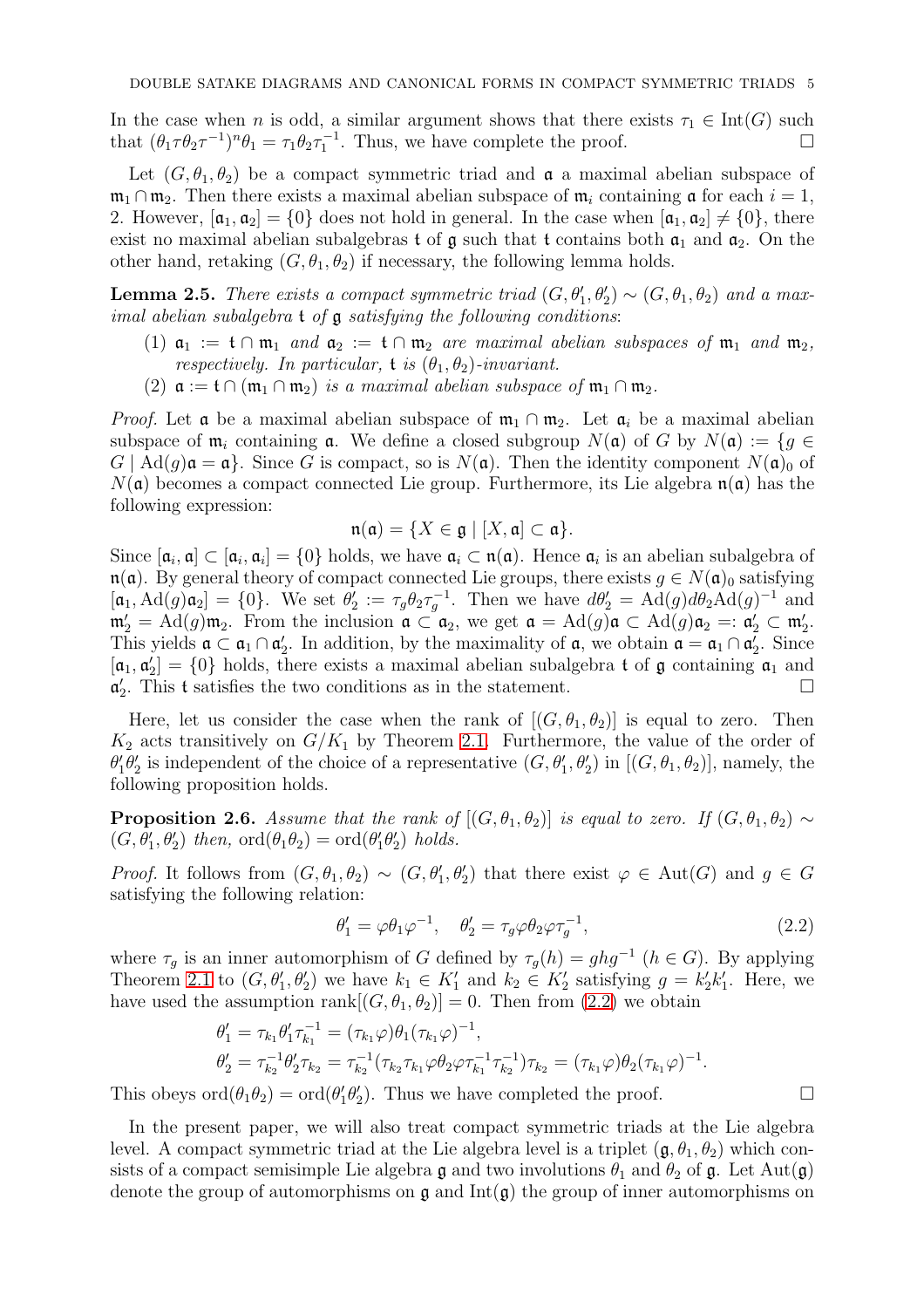$\mathfrak g$ . Then Int( $\mathfrak g$ ) is a normal subgroup of Aut( $\mathfrak g$ ). Let us define the Lie algebra version of Definition [2.2](#page-2-1) as follows.

<span id="page-5-0"></span>**Definition 2.7.** Two compact symmetric triads  $(\mathfrak{g}, \theta_1, \theta_2)$  and  $(\mathfrak{g}, \theta'_1, \theta'_2)$  are isomorphic, which we write  $(\mathfrak{g}, \theta_1, \theta_2) \sim (\mathfrak{g}, \theta'_1, \theta'_2)$ , if there exist  $\varphi \in \text{Aut}(\mathfrak{g})$  and  $\tau \in \text{Int}(\mathfrak{g})$  satisfying the following relations:

$$
\theta_1' = \varphi \theta_1 \varphi^{-1}, \quad \theta_2' = \tau \varphi \theta_2 \varphi^{-1} \tau^{-1}.
$$

Let us consider a correspondence between the Lie group level and the Lie algebra level for compact symmetric triads. For a compact symmetric triad  $(G, \theta_1, \theta_2)$  at the Lie group level,  $(\mathfrak{g}, d\theta_1, d\theta_2)$  gives a compact symmetric triad at the Lie algebra level. Then  $(\mathfrak{g}, d\theta_1, d\theta_2)$  is called the compact symmetric triad at the Lie algebra level associated with  $(G, \theta_1, \theta_2)$ . We find that for two compact symmetric triads  $(G, \theta_1, \theta_2)$  and  $(G, \theta'_1, \theta'_2)$ ,  $(G, \theta_1, \theta_2) \sim (G, \theta_1', \theta_2')$  implies  $(\mathfrak{g}, d\theta_1, d\theta_2) \sim (\mathfrak{g}, d\theta_1', d\theta_2')$ . We say that two compact symmetric triads  $(G, \theta_1, \theta_2)$  and  $(G, \theta'_1, \theta'_2)$  are locally isomorphic, if  $(\mathfrak{g}, d\theta_1, d\theta_2) \sim (\mathfrak{g}, d\theta'_1, d\theta'_2)$ holds.

Conversely, for a compact symmetric triad  $(g, \theta_1, \theta_2)$  at the Lie algebra level, there exists a compact symmetric triad  $(G, \Theta_1, \Theta_2)$  satisfying  $(\mathfrak{g}, d\Theta_1, d\Theta_2) = (\mathfrak{g}, \theta_1, \theta_2)$ , where  $\mathfrak{g}$  is the Lie algebra of G. Indeed, let G denote the universal covering group of a connected Lie group with Lie algebra g or the adjoin group of g. Then we can get  $\Theta_i$  as the extension of  $\theta_i$  to an involution of G.

Let  $(g, \theta_1, \theta_2)$  be a compact symmetric triad at the Lie algebra level. The rank of  $(\mathfrak{g}, \theta_1, \theta_2)$  is defined as the dimension of a maximal abelian subspace of  $\mathfrak{m}_1 \cap \mathfrak{m}_2$ . We define the rank of  $[(\mathfrak{g}, \theta_1, \theta_2)]$  by that of  $(\mathfrak{g}, \theta_1, \theta_2)$ . In a similar manner, the orders of  $(\mathfrak{g}, \theta_1, \theta_2)$  and is isomorphic class  $[(\mathfrak{g}, \theta_1, \theta_2)]$  are defined in the same way as in the case of the Lie group level. We denote by rank $[(\mathfrak{g}, \theta_1, \theta_2)]$  the rank of  $[(\mathfrak{g}, \theta_1, \theta_2)]$ , and by ord $[(\mathfrak{g}, \theta_1, \theta_2)]$  the order of  $[(\mathfrak{g}, \theta_1, \theta_2)]$ .

By definition we have the following lemma.

**Lemma 2.8.** For a compact symmetric triad  $(G, \theta_1, \theta_2)$ , we have rank  $[(G, \theta_1, \theta_2)]$  = rank $[(\mathfrak{g}, d\theta_1, d\theta_2)].$ 

In order to state a similar result for the order, we prepare the following lemma.

<span id="page-5-1"></span>**Lemma 2.9.** An automorphism  $\theta$  of G is the identity transformation on it if and only if so is its differential  $d\theta$  on  $\mathfrak{g}$ .

We omit the details of the proof. The following lemma follows immediately from Lemma [2.9.](#page-5-1)

**Lemma 2.10.** Let  $(G, \theta_1, \theta_2)$  be a compact symmetric triad. Then  $\text{ord}(\theta_1\theta_2) = \text{ord}(d\theta_1 d\theta_2)$ holds. In particular, we have  $\text{ord}[(G, \theta_1, \theta_2)] = \text{ord}[(\mathfrak{g}, d\theta_1, d\theta_2)].$ 

<span id="page-5-2"></span>**Lemma 2.11.** Let  $(G, \theta_1, \theta_2)$  be a compact symmetric triad. Assume that there exists a maximal abelian subalgebra t of g such that t ∩  $\mathfrak{m}_i$  and  $\mathfrak{t} \cap (\mathfrak{m}_1 \cap \mathfrak{m}_2)$  are maximal abelian subspaces of  $\mathfrak{m}_i$  and  $\mathfrak{m}_1 \cap \mathfrak{m}_2$ , respectively. Then  $\theta_1 \sim \theta_2$  implies  $\text{ord}(d\theta_1 d\theta_2|_t) = 1$ .

*Proof.* It follows from  $\theta_1 \sim \theta_2$  we have  $d\theta_2 = \text{Ad}(g)d\theta_1\text{Ad}(g)^{-1}$  for some  $g \in G$ . By Theorem [2.1](#page-2-2) there exist  $k_i \in K_i$  and  $H \in \mathfrak{t} \cap (\mathfrak{m}_1 \cap \mathfrak{m}_2)$  such that  $q = k_2 \exp(H)k_1$  holds. Here, we have used the maximality of  $\mathfrak{t} \cap (\mathfrak{m}_1 \cap \mathfrak{m}_2)$  in  $\mathfrak{m}_1 \cap \mathfrak{m}_2$ . Then we have

$$
Ad(g)d\theta_1 Ad(g)^{-1} = Ad(k_2)e^{ad(H)}Ad(k_1)d\theta_1 Ad(k_1)^{-1}e^{-ad(H)}Ad(k_2)^{-1}
$$
  
= 
$$
Ad(k_2)e^{ad(H)}d\theta_1e^{-ad(H)}Ad(k_2)^{-1},
$$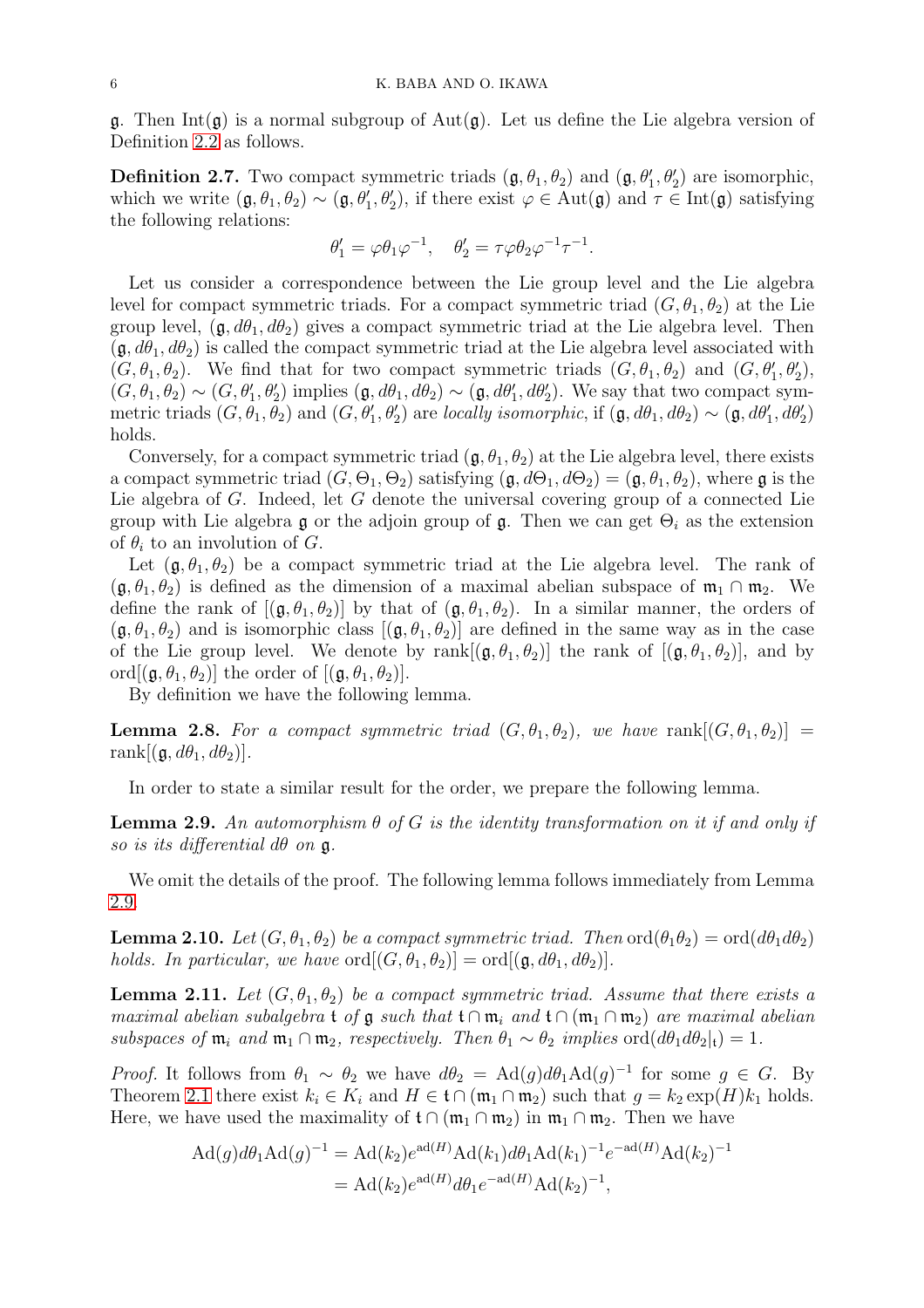from which  $d\theta_2 = e^{ad(H)} d\theta_1 e^{-ad(H)}$  holds. Since the automorphism  $e^{ad(H)}$  gives the identity transformation on t, we obtain

$$
d\theta_2|_{\mathfrak{t}} = (e^{\mathrm{ad}(H)} d\theta_1 e^{-\mathrm{ad}(H)})|_{\mathfrak{t}} = e^{\mathrm{ad}(H)} |_{\mathfrak{t}} d\theta_1|_{\mathfrak{t}} e^{-\mathrm{ad}(H)}|_{\mathfrak{t}} = d\theta_1|_{\mathfrak{t}}.
$$

<span id="page-6-0"></span>This yields  $\text{ord}(d\theta_1 d\theta_2|_t) = 1$ . Thus we have the assertion.

# $3.$   $\sigma$ -systems, Satake diagrams and compact symmetric pairs

In this section, we recall the notions of  $\sigma$ -systems, Satake diagrams and compact symmetric pairs. We refer to the references [\[7\]](#page-33-12) and [\[24\]](#page-33-13), for example. The contents of this section will be generalized in Sections [4](#page-12-0) and [5.](#page-15-0)

3.1. Root systems. We begin with recalling the definition of a root system. Let t be a finite dimensional real vector space. Fix an inner product  $\langle , \rangle$  on t. We write  $\|\alpha\| = \langle \alpha, \alpha \rangle^{1/2}$  as the norm of  $\alpha \in \mathfrak{t}$ . For  $\alpha \in \mathfrak{t} - \{0\}$  we define a linear isometry  $w_{\alpha} \in O(\mathfrak{t})$  by

$$
w_{\alpha}(H) = H - 2 \frac{\langle \alpha, H \rangle}{\|\alpha\|^2} \alpha \quad (H \in \mathfrak{t}).
$$

Then  $w_{\alpha}$  satisfies  $w_{\alpha}^2 = 1$  and  $w_{\alpha}(\alpha) = -\alpha$ .

Definition 3.1. A finite subset  $\Delta \subset \mathfrak{t} - \{0\}$  is called a *root system* of **t**, if it satisfies the following two conditions:

 $(1)$  **t** = span<sub>R</sub> $(\Delta)$ .

(2) If 
$$
\alpha
$$
 and  $\beta$  are in  $\Delta$ , then  $w_{\alpha}(\beta) = \beta - 2 \frac{\langle \alpha, \beta \rangle}{\|\alpha\|^2} \alpha$  is in  $\Delta$ , and  $2 \frac{\langle \alpha, \beta \rangle}{\|\alpha\|^2}$  is in  $\mathbb{Z}$ .

In addition, a root system  $\Delta$  is said to be *reduced*, if it satisfies the following condition:

(3) If  $\alpha$  and  $\beta$  are in  $\Delta$  with  $\beta = m\alpha$ , then  $m = \pm 1$  holds.

A root system  $\Delta$  of t is said to be reducible if there exist two non-empty subsets  $\Delta_1$ and  $\Delta_2$  of  $\Delta$  satisfying the following conditions:

$$
\Delta = \Delta_1 \cup \Delta_2, \quad \Delta_1 \cap \Delta_2 = \emptyset, \quad \langle \Delta_1, \Delta_2 \rangle = \{0\}.
$$

Otherwise it is said to be irreducible. Any root system is decomposed into irreducible ones, namely, there exist unique irreducible root systems  $\Delta_1, \ldots, \Delta_l$  up to permutation of the indices such that  $\Delta = \Delta_1 \cup \cdots \cup \Delta_l$  and that  $\langle \Delta_i, \Delta_j \rangle = \{0\}$  for  $1 \leq i \neq j \leq l$ . This decomposition of  $\Delta$  is called the irreducible decomposition of  $\Delta$ .

Let  $\Delta$  and  $\Delta'$  be root systems of t and t', respectively. A linear isomorphism  $\varphi : t \to t'$ is called an *isomorphism* of root systems between  $\Delta$  and  $\Delta'$ , if it satisfies the following conditions (1) and (2): Let  $\Delta = \Delta_1 \cup \cdots \cup \Delta_l$  and  $\Delta' = \Delta'_1 \cup \cdots \cup \Delta'_{l'}$  be the irreducible decompositions of  $\Delta$  and  $\Delta'$ , respectively.

- (1)  $l = l'$  holds, and there exists a permutation  $\tau$  of  $\{1, \ldots, l\}$  such that  $\varphi(\Delta_j) = \Delta'_{\tau(j)}$ holds for  $1 \leq j \leq l$ .
- (2) For each  $1 \leq j \leq l$ , the value of  $\|\varphi(\alpha)\|'/\|\alpha\|$  is independent of the choice of the  $\alpha \in \Delta_j$ , where we write  $\|\alpha'\|' = \langle \alpha', \alpha' \rangle'^{1/2}$  as the norm of  $\alpha' \in \Delta'$ .

Two root systems  $\Delta$  and  $\Delta'$  are *isomorphic*, which we write  $\Delta \simeq \Delta'$ , if there exists such  $\varphi$ . Then we have  $\varphi(\Delta) = \Delta'$ . We find that  $\simeq$  gives an equivalence relation on root systems.

In the case when  $\mathfrak{t} = \mathfrak{t}', \langle , \rangle = \langle , \rangle', \Delta = \Delta'$ , an isomorphism  $\varphi : \mathfrak{t} \to \mathfrak{t}$  of  $\Delta$  is called an automorphism of  $\Delta$ . Denote by Aut $(\Delta)$  the group of automorphisms of  $\Delta$ . It is clear that Aut( $\Delta$ ) is a finite group. The subgroup of  $O(t)$  generated by  $\{w_{\alpha} \mid \alpha \in \Delta\}$  is called the Weyl group of  $\Delta$ , which we write  $W(\Delta)$ . Then  $W(\Delta)$  is a normal subgroup of Aut( $\Delta$ ). In particular,  $W(\Delta)$  is a finite group.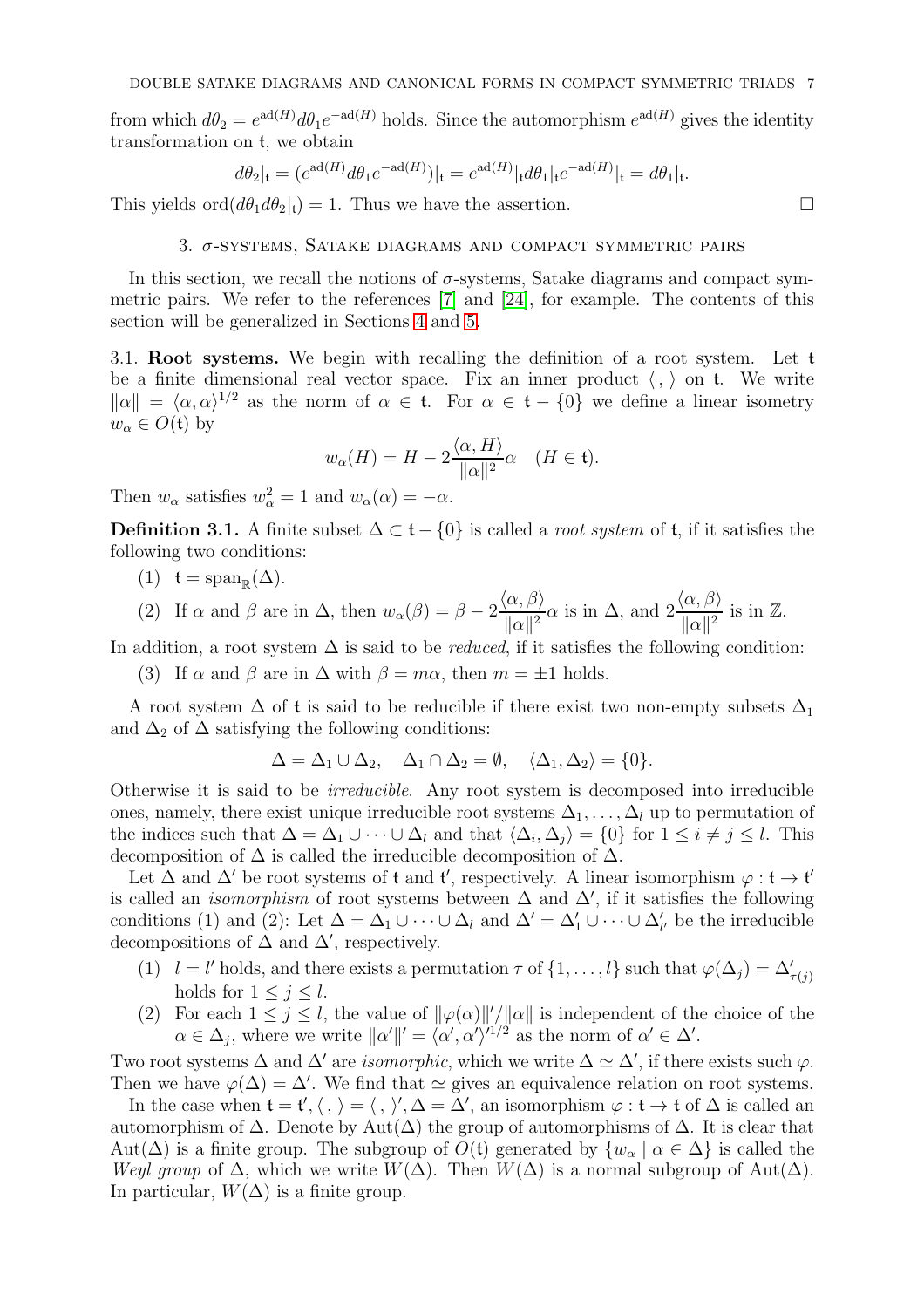3.2.  $\sigma$ -systems. Let  $\Delta$  be a reduced root system of t. Let  $\sigma : t \to t$  be an involution of  $\Delta$ . Then the pair  $(\Delta, \sigma)$  is called a  $\sigma$ -system of **t**. If we put  $\mathfrak{t}^{\pm \sigma} := \{ H \in \mathfrak{t} \mid \sigma(H) = \pm H \},\$ then we have an orthogonal decomposition  $\mathfrak{t} = \mathfrak{t}^{\sigma} \oplus \mathfrak{t}^{-\sigma}$  with respect to the inner product  $\langle , \rangle$ . The rank of  $(\Delta, \sigma)$  is defined as the dimension of  $\mathfrak{t}^{\sigma}$ , which we write rank $(\Delta, \sigma)$ . By definition, we have  $rank(\Delta, \sigma) \leq rank(\Delta)$ . Let  $pr : t \to t^{\sigma}$  denote the orthogonal projection, that is,

$$
pr: \mathfrak{t} \to \mathfrak{t}^\sigma; \ H \mapsto \frac{1}{2}(H + \sigma(H)).
$$

Set  $\Delta_0 := {\alpha \in \Delta \mid pr(\alpha) = 0} = {\alpha \in \Delta \mid \sigma(\alpha) = -\alpha}$ . Then  $\Delta_0$  satisfies  $\Delta_0 = -\Delta_0$ and  $\alpha + \beta \in \Delta_0$  for all  $\alpha, \beta \in \Delta_0$  with  $\alpha + \beta \in \Delta$ . We call such a subset of  $\Delta$  a closed subsystem of  $\Delta$ . Then  $\Delta_0$  becomes a root system of span<sub>R</sub>( $\Delta_0$ ).

A  $\sigma$ -system  $(\Delta, \sigma)$  is said to be  $\sigma$ -reducible if there exist two non-empty  $\sigma$ -invariant subsets  $\Delta_1$  and  $\Delta_2$  of  $\Delta$  satisfying the following conditions:

$$
\Delta = \Delta_1 \cup \Delta_2, \quad \Delta_1 \cap \Delta_2 = \emptyset, \quad \langle \Delta_1, \Delta_2 \rangle = \{0\}.
$$

Otherwise it is said to be  $\sigma$ -irreducible. Any  $\sigma$ -system is decomposed into  $\sigma$ -irreducible ones, that is, there exist unique mutually orthogonal,  $\sigma$ -irreducible  $\sigma$ -systems  $(\Delta_1, \sigma_1)$ ,  $\ldots$ ,  $(\Delta_l, \sigma_l)$  up to permutation of the indices such that  $\Delta = \Delta_1 \cup \cdots \cup \Delta_l$  and  $\sigma = \sigma_j$ holds on  $\Delta_j$  for each  $1 \leq j \leq l$ . Then this decomposition is called the  $\sigma$ -irreducible decomposition of the  $\sigma$ -system  $(\Delta, \sigma)$ , which we write

$$
(\Delta,\sigma)=(\Delta_1,\sigma_1)\cup\cdots\cup(\Delta_l,\sigma_l).
$$

It is clear that  $(\Delta, \sigma)$  is  $\sigma$ -irreducible if  $\Delta$  is irreducible as a root system. Two  $\sigma$ -systems  $(\Delta, \sigma)$  and  $(\Delta', \sigma')$  are said to be isomorphic, which we write  $(\Delta, \sigma) \simeq (\Delta', \sigma')$ , if there exists an isomorphism  $\varphi : \mathfrak{t} \to \mathfrak{t}'$  of root systems satisfying  $\sigma' = \varphi \sigma \varphi^{-1}$ . We call such  $\varphi$ an isomorphism of  $\sigma$ -systems. Then  $\simeq$  gives an equivalence relation on  $\sigma$ -systems. We find that if  $(\Delta, \sigma) \simeq (\Delta', \sigma')$ , then their rank are the same.

<span id="page-7-1"></span>3.3. Normal  $\sigma$ -systems and their Satake diagrams. A  $\sigma$ -system  $(\Delta, \sigma)$  is said to be normal if  $\sigma(\alpha) - \alpha \notin \Delta$  for all  $\alpha \in \Delta$ . For a normal  $\sigma$ -system  $(\Delta, \sigma)$ , Araki ([\[1\]](#page-32-1)) proved that the set  $\{pr(\alpha) \mid \alpha \in \Delta - \Delta_0\} = \Sigma$  becomes a root system of  $\mathfrak{t}^{\sigma}$  (see also [\[24,](#page-33-13) Proposition 1.1.3.1]), which is called the *restricted root system* of  $(\Delta, \sigma)$ . Then we have rank( $\Sigma$ ) = rank( $\Delta$ ,  $\sigma$ ). The equivalence relation  $\simeq$  is compatible with the normality of a  $\sigma$ -system. Namely, if  $(Δ, σ) ≈ (Δ', σ')$  and  $(Δ, σ)$  is normal, then  $(Δ', σ')$  is also normal. In addition, if we denote by  $\Sigma'$  the restricted root system of  $(\Delta', \sigma')$ , then  $\Sigma \simeq \Sigma'$  holds as root systems.

Now, let us recall the notion of Satake diagrams for normal  $\sigma$ -systems. Let  $(\Delta, \sigma)$  be a normal  $\sigma$ -system. Let  $\Pi$  be a fundamental system of  $\Delta$ . The positive root system  $\Delta^+$  for II is described by  $\Delta^+ = \{ \sum_{\alpha \in \Pi} m_\alpha \alpha \in \Delta \mid m_\alpha \in \mathbb{Z}_{\geq 0} \}$ , where  $\mathbb{Z}_{\geq 0} := \{ m \in \mathbb{Z} \mid m \geq 0 \}$ . Then  $\Pi$  is called a  $\sigma$ -fundamental system, if  $\sigma(\alpha)$  is in  $\Delta^+$  for all  $\alpha \in \Delta^+ - \Delta_0$ . It is known that a  $\sigma$ -fundamental system always exists (cf. [\[1,](#page-32-1) p. 11]). The following lemma will be needed later.

<span id="page-7-0"></span>**Lemma 3.2.** Let  $\Pi$  be a  $\sigma$ -fundamental system. For any  $\varphi \in \text{Aut}(\Delta)$ ,  $\varphi(\Pi)$  is a  $(\varphi \sigma \varphi^{-1})$ fundamental system of  $\Delta$ .

The proof is straightforward and is omitted. Let  $\Pi$  be a  $\sigma$ -fundamental system of  $\Delta$ . It is known that  $\Pi \cap \Delta_0 =: \Pi_0$  is a fundamental system of  $\Delta_0$  (cf. [\[24,](#page-33-13) p. 23]). Denote by  $(\Pi_0)_{\mathbb{Z}}$  the Z-submodule of t generated by  $\Pi_0$ . It follows from [\[24,](#page-33-13) Lemma 1.1.3.2] that there exists uniquely a permutation  $p : \Pi - \Pi_0 \to \Pi - \Pi_0$  of order two such that

$$
\sigma(\alpha) \equiv p(\alpha) \pmod{(\Pi_0)_{\mathbb{Z}}},
$$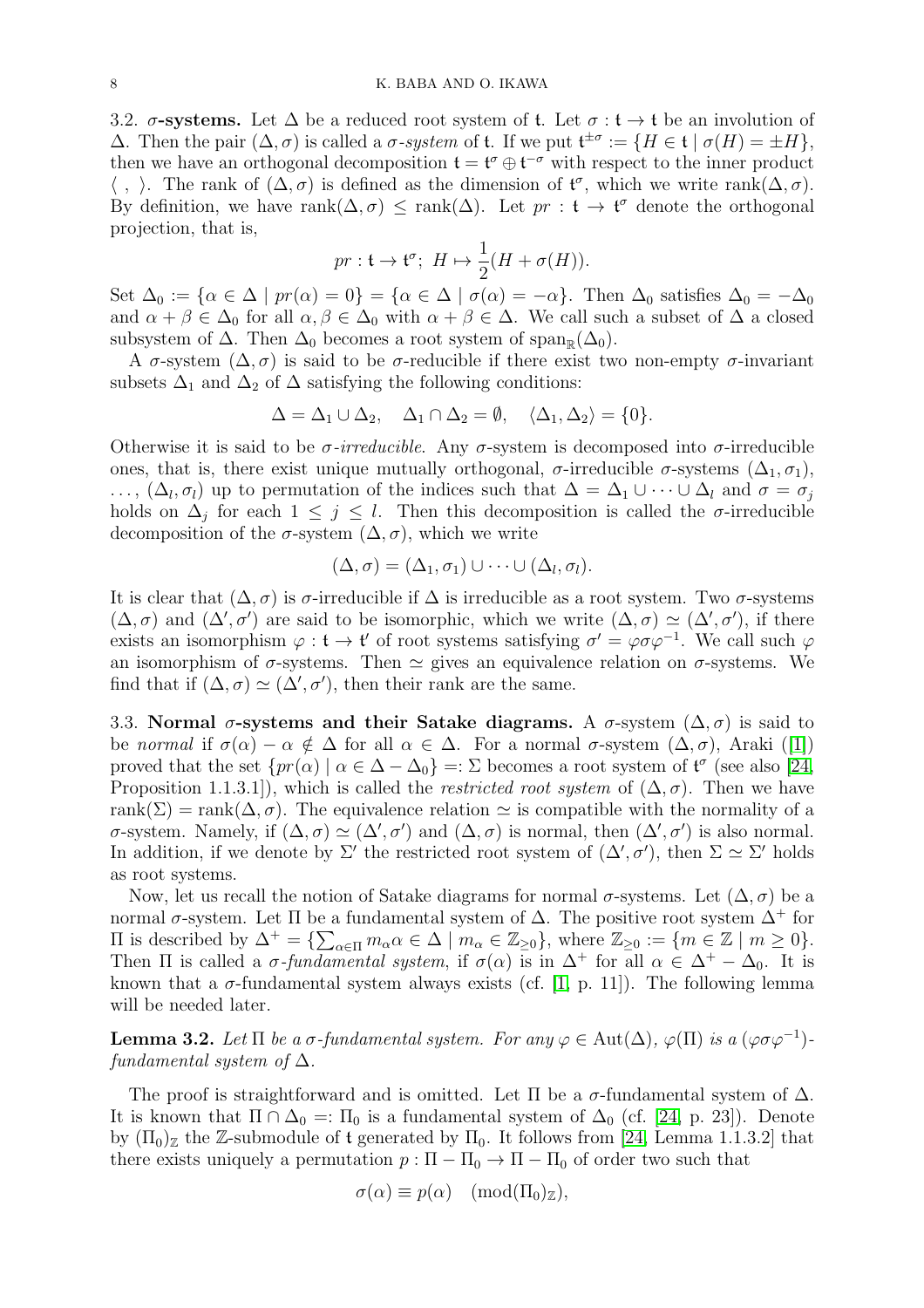which is called the *Satake involution* of  $(\Delta, \sigma)$  associated with Π. Then the *Satake diagram*  $S = S(\Pi, \Pi_0, p)$  of  $(\Delta, \sigma)$  associated with  $\Pi$  is described as follows: In the Dynkin diagram of Π, every root in  $\Pi_0$  is replaced from a white circle to a black circle, and two roots  $\alpha, \alpha' \in \Pi - \Pi_0$  with  $\alpha \neq \alpha'$  are connected by a curved arrow if  $p(\alpha) = \alpha'$ .

The normal  $\sigma$ -system  $(\Delta, \sigma)$  can be reconstructed from  $S(\Pi, \Pi_0, p)$ . The Dynkin diagram of  $\Pi$  determines the structures of  $\Delta$ ,  $t = \text{span}_{\mathbb{R}}(\Pi)$  and  $\langle , \rangle$ . We write  $\Pi$  =  $\{\alpha_1, \ldots, \alpha_l\}$  with  $l = \text{rank}(\Delta)$ . By renumbering the indices if necessary, we may assume that there exists  $l_1, l_2 \leq l$  such that

$$
\Pi - \Pi_0 = \{ \alpha_1, \ldots, \alpha_{l_1}, \alpha_{l_1+1}, \ldots, \alpha_{l_1+l_2}, \alpha_{l_1+l_2+1}, \ldots, \alpha_{l_1+l_2+l_2} \},\
$$

and

$$
p(\alpha_j) = \alpha_j \ (1 \leq j \leq l_1), \quad p(\alpha_{l_1+j'}) = \alpha_{l_1+l_2+j'} \ (1 \leq j' \leq l_2).
$$

In particular,  $l_2$  is equal to the number of arrows in  $S(\Pi, \Pi_0, p)$ . From this assumption the cardinality of  $\Pi_0$  is equal to  $l - (l_1 + 2l_2) =: l_0$ . Clearly,  $\Pi_0 = {\alpha_{l-l_0+1}, \ldots, \alpha_l}$  holds. For  $1 \leq j \leq l_1$ , the condition  $p(\alpha_j) = \alpha_j$  implies that

<span id="page-8-0"></span>
$$
\alpha_j - \sigma(\alpha_j) \in \sum_{k=l-l_0+1}^{l} \mathbb{Z} \alpha_k \subset \mathfrak{t}^{\sigma}.
$$
 (3.1)

Furthermore, for  $1 \leq j' \leq l_2$ , from  $p(\alpha_{l_1+j'}) = \alpha_{l_1+l_2+j'}$  we have

<span id="page-8-1"></span>
$$
\mathfrak{t}^{-\sigma} \ni \alpha_{l_1+j'} - \sigma(\alpha_{l_1+j'}) = \alpha_{l_1+j'} - \alpha_{l_1+l_2+j'} + \sum_{k=l-l_0+1}^{l} m_k \alpha_k, \tag{3.2}
$$

for some integers  $m_{l-l_0+1}, \ldots, m_l$ . Hence it follows from [\(3.1\)](#page-8-0) and [\(3.2\)](#page-8-1) that the (-1)eigenspace  $\mathfrak{t}^{-\sigma}$  of  $\sigma$  in  $\mathfrak t$  has the following description:

$$
\mathfrak{t}^{-\sigma} = \sum_{k=1}^{l} \mathbb{R}(\alpha_k - \sigma(\alpha_k)) = \sum_{j'=1}^{l_2} \mathbb{R}(\alpha_{l_1+j'} - \alpha_{l_1+l_2+j'}) \oplus \sum_{k=l-l_0+1}^{l} \mathbb{R}\alpha_k.
$$

In addition, we obtain  $\mathfrak{t}^{\sigma}$  as the orthogonal complement of  $\mathfrak{t}^{-\sigma}$  in  $\mathfrak{t}$ . Thus, the action of  $\sigma$ on  $\Delta$  is reconstructed. In particular, we get rank $(\Delta, \sigma) = l - (l_2 + l_0) = l_1 + l_2$ .

Let us explain that the definition of the Satake diagram of  $(\Delta, \sigma)$  is independent of the choice of  $\sigma$ -fundamental systems. Suppose that  $\Pi$  is another  $\sigma$ -fundamental system of  $\Delta$ . Set  $\tilde{\Pi}_0 := \tilde{\Pi} \cap \Delta_0$ . We denote by  $\tilde{p}$  the Satake involution associated with  $\tilde{\Pi}$ . Then it follows from [\[22,](#page-33-14) Proposition A in Appendix] that there exists  $w \in W(\Delta)$  satisfying  $\tilde{\Pi} = w(\Pi)$  and  $w\sigma = \sigma w$ . Thus, we have  $\tilde{\Pi}_0 = w(\Pi_0)$  and  $w(p(\alpha)) = \tilde{p}(w(\alpha))$  for all  $\alpha \in \Pi - \Pi_0$ . Then we write

$$
S(\Pi, \Pi_0, p) = S(\Pi', \Pi'_0, p').
$$

<span id="page-8-2"></span>**Definition 3.3.** Let  $(\Delta, \sigma)$  and  $(\Delta', \sigma')$  be two normal  $\sigma$ -systems, and  $S(\Pi, \Pi_0, p)$  and  $S(\Pi', \Pi'_0, p')$  denote the Satake diagrams of  $(\Delta, \sigma)$  and  $(\Delta', \sigma')$ , respectively. We write  $S(\Pi, \Pi_0, p) \simeq S(\Pi', \Pi'_0, p')$  if there exists an isomorphism  $\psi : \Pi \to \Pi'$  of Dynkin diagrams such that  $\psi(\Pi_0) = \Pi'_0$  and  $\psi(p(\alpha)) = p'(\psi(\alpha))$  for all  $\alpha \in \Pi - \Pi_0$ . We call such  $\psi$ an isomorphism of Satake diagrams. Then  $\simeq$  gives an equivalence relation for Satake diagrams.

By the reconstruction of  $(\Delta, \sigma)$  from  $S(\Pi, \Pi_0, p)$  we have the following lemma:

<span id="page-8-3"></span>**Lemma [3](#page-8-2).4.** Retain the notation as in Definition 3.3. Then,  $(\Delta, \sigma) \simeq (\Delta', \sigma')$  if and only if  $S(\Pi, \Pi_0, p) \simeq S(\Pi', \Pi'_0, p')$ . In particular, any isomorphism of Satake diagrams can be extended to an isomorphism of  $\sigma$ -systems.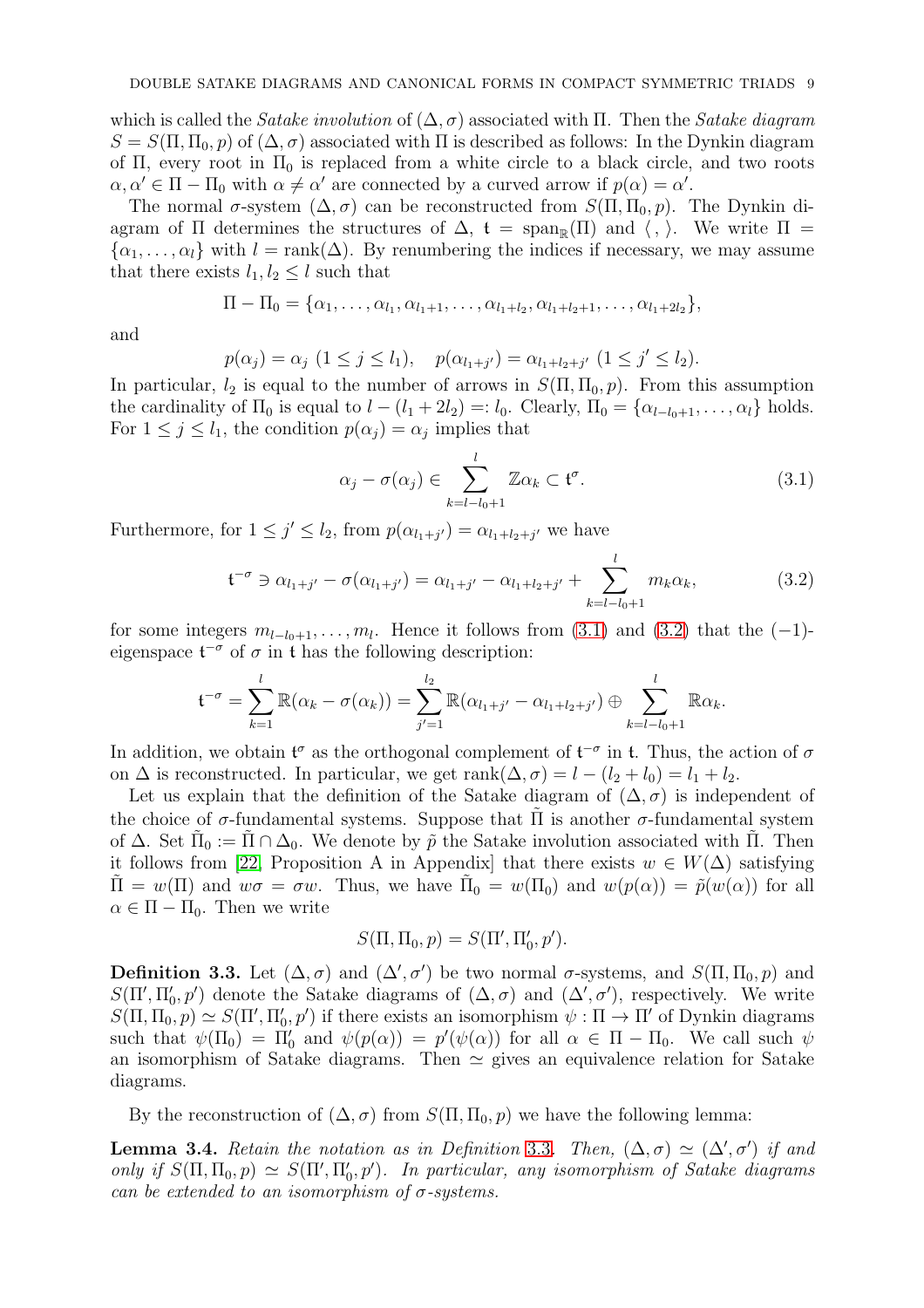3.4. Compact symmetric pairs and their Satake diagrams. Let G be a compact connected semisimple Lie group, and  $\theta$  be an involution of G. We call the pair  $(G, \theta)$  a compact symmetric pair. Denote by  $\frak{g}$  the Lie algebra of G. Fix an ad $(\frak{g})$ -invariant inner product  $\langle , \rangle$  on g. The differential  $d\theta$  of  $\theta$  at the identity element in G gives an involution of g, which we write the same symbol  $\theta$  if there is no confusion. Let  $\mathfrak{g} = \mathfrak{g}^{\theta} \oplus \mathfrak{g}^{-\theta} =: \mathfrak{k} \oplus \mathfrak{m}$ be the canonical decomposition of  $\mathfrak g$  for  $\theta$ . Take a maximal abelian subalgebra t of  $\mathfrak g$  such that  $t \cap \mathfrak{m}$  is a maximal abelian subspace of  $\mathfrak{m}$ . This implies that t is  $\theta$ -invariant.

Let  $\Delta(\subset \mathfrak{t})$  denote the root system of g with respect to t. Since  $\theta$  induces an automorphism of  $\Delta$ , the pair  $(\Delta, \sigma) := (\Delta, -\theta]_t$  gives a  $\sigma$ -system of t. It follows from [\[24,](#page-33-13) Lemma 1.1.3.6] that  $(\Delta, \sigma)$  is normal. We call it the  $\sigma$ -system of  $(G, \theta)$  (or  $(\mathfrak{g}, \theta)$ ) for t. We will show that the  $\sigma$ -system  $(\Delta, \sigma)$  is uniquely determined up to isomorphism. Let  $\mathfrak{t}'$ be another maximal abelian subalgebra of  $\mathfrak g$  such that  $\mathfrak t' \cap \mathfrak m$  is a maximal abelian subspace of **m**. Denote by  $(\Delta', \sigma') := (\Delta', -\theta|_{\mathfrak{t}'})$  the  $\sigma$ -system of  $(G, \theta)$  for  $\mathfrak{t}'$ . Let K be the identity component of the fixed point subgroup of  $\theta$  in G. From the Ad(K)-conjugacy of maximal abelian subspaces of m, there exists  $k \in K$  satisfying  $\mathfrak{t}' \cap \mathfrak{m} = \mathrm{Ad}(k)(\mathfrak{t} \cap \mathfrak{m})$ . In addition, there also exists  $k' \in K$  satisfying the following relations (cf. [\[23,](#page-33-15) Proposition 5]):

$$
\mathrm{Ad}(k')(H) = H \quad (H \in \mathfrak{t}' \cap \mathfrak{m}), \quad \mathrm{Ad}(k')(\mathrm{Ad}(k)(\mathfrak{t} \cap \mathfrak{k})) = \mathfrak{t}' \cap \mathfrak{k}.
$$

If we put  $\tilde{k} := k'k \in K$ , then we have  $\text{Ad}(\tilde{k})(\mathfrak{t} \cap \mathfrak{m}) = \mathfrak{t}' \cap \mathfrak{m}$  and  $\text{Ad}(\tilde{k})(\mathfrak{t} \cap \mathfrak{k}) = \mathfrak{t}' \cap \mathfrak{k}$ . This obeys  $\text{Ad}(\tilde{k})(t) = t'$ . Thus, we obtain

$$
(\Delta', \sigma') = (Ad(\tilde{k})(\Delta), -(Ad(\tilde{k})\theta Ad(\tilde{k})^{-1})|_{Ad(\tilde{k})(t)}) \simeq (\Delta, -\theta|_{t}) = (\Delta, \sigma).
$$

We define the Satake diagram of  $(G, \theta)$  as that of  $(\Delta, \sigma)$ , which is uniquely determined up to isomorphisms due to Lemma [3.4.](#page-8-3)

Two compact symmetric pairs  $(G, \theta)$  and  $(G, \theta')$  are said to be isomorphic, which we write  $(G, \theta) \simeq (G, \theta')$ , if there exists  $\varphi \in \text{Aut}(G)$  satisfying  $\theta' = \varphi \theta \varphi^{-1}$ . Then their Satake diagrams are isomorphic in the sense of Definition [3.3.](#page-8-2) In order to consider the converse (see Theorem [3.9](#page-11-0) for the precise statement), we will recall the result for compact symmetric pairs due to Araki ([\[1\]](#page-32-1)).

Let t be a maximal abelian subalgebra of  $\mathfrak g$  such that  $\mathfrak t \cap \mathfrak m$  and  $\mathfrak t \cap \mathfrak m'$  are maximal abelian subspace of m and m′ , respectively. The following theorem states that, if their differentials  $d\theta$  and  $d\theta'$  coincide with each other on t, then  $\theta$  and  $\theta'$  are the same on the whole  $G$  up to the  $Int(G)$ -conjugacy.

<span id="page-9-0"></span>**Theorem 3.5** (Araki). Retain the notation above. Assume that  $d\theta|_t = d\theta'|_t$  holds. Then, there exists  $H \in \mathfrak{t} \cap \mathfrak{m}$  satisfying  $d\theta' = e^{ad(H)} d\theta e^{-ad(H)}$ . In addition,  $\theta' = \tau_h \theta \tau_h^{-1}$  holds for  $h = \exp(H)$ , where  $\tau_h$  denotes the inner automorphism of G defined by  $g \mapsto hgh^{-1}$ .

Here, we note that, under the assumption of this theorem,  $d\theta|_t = d\theta'|_t$  implies  $t \cap \mathfrak{m} =$ t ∩ m′ . Theorem [3.5](#page-9-0) will be used in the proof of Theorem [5.11.](#page-18-0) For the completeness of our proof of Theorem [5.11,](#page-18-0) we will prove Theorem [3.5](#page-9-0) (see [\[1,](#page-32-1) Theorem 2.14] for the original statement and its proof).

For this purpose we need some preparation. We first restate Theorem [3.5](#page-9-0) in terms of the complexification of  $\mathfrak g$ . Let  $\mathfrak g^{\mathbb C}$  denote the complexification of  $\mathfrak g$ . We write  $d\theta^{\mathbb C}$  and  $d\theta'^{\mathbb C}$ as the complexifications of  $d\theta$  and  $d\theta'$ , respectively. Then it is sufficient to show that, if  $d\theta|_{t} = d\theta'|_{t}$  holds, then there exists  $H \in \mathfrak{t} \cap \mathfrak{m}$  satisfying  $d\theta'^{\mathbb{C}} = e^{\mathrm{ad}(H)} d\theta^{\mathbb{C}} e^{-\mathrm{ad}(H)}$ . In order to give such  $H$ , we next recall the result for compact symmetric pairs due to Klein ([\[12\]](#page-33-16)). In fact, following to his result, we can obtain a description for the action of  $d\theta^{\mathbb{C}}$  on  $\mathfrak{g}^{\mathbb{C}}$  by means of the corresponding Satake diagram.

Let  $(G, \theta)$  be a compact symmetric pair. Take a maximal abelian subalgebra t of g such that t∩m is a maximal abelian subspace of m. Denote by  $\Delta$  the root system of g with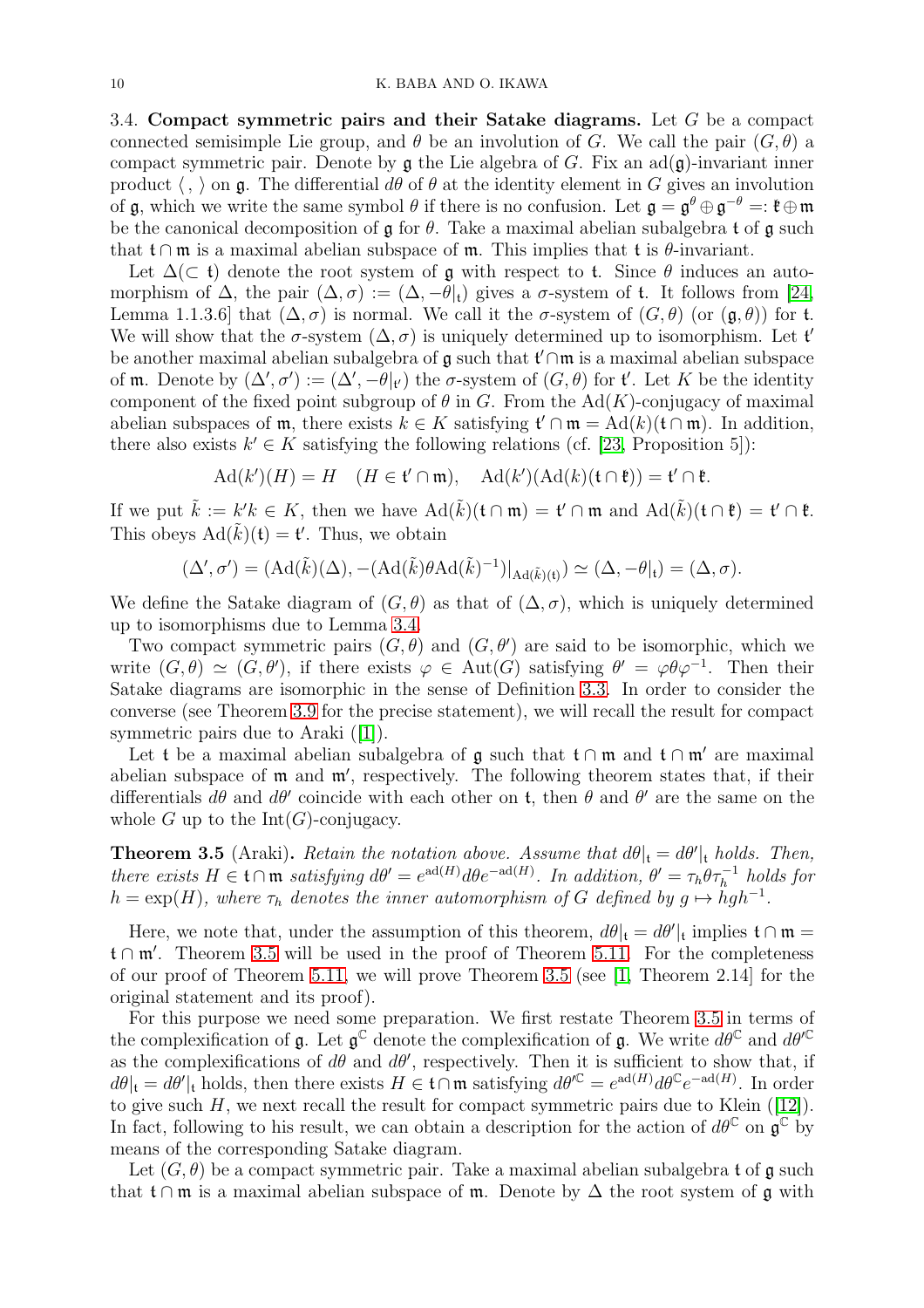respect to t. We write the root space decomposition of the complexification  $\mathfrak{g}^{\mathbb{C}}$  as follows:

$$
\mathfrak{g}^{\mathbb{C}}=\mathfrak{t}^{\mathbb{C}}\oplus \sum_{\alpha\in \Delta}\mathfrak{g}(\mathfrak{t},\alpha),
$$

where  $\mathfrak{g}(\mathfrak{t},\alpha) := \{X \in \mathfrak{g}^{\mathbb{C}} \mid [H,X] = \sqrt{-1} \langle \alpha, H \rangle X, H \in \mathfrak{t} \}.$  For each  $\alpha \in \Delta$ ,  $\mathfrak{g}(\mathfrak{t},\alpha)$  is a complex one dimensional subspace of  $\mathfrak{g}^{\mathbb{C}}$ . A family  $\{X_{\alpha}\}_{\alpha\in\Delta}$  of vectors in  $\mathfrak{g}^{\mathbb{C}}$  is called a Chevalley basis of  $\mathfrak{g}^{\mathbb{C}}$ , if it satisfies the following conditions:

- (1) For each  $\alpha \in \Delta$ ,  $X_{\alpha}$  is a nonzero vector in  $\mathfrak{g}(\mathfrak{t}, \alpha)$ .
- (2)  $[X_{\alpha}, X_{-\alpha}] = -\sqrt{-1}\alpha$  for  $\alpha \in \Delta$ .
- (3) There exists a family  $\{c_{\alpha,\beta} \mid \alpha, \beta \in \Delta, \alpha + \beta \in \Delta\}$  of real numbers satisfying  $[X_{\alpha}, X_{\beta}] = c_{\alpha,\beta} X_{\alpha+\beta}$  and  $c_{\alpha,\beta} = -c_{-\alpha,-\beta}$ .
- (4)  $[X_{\alpha}, X_{\beta}] = 0$  for  $\alpha, \beta \in \Delta$  with  $\alpha + \beta \notin \Delta \cup \{0\}.$

For formal reasons we put  $c_{\alpha,\beta} = 0$  for  $\alpha, \beta \in \Delta$  with  $\alpha + \beta \notin \Delta \cup \{0\}$ . Then  $\{c_{\alpha,\beta}\}\)$  is called the Chevalley constants associated with  $\{X_{\alpha}\}_{{\alpha}\in\Delta}$ . We note that a Chevalley basis is not a basis of the whole  $\mathfrak{g}^{\mathbb{C}}$  but the subspace  $\sum_{\alpha \in \Delta} \mathfrak{g}(\mathfrak{t}, \alpha)$ . It is known that a Chevalley basis exists (see [\[13,](#page-33-17) Theorem 6.6, Chapter VI] for the proof).

We extend  $\langle , \rangle$  to a complex bilinear form on  $\mathfrak{g}^{\mathbb{C}}$ , which is denote by the same symbol  $\langle , \rangle$ . Then it is ad( $\mathfrak{g}^{\mathbb{C}}$ )-invariant and nondegenerate. For each  $\alpha \in \Delta$ , by taking the scalar product of both sides of  $[X_{\alpha}, X_{-\alpha}] = -\sqrt{-1}\alpha$  with  $\alpha$  we get  $\langle X_{\alpha}, X_{-\alpha} \rangle = -1$ . We write  $\overline{X}$  the complex conjugate of  $X \in \mathfrak{g}^{\mathbb{C}}$  with respect to  $\mathfrak{g}$  in  $\mathfrak{g}^{\mathbb{C}}$ . By a similar argument in the proof of [\[12,](#page-33-16) Proposition 3.5] we obtain the following lemma.

<span id="page-10-3"></span>**Lemma 3.6.** There exists a Chevalley basis  $\{X_{\alpha}\}_{{\alpha \in \Delta}}$  of  $\mathfrak{g}^{\mathbb{C}}$  which satisfies  $\overline{X_{\alpha}} = -X_{-\alpha}$ for  $\alpha \in \Delta$ . Then we have  $\langle X_{\alpha}, \overline{X_{\alpha}} \rangle = 1$ .

Let  $\{X_{\alpha}\}_{{\alpha}\in\Delta}$  be a Chevalley basis of  ${\mathfrak{g}}^{\mathbb{C}}$ . The complexification of  $\theta$  will be denoted by the same symbol  $\theta$ . For each  $\alpha \in \Delta$ , if follows from  $\theta(\mathfrak{g}(\mathfrak{t}, \alpha)) = \mathfrak{g}(\mathfrak{t}, \theta(\alpha))$  that there exists a nonzero complex number  $s_{\alpha}$  satisfying  $\theta(X_{\alpha}) = s_{\alpha} X_{\theta(\alpha)}$ . The family  $\{s_{\alpha}\}_{{\alpha \in \Delta}}$  is called the Klein constants of  $(\mathfrak{g}, \theta)$  associated with  $\{X_{\alpha}\}_{{\alpha \in {\Delta}}}$ . Then we get  $s_{\theta({\alpha})} = s_{\alpha}^{-1}$ because of  $\theta^2 = 1$ . Furthermore, if  $\overline{X}_{\alpha} = -X_{-\alpha}$  holds for  $\alpha \in \Delta$ , then  $\{s_{\alpha}\}_{{\alpha \in \Delta}}$  has the following properties:

<span id="page-10-0"></span>**Lemma 3.7** ([\[12,](#page-33-16) Proposition 4.1]). Assume that  $\{X_{\alpha}\}_{{\alpha}\in{\Delta}}$  satisfies  $\overline{X_{\alpha}} = -X_{-\alpha}$  for  $\alpha \in \Delta$ . Let  $\alpha$  and  $\beta$  be in  $\Delta$ .

- (1) We have  $s_{-\alpha} = \overline{s_{\alpha}} = s_{\alpha}^{-1}$ . In particular,  $|s_{\alpha}| = 1$  holds.
- (2) If  $\theta(\beta) = \beta$ , then  $\mathfrak{g}(\mathfrak{t}, \beta) \subset \mathfrak{t}^{\mathbb{C}}$ . In particular, we get  $s_{\beta} = 1$ .

Fix an element  $H \in \mathfrak{t}$ . We have another involution  $\theta' := e^{\mathrm{ad}(H)} \theta e^{-\mathrm{ad}(H)}$  of  $\mathfrak{g}$ , which satisfies  $\theta'|_t = \theta|_t$ . Set  $\mathfrak{m}' := \mathfrak{g}^{-\theta'} = e^{\mathrm{ad}(H)}(\mathfrak{m})$ . Then we obtain  $t \cap \mathfrak{m}' = e^{\mathrm{ad}(H)}(t \cap \mathfrak{m})$ , from which  $\mathfrak{t} \cap \mathfrak{m}'$  is a maximal abelian subspace of  $\mathfrak{m}'$ . Denote by  $\{s'_\alpha\}_{\alpha \in \Delta}$  the Klein constants of  $(g, \theta')$  associated with  $\{X_{\alpha}\}_{{\alpha \in \Delta}}$ . Then we have  $s'_{\alpha} = e^{\sqrt{-1}\langle H, \theta(\alpha) - \alpha \rangle} s_{\alpha}$  for  $\alpha \in \Delta$ .

The following lemma is useful in our proof of Theorem [3.5.](#page-9-0)

<span id="page-10-2"></span>**Lemma 3.8.** Let  $\{X_{\alpha}\}_{{\alpha \in \Delta}}$  be a Chevalley basis of  $\mathfrak{g}^{\mathbb{C}}$  satisfying  $\overline{X_{\alpha}} = -X_{-\alpha}$  for  $\alpha \in \Delta$ . We put  $\Delta_0 = {\alpha \in \Delta \mid \theta(\alpha) = \alpha}$ . Assume that  $\gamma_1, \ldots, \gamma_r$  ( $r \in \mathbb{N}$ ) are in  $\Delta - \Delta_0$ which satisfy  $\{\theta(\gamma_1)-\gamma_1,\ldots,\theta(\gamma_r)-\gamma_r\}\subset \mathfrak{t}\cap\mathfrak{m}$  are linearly independent. Then, for any  $u_1, \ldots, u_r \in U(1)$ , there exists  $H \in \mathfrak{t} \cap \mathfrak{m}$  satisfying the following relation:

<span id="page-10-1"></span>
$$
u_j = e^{\sqrt{-1}\langle H, \theta(\gamma_j) - \gamma_j \rangle} s_{\gamma_j} \quad (1 \le j \le r). \tag{3.3}
$$

*Proof.* For each  $1 \leq j \leq r$ , it follows from Lemma [3.7,](#page-10-0) (1) that there exists  $t_j \in \mathbb{R}$ satisfying  $s_{\gamma_j} = e^{\sqrt{-1}t_j}$ . Since  $u_j$  is also in  $U(1)$ , there exists  $v_j \in \mathbb{R}$  satisfying  $u_j = e^{\sqrt{-1}v_j}$ .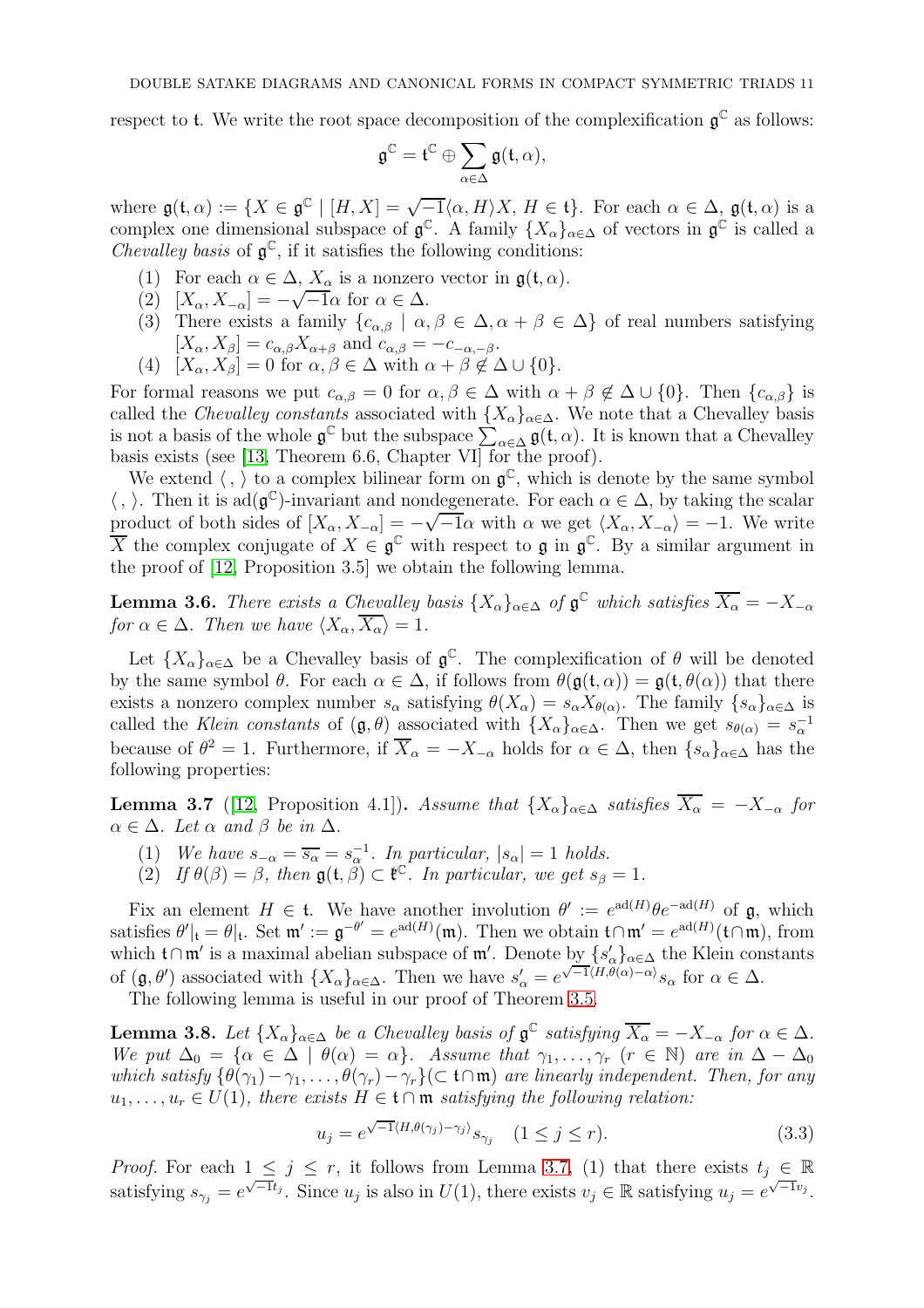We define a matrix  $C$  by

$$
C := (\langle \theta(\gamma_j) - \gamma_j, \theta(\gamma_k) - \gamma_k \rangle)_{1 \leq j,k \leq r}.
$$

It follows from the assumption that the square matrix C is invertible. Let  $h_1, \ldots, h_r$  be real numbers defined by

$$
\begin{pmatrix} h_1 \\ \vdots \\ h_r \end{pmatrix} := C^{-1} \begin{pmatrix} v_1 - t_1 \\ \vdots \\ v_r - t_r \end{pmatrix}.
$$

Then, if we put  $H := \sum_{k=1}^r h_k(\theta(\gamma_k) - \gamma_k) \in \mathfrak{t} \cap \mathfrak{m}$ , then the following relation holds:  $v_j = t_j + \langle H, \theta(\gamma_i) - \gamma_j \rangle$   $(1 \leq j \leq r).$ 

Thus we obtain the assertion because  $H$  satisfies [\(3.3\)](#page-10-1).

Now, we are ready to prove Theorem [3.5.](#page-9-0)

Proof of Theorem [3](#page-9-0).5. Let  $\{X_{\alpha}\}_{{\alpha \in \Delta}}$  be a Chevalley basis of  $\mathfrak{g}^{\mathbb{C}}$  with  $\overline{X_{\alpha}} = -X_{-\alpha}$ . Denote by  ${s_{\alpha}}_{\alpha\in\Delta}$  (resp.  ${s'_{\alpha}}_{\alpha\in\Delta}$ ) the Klein constants of  $(\mathfrak{g},\theta)$  (resp.  $(\mathfrak{g},\theta')$ ) associated with  ${X_{\alpha}}_{\alpha \in \Delta}$ . By the assumption  $\theta|_{t} = \theta'|_{t}$  we obtain  $(\Delta, -\theta|_{t}) = (\Delta, -\theta'|_{t}) = (\Delta, \sigma)$ . Set  $r := \text{rank}(\Delta, \sigma)$ . Let  $\Pi$  be a  $\sigma$ -fundamental system of  $\Delta$ , and  $\Pi_0 := \Pi \cap \Delta_0$ . We can take  $\alpha_1, \ldots, \alpha_r \in \Pi - \Pi_0$  such that  $\{\theta(\alpha_1) - \alpha_1, \ldots, \theta(\alpha_r) - \alpha_r\}(\subset \mathfrak{t} \cap \mathfrak{m})$  are linearly independent (cf. [\[24,](#page-33-13) p. 23]). By applying Lemma [3.8](#page-10-2) to  $s'_{\alpha_1}, \ldots, s'_{\alpha_r} \in U(1)$ , there exists  $H \in \mathfrak{t} \cap \mathfrak{m}$  satisfying the following relation:

$$
s'_{\alpha_j} = e^{\sqrt{-1}\langle H, \theta(\alpha_j) - \alpha_j \rangle} s_{\alpha_j} \quad (1 \le j \le r).
$$

Then we have  $\theta' = e^{ad(H)} \theta e^{-ad(H)}$  on  $\sum_{j=1}^r \mathfrak{g}(\mathfrak{t}, \alpha_j)$ . Furthermore, if we put

$$
\mathfrak{h}:=\mathfrak{t}\oplus \sum_{\beta\in \Pi_0}\mathfrak{g}(\mathfrak{t},\beta)\oplus \sum_{j=1}^r(\mathfrak{g}(t,\alpha_j)\oplus \mathfrak{g}(\mathfrak{t},-\theta(\alpha_j))),
$$

then we have  $\theta' = e^{ad(H)} \theta e^{-ad(H)}$  on the subset  $\mathfrak{h} \cup \overline{\mathfrak{h}}$  of  $\mathfrak{g}^{\mathbb{C}}$ . Since  $\mathfrak{g}^{\mathbb{C}}$  is generated by  $\mathfrak{h} \cup \overline{\mathfrak{h}}$ . we have  $\theta' = e^{ad(H)} \theta e^{-ad(H)}$  on  $\mathfrak{g}^{\mathbb{C}}$ . Therefore we have completed the proof.

The following theorem is shown by Lemma [3.4](#page-8-3) and Theorem [3.5.](#page-9-0)

<span id="page-11-0"></span>**Theorem 3.9.** Let  $(G, \theta)$  and  $(G, \theta')$  be two compact symmetric pairs. Then the followings conditions are equivalent:

- (1)  $(G, \theta)$  and  $(G, \theta')$  are locally isomorphic, namely, there exists  $\varphi \in \text{Aut}(\mathfrak{g})$  satisfying  $d\theta' = \varphi d\theta \varphi^{-1}$ .
- (2) The  $\sigma$ -systems of  $(G, \theta)$  and  $(G, \theta')$  are isomorphic.
- (3) The Satake diagrams of  $(G, \theta)$  and  $(G, \theta')$  are isomorphic.

In addition, in the case when G is simply-connected or when G is the adjoint group,  $(G, \theta)$ and  $(G, \theta')$  are isomorphic if and only if one of the above conditions  $(1)$ - $(3)$  holds.

An abstract  $\sigma$ -system  $(\Delta, \sigma)$  is said to be *admissible*, if there exists a compact symmetric pair whose  $\sigma$ -system is isomorphic to  $(\Delta, \sigma)$ . Clearly, any admissible  $\sigma$ -system is normal. Araki ([\[1,](#page-32-1) No. 5.11]) determined the admissibilities of abstract normal  $\sigma$ -systems based on the classification. As a consequence of Theorem [3.9,](#page-11-0) he gave an alternative proof of Cartan's classification for compact symmetric pairs at the Lie algebra level. Hence the locally isomorphism class of a compact symmetric pair is represented by a diagram. In Section [5,](#page-15-0) we will generalize this method to classify compact symmetric triads at the Lie algebra level.

Here, in order to present concrete examples of compact symmetric triads, we give an explicit description of the classification for the isomorphism classes of compact symmetric

$$
\Box
$$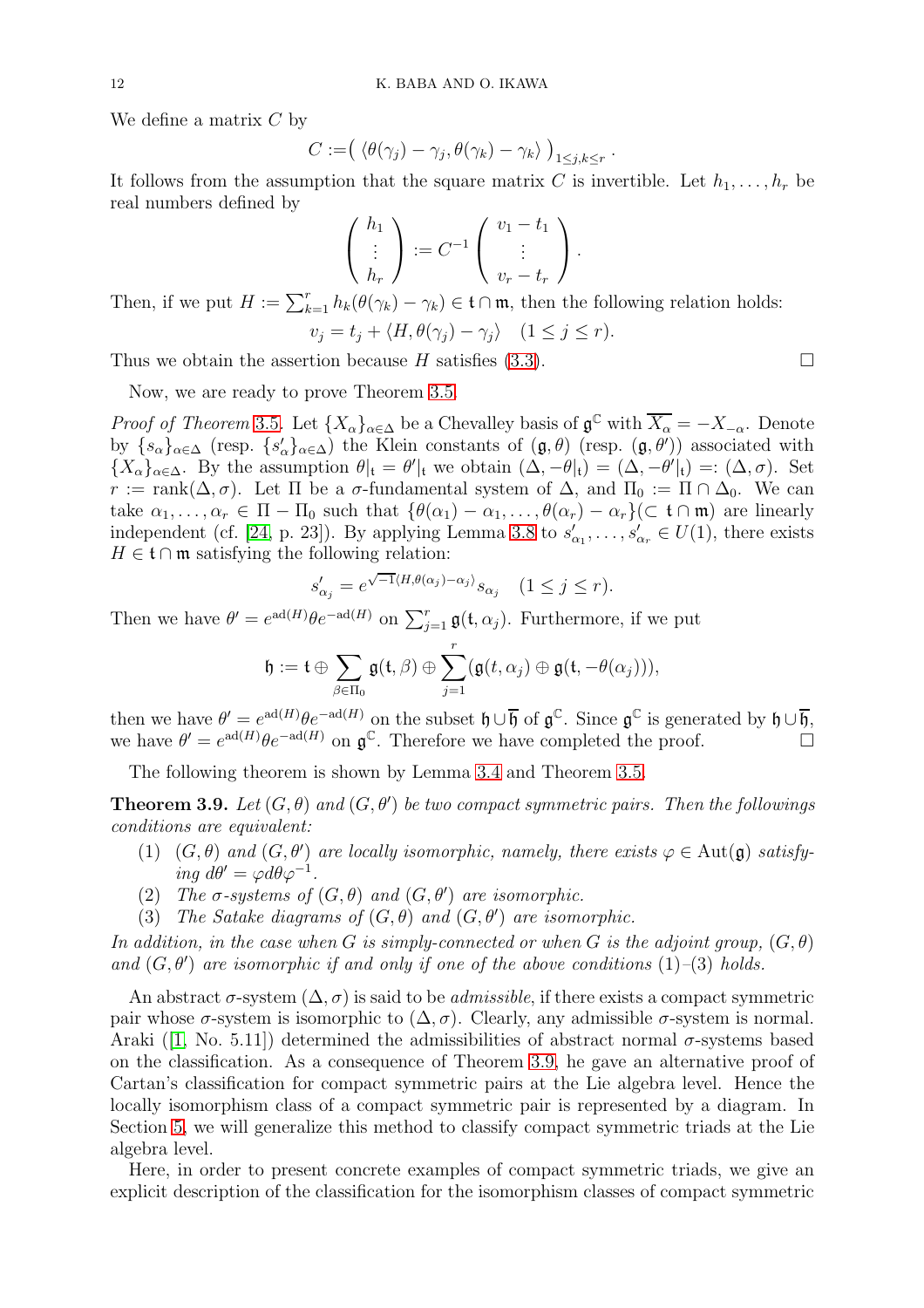pairs  $(\mathfrak{g}, \theta)$  at the Lie algebra level. The following theorem is essentially due to Helgason  $([7])$  $([7])$  $([7])$ .

<span id="page-12-2"></span>**Theorem 3.10.** Assume that  $\mathfrak{g}$  is simple. Two compact symmetric pairs  $(\mathfrak{g}, \theta)$  and  $(\mathfrak{g}, \theta')$ are isomorphic if and only if the fixed point subalgebras  $\mathfrak k$  and  $\mathfrak k'$  are isomorphic as Lie algebras.

*Proof.* The necessity is clear. In order to prove the sufficiency we assume that  $\mathfrak{k}$  and  $\mathfrak{k}'$ are isomorphic. We extend  $\theta$  and  $\theta'$  to complex linear involutions on  $\mathfrak{g}^{\mathbb{C}}$ , which we write  $\theta^{\mathbb{C}}$  and  $\theta'^{\mathbb{C}}$ , respectively. Then the fixed point subalgebras of  $\theta^{\mathbb{C}}$  and  $\theta'^{\mathbb{C}}$  are isomorphic to each other. It follows from [\[7,](#page-33-12) Theorem 6.2, Chapter X] that  $\theta^{\mathbb{C}}$  and  $\theta^{\prime\mathbb{C}}$  are Aut $(\mathfrak{g}^{\mathbb{C}})$ -conjugate. In addition, by [\[7,](#page-33-12) Proposition 1.4, Chapter X] there exists  $\varphi \in Aut(\mathfrak{g})$  satisfying  $\theta' = \varphi \theta \varphi^{-1}$  Hence the assertion holds satisfying  $\theta' = \varphi \theta \varphi^{-1}$ . Hence the assertion holds.  $\square$ 

From Theorem [3.10](#page-12-2) there is no confusion when we write  $[(\mathfrak{g},\mathfrak{k})]$  in place of  $[(\mathfrak{g},\theta)]$ . Table [1](#page-12-3) exhibits the classification of the fixed point subalgebras of involutions on g. In Section [5,](#page-15-0) we will classify compact simple symmetric triads at the Lie algebra level, based on the classification for compact simple symmetric pairs.

<span id="page-12-3"></span>

| g                  | Fixed point subalgebra                                                                                                                   |
|--------------------|------------------------------------------------------------------------------------------------------------------------------------------|
|                    | $\mathfrak{su}(n)$ $\mathfrak{so}(n)$ , $\mathfrak{sp}(n/2)$ $(n: \text{even})$ , $\mathfrak{sl}(n(a) \oplus \mathfrak{u}(b))$ $(a+b=n)$ |
|                    | $\mathfrak{so}(n)$ $\mathfrak{so}(a) \oplus \mathfrak{so}(b)$ $(a+b=n \neq 2,4)$ , $\mathfrak{u}(n/2)$ $(n \geq 6,$ even)                |
| $\mathfrak{sp}(n)$ | $\mathfrak{u}(n)$ , $\mathfrak{sp}(a) \oplus \mathfrak{sp}(b)$ $(a + b = n)$                                                             |
| $\mathfrak{e}_6$   | $\mathfrak{sp}(4)$ , $\mathfrak{su}(6) \oplus \mathfrak{su}(2)$ , $\mathfrak{so}(10) \oplus \mathfrak{so}(2)$ , $\mathfrak{f}_4$         |
| $e_7$              | $\mathfrak{su}(8)$ , $\mathfrak{so}(12) \oplus \mathfrak{su}(2)$ , $\mathfrak{e}_6 \oplus \mathfrak{so}(2)$                              |
| $\mathfrak{e}_8$   | $\mathfrak{so}(16)$ , $\mathfrak{e}_7 \oplus \mathfrak{so}(2)$                                                                           |
| $\mathfrak{f}_4$   | $\mathfrak{sp}(3) \oplus \mathfrak{su}(2)$ , $\mathfrak{so}(9)$                                                                          |
| $\mathfrak{g}_2$   | $\mathfrak{su}(2)\oplus \mathfrak{su}(2)$                                                                                                |

TABLE 1. The classification of fixed point subalgebras of involutions  $([7, \n$  $([7, \n$  $([7, \n$ TABLE V, p. 518])

## 4. DOUBLE SATAKE DIAGRAMS FOR DOUBLE  $\sigma$ -SYSTEMS

<span id="page-12-0"></span>In this section, we will introduce the notions of double  $\sigma$ -systems and double Satake diagrams, which are generalizations of  $\sigma$ -systems and Satake diagrams, respectively. Under the equivalence relation for compact symmetric triads, we define equivalence relations for double  $\sigma$ -systems and for double Satake diagrams. In Theorem [4.7](#page-14-2) we give a necessary and sufficient condition for two double  $\sigma$ -systems to be equivalent. As explained in more detail in Section [5,](#page-15-0) this proposition plays a fundamental role in the definition of double Satake diagrams for compact symmetric triads. We also define the rank and the order for the equivalence class of a double  $\sigma$ -systems. We will discuss their geometrical meanings in Sections [5](#page-15-0) and [6.](#page-25-0)

<span id="page-12-1"></span>4.1. Double  $\sigma$ -systems. Let t be a finite dimensional real vector space. Fix an inner product  $\langle , \rangle$  on t. Let  $\Delta$  be a reduced root system of t. For two involutions  $\sigma_1$  and  $\sigma_2$ on  $\Delta$ , the triplet  $(\Delta, \sigma_1, \sigma_2)$  is called a *double*  $\sigma$ *-system* of t. In this paper,  $\sigma_1$  and  $\sigma_2$  are not necessarily commutative unless otherwise stated. Under the equivalence relation for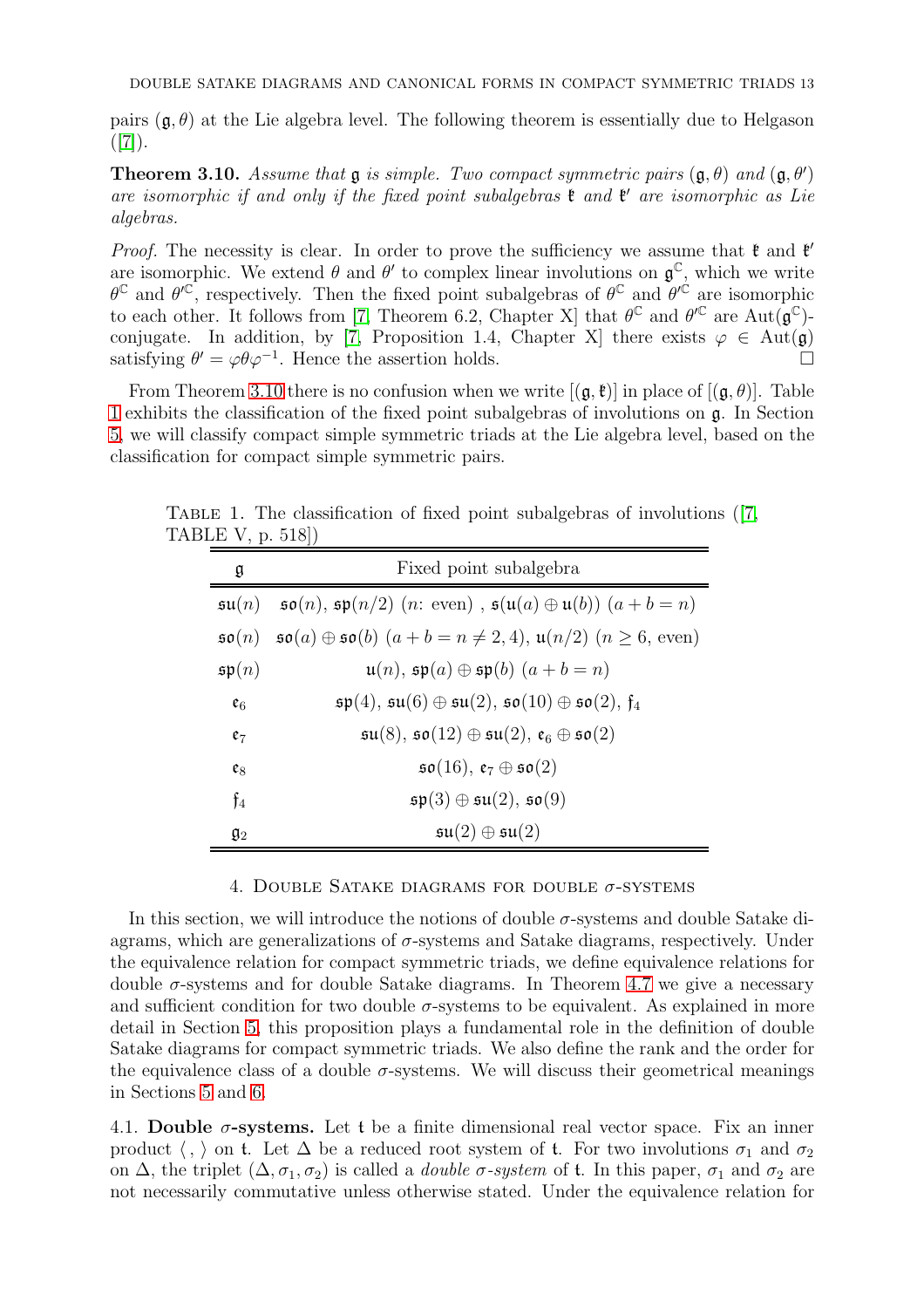compact symmetric triads as in Definition [2.2,](#page-2-1) we introduce an equivalence relation ∼ on double  $\sigma$ -systems as follows.

**Definition 4.1.** Two double  $\sigma$ -systems  $(\Delta, \sigma_1, \sigma_2)$  and  $(\Delta', \sigma'_1, \sigma'_2)$  are isomorphic, which we write  $(\Delta, \sigma_1, \sigma_2) \sim (\Delta', \sigma'_1, \sigma'_2)$ , if there exist an isomorphism  $\varphi : \mathfrak{t} \to \mathfrak{t}'$  of root systems between  $\Delta$  and  $\Delta'$ , and  $w' \in W(\Delta')$  satisfying the following relations:

<span id="page-13-0"></span>
$$
\sigma_1' = \varphi \sigma_1 \varphi^{-1}, \quad \sigma_2' = w' \varphi \sigma_2 \varphi^{-1} w'^{-1}.
$$
\n(4.1)

We write  $[(\Delta, \sigma_1, \sigma_2)]$  the isomorphism class of  $(\Delta, \sigma_1, \sigma_2)$ .

A double  $\sigma$ -system  $(\Delta, \sigma_1, \sigma_2)$  is said to be *normal*, if both  $(\Delta, \sigma_1)$  and  $(\Delta, \sigma_2)$  are normal as  $\sigma$ -systems. The normality of a double  $\sigma$ -system is compatible with  $\sim$ , namely, for two double  $\sigma$ -systems  $(\Delta, \sigma_1, \sigma_2)$  and  $(\Delta', \sigma'_1, \sigma'_2)$  satisfying  $(\Delta, \sigma_1, \sigma_2) \sim (\Delta', \sigma'_1, \sigma'_2)$ , if  $(\Delta, \sigma_1, \sigma_2)$  is normal, then so is  $(\Delta', \sigma'_1, \sigma'_2)$ .

<span id="page-13-1"></span>**Definition 4.2.** Let  $(\Delta, \sigma_1, \sigma_2)$  be a normal double  $\sigma$ -system.

- (1) A fundamental system  $\Pi$  of  $\Delta$  is called a  $(\sigma_1, \sigma_2)$ -fundamental system, if  $\Pi$  is both  $\sigma_1$ - and  $\sigma_2$ -fundamental systems.
- (2)  $(\Delta, \sigma_1, \sigma_2)$  is said to be *canonical*, if  $\Delta$  admits a  $(\sigma_1, \sigma_2)$ -fundamental system.

**Proposition 4.3.** For any normal double  $\sigma$ -system  $(\Delta, \sigma_1, \sigma_2)$ , there exists a normal double  $\sigma$ -system  $(\Delta, \sigma_1, \sigma'_2) \sim (\Delta, \sigma_1, \sigma_2)$  such that  $(\Delta, \sigma_1, \sigma'_2)$  is canonical.

*Proof.* For  $i = 1, 2$ , let  $\Pi_i$  be a  $\sigma_i$ -fundamental system of  $\Delta$ . Since  $W(\Delta)$  acts transitively on the set of fundamental systems of  $\Delta$ , there exists  $w \in W(\Delta)$  such that  $\Pi_1 = w(\Pi_2) =$ : II. If we put  $\sigma'_2 := w \sigma_2 w^{-1}$ , then  $(Δ, σ_1, σ'_2) ∼ (Δ, σ_1, σ_2)$  holds. It follows from Lemma [3.2](#page-7-0) that  $\Pi$  is a  $\sigma'_2$ -fundamental system. Hence we get the assertion.

In general, a normal double  $\sigma$ -system  $(\Delta, \sigma_1, \sigma_2)$  is not necessarily canonical. Furthermore, there exist two normal double  $\sigma$ -systems  $(\Delta, \sigma_1, \sigma_2) \nsim (\Delta, \sigma_1, \sigma_2')$  such that they are canonical and that  $(\Delta, \sigma_2) \simeq (\Delta, \sigma'_2)$  holds. Before giving an example we prepare the following notation.

<span id="page-13-2"></span>**Notation 1.** Let  $e_1, \ldots, e_r$  be the canonical basis of  $\mathbb{R}^r$ . We write  $D_r^+ = \{e_i \pm e_j \mid 1 \leq$  $i < j \leq r$  as the set of all the positive roots for the root system of type D with rank r ([\[4\]](#page-32-5)). Then the following gives the set of all the simple roots for  $D_r^+$ :

$$
\Pi = \{ \alpha_1 = e_1 - e_2, \dots, \alpha_{r-1} = e_{r-1} - e_r, \alpha_r = e_{r-1} + e_r \}.
$$

Example 4.4. Let  $(\Delta, \sigma)$  be the  $\sigma$ -system corresponding to the compact symmetric pair  $(\mathfrak{so}(8), \mathfrak{so}(3) \oplus \mathfrak{so}(5))$ . Then we have  $\Delta = \{\pm e_i \pm e_j \mid 1 \leq i < j \leq 4\}$ . There exists a σ-fundamental system Π = {α1, . . . , α4} of ∆ such that its Satake diagram is described as follows:



Then we have  $\sigma : (\alpha_1, \alpha_2, \alpha_3, \alpha_4) \mapsto (\alpha_1, \alpha_2, \alpha_4, \alpha_3)$ . Clearly,  $(\Delta, \sigma, \sigma)$  gives a trivial example of canonical normal double  $\sigma$ -systems. In what follows, we shall give an example of normal double  $\sigma$ -system  $(\Delta, \sigma, \sigma')$  such that  $(\Delta, \sigma, \sigma') \sim (\Delta, \sigma, \sigma)$  is not canonical. Furthermore, we give another example of normal double  $\sigma$ -system  $(\Delta, \sigma, \sigma'')$  such that  $(\Delta, \sigma, \sigma'')$  is canonical,  $(\Delta, \sigma) \simeq (\Delta, \sigma'')$  and  $(\Delta, \sigma, \sigma'') \nsim (\Delta, \sigma, \sigma)$ .

We define an automorphism  $w \in Aut(\Delta)$  by  $w : (e_1, e_2, e_3, e_4) \mapsto (e_1, e_2, e_4, e_3)$ . Then  $w \in W(\Delta)$  holds. If we put  $\sigma' := w \sigma w^{-1}$ , then  $(\Delta, \sigma, \sigma') \sim (\Delta, \sigma, \sigma)$  is a normal double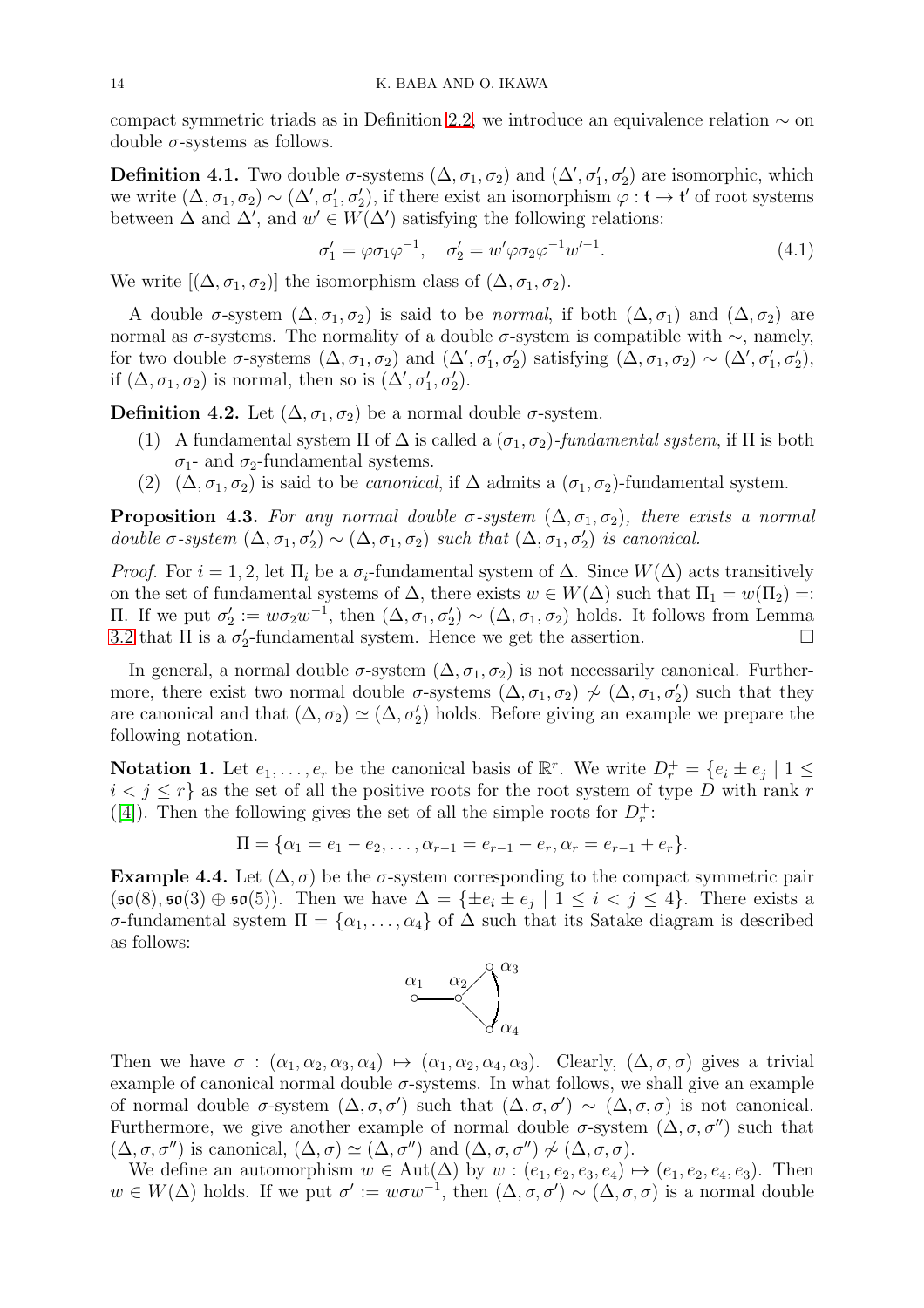$\sigma$ -system. In addition, from ord( $\sigma \sigma'$ ) = 2 ≠ ord( $\sigma \sigma$ ), (Δ, $\sigma$ , $\sigma'$ ) cannot be canonical due to Theorem [4.7](#page-14-2) as will be seen later.

Let  $\kappa$  be an automorphism of  $\Delta$  with order three defined by  $\kappa : (\alpha_1, \alpha_2, \alpha_3, \alpha_4) \mapsto$  $(\alpha_4, \alpha_2, \alpha_1, \alpha_3)$ . We set  $\sigma'' := \kappa \sigma \kappa^{-1}$ . Then  $(\Delta, \sigma) \simeq (\Delta, \sigma'')$  holds. In addition,  $(\Delta, \sigma'')$  is normal. Hence the double  $\sigma$ -system  $(\Delta, \sigma, \sigma'')$  is normal. It follows from  $\kappa(\Pi) = \Pi$  that  $\Pi$ becomes a  $\sigma''$ -fundamental system by Lemma [3.2.](#page-7-0) This yields that  $(\Delta, \sigma, \sigma'')$  is canonical. Since the order of  $\sigma \sigma''$  has three, we have  $\text{ord}(\sigma \sigma) \neq \text{ord}(\sigma \sigma'')$ . Thus  $(\Delta, \sigma, \sigma) \nsim (\Delta, \sigma, \sigma'')$ holds by means of Theorem [4.7.](#page-14-2)

<span id="page-14-1"></span>4.2. **Double Satake diagrams.** Let  $(\Delta, \sigma_1, \sigma_2)$  be a canonical normal double  $\sigma$ -system, and  $\Pi$  be a  $(\sigma_1, \sigma_2)$ -fundamental system of  $\Delta$ . Set  $\Delta_{i,0} := {\alpha \in \Delta \mid \sigma_i(\alpha) = -\alpha}$  for  $i = 1, 2$ . We denote by  $S_i = S(\Pi, \Pi_{i,0}, p_i)$  the Satake diagram of  $(\Delta, \sigma_i)$  associated with  $\Pi$ , where  $\Pi_{i,0} := \Pi ∩ Δ_{i,0}$  and  $p_i$  is the Satake involution. We note that these Satake diagrams  $S_1$  and  $S_2$  are described from the common Dynkin diagram of  $\Pi$ .

<span id="page-14-0"></span>**Definition 4.5.** Retain the notation above. The pair  $(S_1, S_2)$  is called the *double Satake* diagram of  $(\Delta, \sigma_1, \sigma_2)$  associated with  $\Pi$ .

Let us prove that the double Satake diagram  $(S_1, S_2)$  of  $(\Delta, \sigma_1, \sigma_2)$  is independent of the choice of  $\Pi$ . Let  $\Pi'$  be another  $(\sigma_1, \sigma_2)$ -fundamental system of  $\Delta$ , and  $(S'_1, S'_2)$ denote the double Satake diagram of  $(\Delta, \sigma_1, \sigma_2)$  associated with  $\Pi'$ . It follows from [\[22,](#page-33-14) Proposition A in Appendix that there exist  $w_1 \in W(\Delta)_{\sigma_1}$  and  $w_2 \in W(\Delta)_{\sigma_2}$  satisfying  $w_1(\Pi) = \Pi' = w_2(\Pi)$ , where  $W(\Delta)_{\sigma_i} := \{w \in W(\Delta) \mid \sigma_i w = w \sigma_i\}$ . Since the action of  $W(\Delta)$  is simply transitive, we obtain  $w := w_1 = w_2 \in W(\Delta)_{\sigma_1} \cap W(\Delta)_{\sigma_2}$ . Thus, we get

$$
S_1 = S'_1
$$
,  $S_2 = S'_2$ .

Then we write  $(S_1, S_2) = (S'_1, S'_2)$ .

**Definition 4.6.** Two double Satake diagrams  $(S_1, S_2)$  and  $(S'_1, S'_2)$  are isomorphic, if there exists a common isomorphism  $\psi$  of Satake diagrams between  $S_i$  and  $S'_i$  for  $i = 1, 2$ . Then we write  $(S_1, S_2) \sim (S_1, S_2)$  for short. Such  $\psi$  is called an isomorphism of double Satake diagrams. We denote by  $[(S_1, S_2)]$  the isomorphism class of  $(S_1, S_2)$ .

<span id="page-14-2"></span>**Proposition 4.7.** Let  $(\Delta, \sigma_1, \sigma_2)$  and  $(\Delta', \sigma'_1, \sigma'_2)$  be two canonical double  $\sigma$ -systems of  $\mathfrak t$ and  $\mathfrak{t}'$ , respectively. Let  $(S_1, S_2)$  and  $(S'_1, S'_2)$  denote their double Satake diagrams. Then, the following three condition are equivalent:

- (1)  $(\Delta, \sigma_1, \sigma_2) \sim (\Delta', \sigma'_1, \sigma'_2).$
- (2) There exists an isomorphism  $\varphi : \mathfrak{t} \to \mathfrak{t}'$  of root systems between  $\Delta$  and  $\Delta'$  satisfying  $\sigma_i' = \varphi \sigma_i \varphi^{-1}$  for  $i = 1, 2$ .

$$
(3) (S_1, S_2) \sim (S'_1, S'_2).
$$

In particular, we have  $\dim(\mathfrak{t}^{\sigma_1} \cap \mathfrak{t}^{\sigma_2}) = \dim(\mathfrak{t}'^{\sigma'_1} \cap \mathfrak{t}'^{\sigma'_2})$  and  $\text{ord}(\sigma_1 \sigma_2) = \text{ord}(\sigma'_1 \sigma'_2)$ .

*Proof.* It is sufficient to show  $(1) \Rightarrow (2)$  and  $(2) \Leftrightarrow (3)$  because  $(2) \Rightarrow (1)$  is clear.

(1) ⇒ (2): Assume that  $(\Delta, \sigma_1, \sigma_2) \sim (\Delta', \sigma'_1, \sigma'_2)$ . Then there exist an isomorphism  $\varphi : \Delta \to \Delta'$  and  $w' \in W(\Delta')$  satisfying [\(4.1\)](#page-13-0). Let  $\Pi$  and  $\Pi'$  be a  $(\sigma_1, \sigma_2)$ -fundamental system of  $\Delta$  and a  $(\sigma'_1, \sigma'_2)$ -fundamental system of  $\Delta'$ , respectively. It follows from Lemma [3.2](#page-7-0) that  $\varphi(\Pi)$  is a  $(\sigma'_1, \varphi \sigma_2 \varphi^{-1})$ -fundamental system of  $\Delta'$ . Then there exist  $w'_1 \in W(\Delta')_{\sigma'_1}$ and  $w'_2 \in W(\Delta')_{\sigma'_2}$  satisfying the following relations:

$$
\Pi' = w_1'(\varphi(\Pi)), \quad \Pi' = w_2'(w'\varphi(\Pi)),
$$

from which we have  $w'_1(\varphi(\Pi)) = w'_2 w'(\varphi(\Pi))$ . This yields  $w' = w_2'^{-1} w'_1$ . If we put  $\varphi' :=$  $w'_1\varphi$ , then it is an isomorphism of root systems which satisfies  $\sigma'_1 = w'_1\sigma'_1w'_1^{-1} = \varphi'\sigma_1\varphi'^{-1}$ and

$$
\sigma'_2 = w'_2 \sigma'_2 w'_2^{-1} = w'_2 (w' \varphi \sigma_2 \varphi^{-1} w'^{-1}) w'_2^{-1} = w'_2 (w'_2^{-1} w'_1 \varphi \sigma_2 \varphi^{-1} w'_1^{-1} w'_2) w'_2^{-1} = \varphi' \sigma_2 \varphi'^{-1}.
$$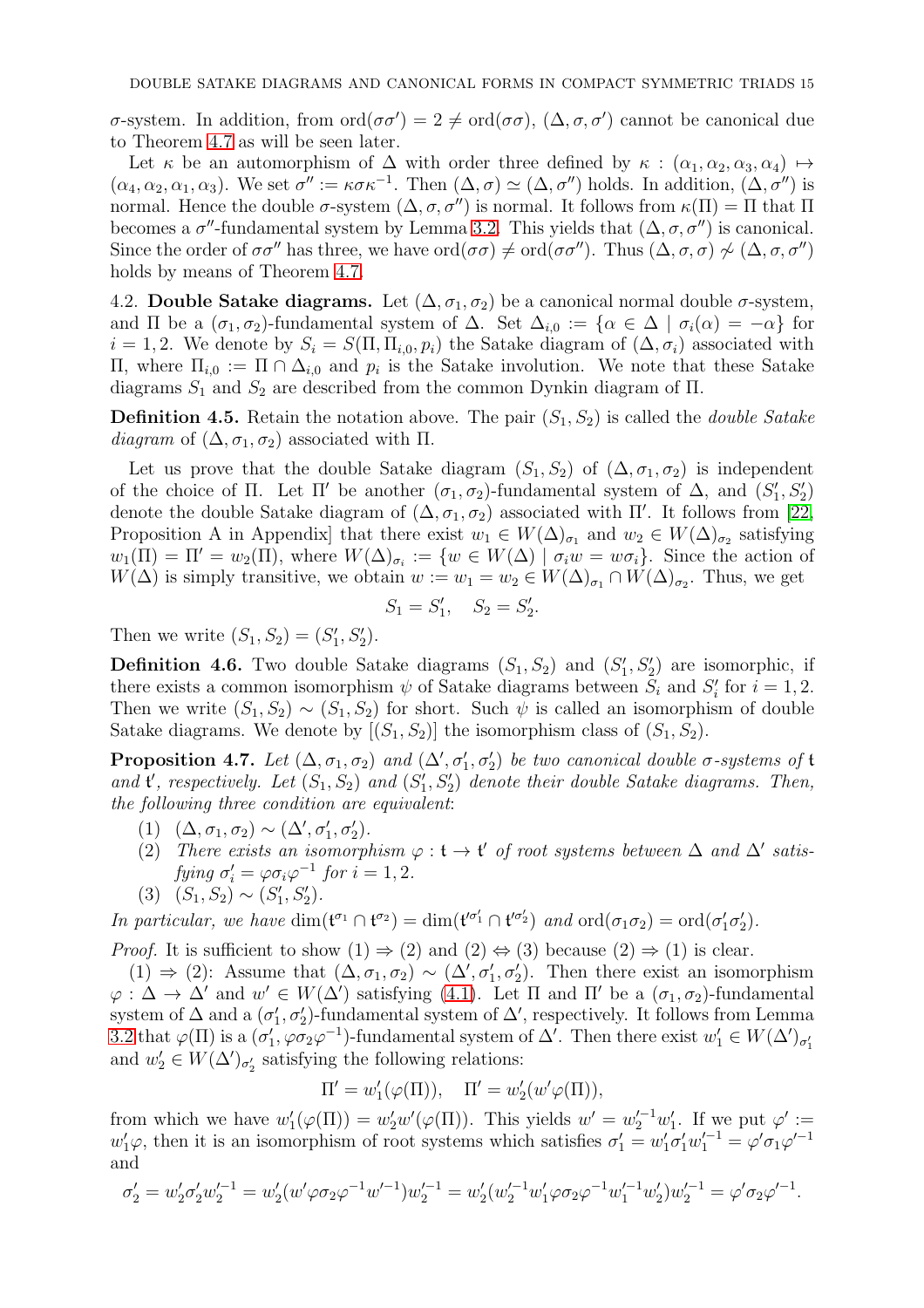Hence we have the implication  $(1) \Rightarrow (2)$ .

(2) ⇒ (3): Let  $\varphi : \mathfrak{t} \to \mathfrak{t}'$  be an isomorphism of root systems between  $\Delta$  and  $\Delta'$ satisfying  $\sigma'_i = \varphi \sigma_i \varphi^{-1}$  for  $i = 1, 2$ . If  $\Pi$  is a  $(\sigma_1, \sigma_2)$ -fundamental system of  $\Delta$ , then  $\varphi(\Pi)$ is a  $(\sigma'_1, \sigma'_2)$ -fundamental system of  $\Delta'$ . This implies  $(S_1, S_2) \sim (S'_1, S'_2)$ .

(3)  $\Rightarrow$  (2): Let  $\psi : \Pi \rightarrow \Pi'$  be an isomorphism of double Satake diagrams between  $(S_1, S_2)$  and  $(S'_1, S'_2)$ . We extend  $\psi$  to an isomorphism  $\tilde{\psi}$  of root systems between  $\Delta$ and  $\Delta'$  (cf. Lemma [3.4\)](#page-8-3). The  $\tilde{\psi}$  satisfies  $\sigma'_i = \tilde{\psi} \sigma_i \tilde{\psi}^{-1}$  for  $i = 1, 2$ . Thus, we have the implication  $(3) \Rightarrow (2)$ .

From the above argument we have completed the proof.  $\Box$ 

For two double  $\sigma$ -systems  $(\Delta, \sigma_1, \sigma_2)$  and  $(\Delta', \sigma'_1, \sigma'_2)$ , we write  $(\Delta, \sigma_1, \sigma_2) \equiv (\Delta', \sigma'_1, \sigma'_2)$ if they satisfies the condition stated in Theorem [4.7,](#page-14-2) (2). Then  $\equiv$  gives an equivalence relation on double  $\sigma$ -systems.

We define the rank and the order for the isomorphism class of a normal double  $\sigma$ -system  $(\Delta, \sigma_1, \sigma_2)$  as follows: For a canonical representative  $(\Delta, \sigma'_1, \sigma'_2) \in [(\Delta, \sigma_1, \sigma_2)],$ 

$$
\mathrm{rank}[(\Delta,\sigma_1,\sigma_2)] := \dim(\mathfrak{t}^{\sigma'_1} \cap \mathfrak{t}^{\sigma'_2}), \quad \mathrm{ord}[(\Delta,\sigma_1,\sigma_2)] := \mathrm{ord}(\sigma'_1\sigma'_2).
$$

It follows from Theorem [4.7](#page-14-2) that the values of  $\dim(\mathfrak{t}^{\sigma'_1} \cap \mathfrak{t}^{\sigma'_2})$  and  $\mathrm{ord}(\sigma'_1 \sigma'_2)$  are independent of the choice of  $(\Delta, \sigma'_1, \sigma'_2)$ . Thus the rank and the order of  $[(\Delta, \sigma, \sigma_2)]$  are well-defined. Since  $\sigma'_1 \sigma'_2$  induces a permutation of  $\Delta$ , the order of  $[(\Delta, \sigma_1, \sigma_2)]$  is finite. As will shown later, in the case when G is simple, the rank and the order of  $[(G, \theta_1, \theta_2)]$  coincide with those of  $[(\Delta, \sigma_1, \sigma_2)]$  (see Theorem [6.11\)](#page-29-1).

# 5. Double Satake diagrams for compact symmetric triads

<span id="page-15-0"></span>In Subsection [5.1,](#page-15-1) we give a normal double  $\sigma$ -system for a compact symmetric triad. In Subsection [5.2,](#page-16-0) we define a quasi-canonical compact symmetric triad as a compact symmetric triad which admits a canonical normal double  $\sigma$ -system. Furthermore, we prove that, for any compact symmetric triad  $(G, \theta_1, \theta_2)$ , there exists  $(G, \theta'_1, \theta'_2) \sim (G, \theta_1, \theta_2)$  such that  $(G, \theta_1', \theta_2')$  is quasi-canonical. In Subsection [5.3,](#page-18-1) we introduce the notion of double Satake diagrams for quasi-canonical compact symmetric triads. We will show that the isomorphism class of a compact symmetric triad uniquely determines the double Satake diagram up to isomorphism (Propositions [5.4](#page-16-1) and [5.10\)](#page-18-2). We generalize Theorem [3.9](#page-11-0) to compact symmetric triads as in Theorem [5.11.](#page-18-0) In Subsection [5.4,](#page-19-0) we classify compact symmetric triads  $(G, \theta_1, \theta_2)$  such that G is simple in terms of double Satake diagrams. Our classification will be given in Corollary [5.18.](#page-23-0) In addition, we give some results by means of the classification.

<span id="page-15-1"></span>5.1. Double  $\sigma$ -systems for compact symmetric triads. Let  $(G, \theta_1, \theta_2)$  be a compact symmetric triad. There exists a maximal abelian subalgebra t of  $\mathfrak g$  such that  $\mathfrak t \cap \mathfrak m_i$  is a maximal abelian subspace of  $m_i$  (cf. Lemma [2.5\)](#page-4-1). Denote by  $\Delta$  the root system of g with respect to t. Then, for each  $i = 1, 2, (\Delta, \sigma_i) := (\Delta, -d\theta_i|_t)$  gives a normal  $\sigma$ -system of  $\Delta$ . Hence  $(\Delta, \sigma_1, \sigma_2)$  becomes a normal double  $\sigma$ -system. We call  $(\Delta, \sigma_1, \sigma_2)$  the double σ-system of  $(G, \theta_1, \theta_2)$  with respect to t. We will show that the double σ-system  $(\Delta, \sigma_1, \sigma_2)$ is uniquely determined up to isomorphism, that is, we have the following lemma.

<span id="page-15-2"></span>**Lemma 5.1.** Let  $\mathfrak{t}'$  be another maximal abelian subalgebra of  $\mathfrak{g}$  such that  $\mathfrak{t}' \cap \mathfrak{m}_i$  is a maximal abelian subspace of  $\mathfrak{m}_i$  and  $(\Delta', \sigma'_1, \sigma'_2)$  denote the corresponding normal double  $\sigma$ -system. Then we have  $(\Delta, \sigma_1, \sigma_2) \sim (\Delta, \sigma'_1, \sigma'_2)$ .

*Proof.* Since t and t' are  $(\theta_1, \theta_2)$ -invariant, there exist  $\nu_1 \in \text{Int}(\mathfrak{k}_1)$  and  $\nu_2 \in \text{Int}(\mathfrak{k}_2)$  satisfying  $\nu_1(\mathbf{t}) = \mathbf{t}' = \nu_2(\mathbf{t})$  (cf. [\[23,](#page-33-15) Proposition 5]). In particular,  $\nu_1^{-1}\nu_2(\mathbf{t}) = \mathbf{t}$  holds. Thus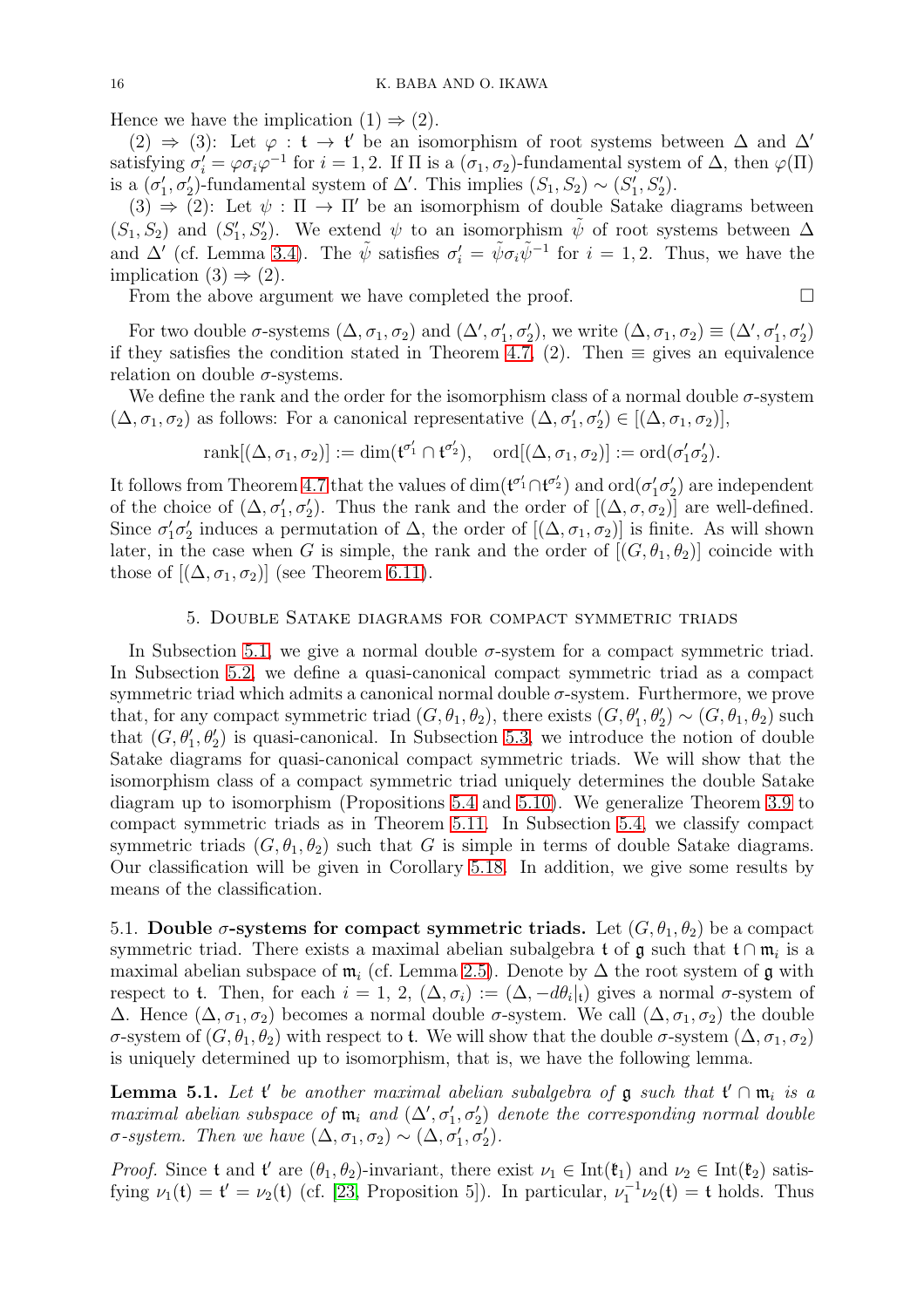we obtain

$$
(\Delta', \sigma'_1, \sigma'_2) = (\nu_1(\Delta), -\nu_1 d\theta_1 \nu_1^{-1}|_{\nu_1(\mathfrak{t})}, -\nu_1(\nu_1^{-1} d\theta_2 \nu_1) \nu_1^{-1}|_{\nu_1(\mathfrak{t})})
$$
  
\$\sim (\Delta, -d\theta\_1|\_{\mathfrak{t}}, (\nu\_1^{-1} \nu\_2)|\_{\mathfrak{t}}(-d\theta\_2|\_{\mathfrak{t}})(\nu\_2^{-1} \nu\_1)|\_{\mathfrak{t}}\$  
\$\sim (\Delta, \sigma\_1, \sigma\_2). \square\$

As shown in Section [2,](#page-2-0) the rank of a compact symmetric triad  $(G, \theta_1, \theta_2)$  coincides with the cohomogeneity of the Hermann action induced from  $(G, \theta_1, \theta_2)$ . Here, we give another interpretation of the rank in terms of the double  $\sigma$ -system of  $(G, \theta_1, \theta_2)$ . More precisely, we prove the following proposition.

<span id="page-16-4"></span>**Proposition 5.2.** Let t be a maximal abelian subalgebra of  $\mathfrak g$  such that  $\mathfrak t \cap \mathfrak m_i$  (i = 1, 2) is a maximal abelian subspace of  $\mathfrak{m}_i$ , and  $(\Delta, \sigma_1, \sigma_2) := (\Delta, -\theta_1|_t, -\theta_2|_t)$ . Then we have:

$$
rank(G, \theta_1, \theta_2) = max{dim(\mathfrak{t}^{\sigma_1} \cap s\mathfrak{t}^{\sigma_2}) \mid s \in W(\Delta)}.
$$

Proof. First, we prove

<span id="page-16-2"></span>
$$
rank(G, \theta_1, \theta_2) \ge \max\{ \dim(\mathfrak{t}^{\sigma_1} \cap s\mathfrak{t}^{\sigma_2}) \mid s \in W(\Delta) \}. \tag{5.1}
$$

Let s be in  $W(\Delta)$  and g be an element of G with  $Ad(g)|_t = s$ . If we put  $\theta_2' = \tau_g \theta_2 \tau_g^{-1}$ , then  $(G, \theta_1, \theta_2')$  is a compact symmetric triad which is isomorphic to  $(G, \theta_1, \theta_2)$ . Furthermore, we find that  $\mathfrak{t}^{\sigma_1} \cap s\mathfrak{t}^{\sigma_2} = \mathfrak{t} \cap (\mathfrak{m}_1 \cap \mathfrak{m}'_2)$  is an abelian subspace of  $\mathfrak{m}_1 \cap \mathfrak{m}'_2$ . Hence we have

$$
rank(G, \theta_1, \theta_2) = rank(G, \theta_1, \theta_2') \ge dim(\mathfrak{t}^{\sigma_1} \cap s\mathfrak{t}^{\sigma_2}).
$$

By the arbitrariness of s, this yields [\(5.1\)](#page-16-2).

Next, we show the reverse inequality of [\(5.1\)](#page-16-2). It follows from Lemma [2.5](#page-4-1) that there exist a compact symmetric triad  $(G, \theta_1', \theta_2') \sim (G, \theta_1, \theta_2)$  and a maximal abelian subalgebra **t'** such that **t'** ∩ **m'**<sub>i</sub> (*i* = 1, 2) is a maximal abelian subspace of **m'**<sub>i</sub>, and that **t'** ∩ (**m'**<sub>1</sub> ∩ **m'**<sub>2</sub>) is a maximal abelian subspace of  $\mathfrak{m}'_1 \cap \mathfrak{m}'_2$ . We write  $(\Delta', \sigma'_1, \sigma'_2) := (\Delta', -\theta'_1|_{\mathfrak{l}', \mathfrak{l}'} - \theta'_2|_{\mathfrak{l}'})$ as the double  $\sigma$ -system of  $(G, \theta'_1, \theta'_2)$ . From Lemma [5.1,](#page-15-2)  $(G, \theta_1, \theta_2) \sim (G, \theta'_1, \theta'_2)$  yields  $(\Delta, \sigma_1, \sigma_2) \sim (\Delta', \sigma'_1, \sigma'_2)$ . Then there exist an isomorphism  $\varphi : \Delta \to \Delta'$  of root systems and  $s \in W(\Delta)$  satisfying  $\sigma'_1 = \varphi \sigma_1 \varphi^{-1}$  and  $\sigma'_2 = \varphi s \sigma_2 s^{-1} \varphi^{-1}$ , from which we get

$$
\dim(\mathfrak{t}^{\sigma'_1}\cap\mathfrak{t}^{\sigma'_2})=\dim(\varphi(\mathfrak{t}^{\sigma_1})\cap\varphi(st^{\sigma_2}))=\dim(\mathfrak{t}^{\sigma_1}\cap st^{\sigma_2}).
$$

Hence we obtain

rank
$$
(G, \theta_1, \theta_2)
$$
 = dim $(\mathfrak{t}^{\sigma'_1} \cap \mathfrak{t}^{\sigma'_2}) \le \max{\dim(\mathfrak{t}^{\sigma_1} \cap s\mathfrak{t}^{\sigma_2}) \mid s \in W(\Delta)}$ .

<span id="page-16-0"></span>From the above we have complete the proof.

5.2. Quasi-canonical forms in compact symmetric triads. Let us introduce the notion of a quasi-canonical compact symmetric triad as follows.

<span id="page-16-3"></span>**Definition 5.3.** A compact symmetric triad  $(G, \theta_1, \theta_2)$  is said to be *quasi-canonical*, if there exists a maximal abelian subalgebra  $t$  of  $\alpha$  which satisfies the following conditions:

- (1)  $\mathfrak{t} \cap \mathfrak{m}_i$  is a maximal abelian subspace of  $\mathfrak{m}_i$  for  $i = 1, 2$ .
- (2) The normal double  $\sigma$ -system  $(\Delta, \sigma_1, \sigma_2) := (\Delta, -d\theta_1|_t, -d\theta_2|_t)$  is canonical, that is, there exists a  $(\sigma_1, \sigma_2)$ -fundamental system of  $\Delta$ .

Then, t is said to be quasi-canonical with respect to  $(G, \theta_1, \theta_2)$ . A quasi-canonical form of  $[(G, \theta_1, \theta_2)]$  is a representative  $(G, \theta'_1, \theta'_2)$  of the isomorphism class  $[(G, \theta_1, \theta_2)]$  such that  $(G, \theta_1', \theta_2')$  is quasi-canonical as a compact symmetric triad.

<span id="page-16-1"></span>**Proposition 5.4.** For a compact symmetric triad  $(G, \theta_1, \theta_2)$ , there exists a quasi-canonical compact symmetric triad  $(G, \theta_1, \theta'_2) \sim (G, \theta_1, \theta_2)$ .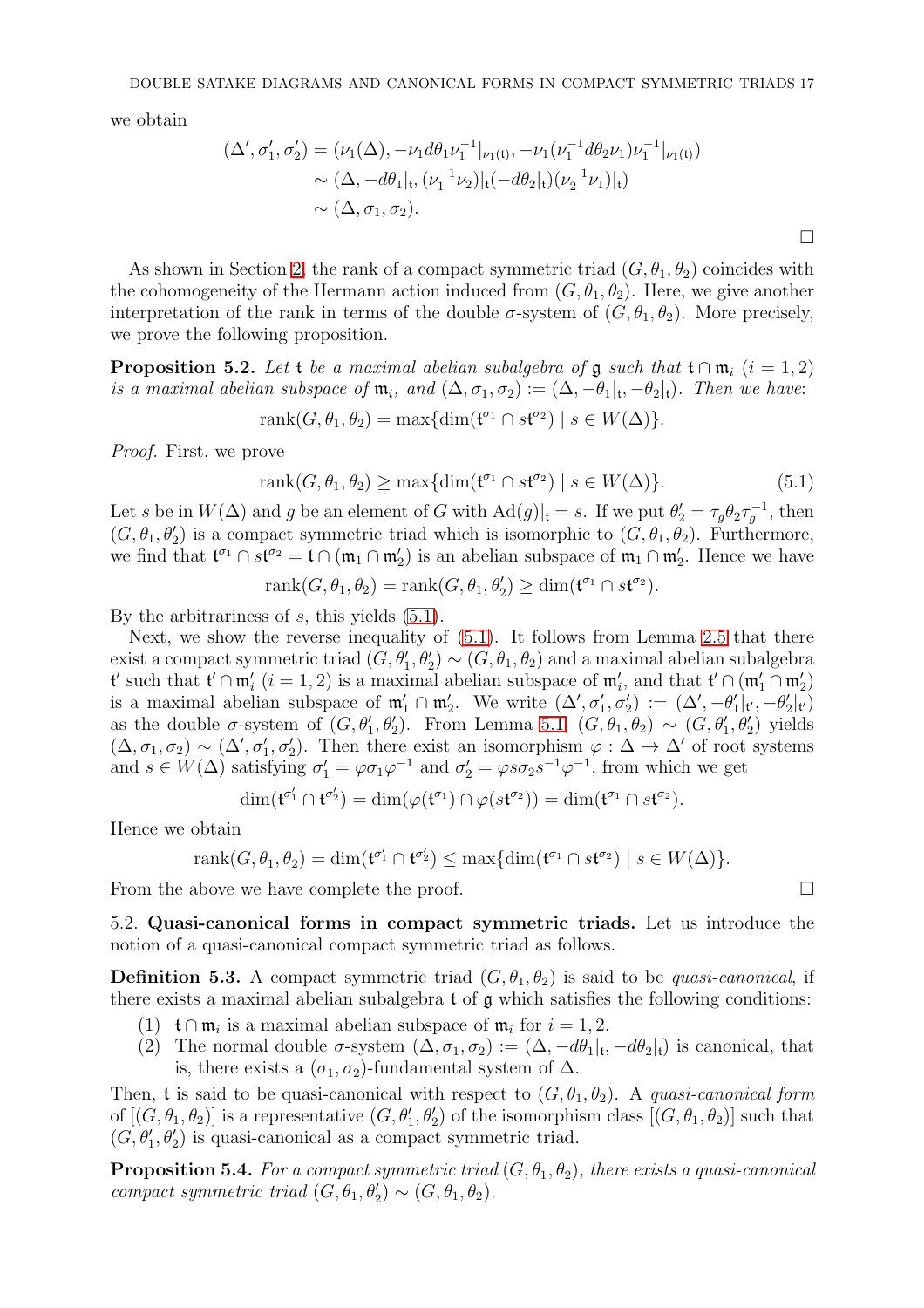*Proof.* Let  $(G, \theta_1, \theta_2)$  be a compact symmetric triad and t be a maximal abelian subalgebra of **g** such that  $t \cap m_i$  is a maximal abelian subspace of  $m_i$ . Denote by  $(\Delta, \sigma_1, \sigma_2)$  the corresponding normal double  $\sigma$ -system of  $(G, \theta_1, \theta_2)$ . Let  $\Pi_i$  be a  $\sigma_i$ -fundamental system of  $\Delta$ . Since  $N(t)$  acts transitively on the set of fundamental systems of  $\Delta$ , there exists  $g \in N(t)$  satisfying  $\Pi_1 = \text{Ad}(g)(\Pi_2)$ . If we put  $\theta_2' := \tau_g \theta_2 \tau_g^{-1}$ , then it is verified that  $(G, \theta_1, \theta_2') \sim (G, \theta_1, \theta_2)$  is quasi-canonical.

In Section [6,](#page-25-0) we will define the notion of a canonicality for compact symmetric triads, which is a stronger condition than the quasi-canonicality (see Definition [6.1\)](#page-26-0). Furthermore, in the case when  $G$  is simple, we will prove that the existence of a representative of  $[(G, \theta_1, \theta_2)]$  which is canonical as a compact symmetric triad (see Theorem [6.6\)](#page-27-0).

In what follows we will prove:

## <span id="page-17-2"></span>Proposition 5.5. Any commutative compact symmetric triad is quasi-canonical.

The proof of this proposition consists of the following three lemmas, which are essentially due to Oshima-Sekiguchi ([\[21\]](#page-33-18)). Roughly speaking, the first lemma states that Lemma [2.5](#page-4-1) holds without changing representatives in the case when  $(G, \theta_1, \theta_2)$  is commutative.

<span id="page-17-0"></span>**Lemma 5.6.** Let  $(G, \theta_1, \theta_2)$  be a commutative compact symmetric triad. Then there exists a maximal abelian subalgebra t of  $\mathfrak g$  such that t∩m<sub>i</sub> and t∩(m<sub>1</sub>∩m<sub>2</sub>) are maximal abelian subspaces of  $\mathfrak{m}_i$  and  $\mathfrak{m}_1 \cap \mathfrak{m}_2$ , respectively. In particular,  $(G, \theta_1, \theta_2)$  satisfies the condition (1) as in Definition [5.3](#page-16-3).

*Proof.* From  $\theta_1 \theta_2 = \theta_2 \theta_1$  we have  $\mathfrak{g} = (\mathfrak{k}_1 \cap \mathfrak{k}_2) \oplus (\mathfrak{m}_1 \cap \mathfrak{m}_2) \oplus (\mathfrak{k}_1 \cap \mathfrak{m}_2) \oplus (\mathfrak{m}_1 \cap \mathfrak{k}_2)$ . Let  $\mathfrak{a}$ be a maximal abelian subspace of  $\mathfrak{m}_1 \cap \mathfrak{m}_2$ . Let  $\mathfrak{a}_i$  be a maximal abelian subspace of  $\mathfrak{m}_i$ containing  $\alpha$ . In a similar argument in the proofs of [\[21,](#page-33-18) Lemmas (2.2) and (2.4)], it is shown that  $\mathfrak{a}_1$  and  $\mathfrak{a}_2$  are  $(\theta_1, \theta_2)$ -invariant and that  $[\mathfrak{a}_1, \mathfrak{a}_2] = \{0\}$ . In particular,  $\mathfrak{a}_1 + \mathfrak{a}_2$ is an abelian subalgebra of g. Let t be a maximal abelian subalgebra of g containing  $\mathfrak{a}_1 + \mathfrak{a}_2$ . Since t contains  $\mathfrak{a}_1$  and  $\mathfrak{a}_2$ , it is shown that t is  $(\theta_1, \theta_2)$ -invariant. We also obtain  $\mathfrak{t} \cap \mathfrak{m}_i = \mathfrak{a}_i$  and  $\mathfrak{t} \cap (\mathfrak{m}_1 \cap \mathfrak{m}_2) = \mathfrak{a}$ . Hence we get the assertion.

<span id="page-17-1"></span>**Lemma 5.7.** Let  $(G, \theta_1, \theta_2)$  be a commutative compact symmetric triad. Let t be a maximal abelian subalgebra of  $\mathfrak g$  satisfies the condition stated in Lemma [5](#page-17-0).6. Set  $\mathfrak a_2 := \mathfrak t \cap \mathfrak m_2$ and  $\mathfrak{a} := \mathfrak{t} \cap (\mathfrak{m}_1 \cap \mathfrak{m}_2)$ . Then, we have the followings:

(1) We denote by  $\Sigma_2$  the restricted root system of  $(\mathfrak{g}, d\theta_2)$  with respect to  $\mathfrak{a}_2$ . For  $\lambda \in \Sigma_2$  with  $\langle \lambda, \mathfrak{a} \rangle = \{0\}$ , we have  $\mathfrak{g}(\mathfrak{a}_2, \lambda) \subset \mathfrak{k}_1^{\mathfrak{C}}$  $_{1}^{\mathbb{C}},$  where

$$
\mathfrak{g}(\mathfrak{a}_2,\lambda):=\{X\in\mathfrak{g}^{\mathbb{C}}\mid [H,X]=\sqrt{-1}\langle \lambda,H\rangle X,H\in\mathfrak{a}_2\}.
$$

(2) We denote by  $\Delta$  the root system of g with respect to t. For  $\alpha \in \Delta$  with  $\langle \alpha, \mathfrak{a} \rangle =$  $\{0\}, \text{ if } \langle \alpha, \mathfrak{a}_2 \rangle \neq \{0\} \text{ holds, then we obtain } \langle \alpha, \mathfrak{a}_1 \rangle = \{0\}.$ 

We omit its proof since one can prove this lemma by a similar argument in the proofs of [\[21,](#page-33-18) Lemmas (2.7) and (2.8)].

**Lemma [5](#page-17-0).8.** Retain the notations  $(G, \theta_1, \theta_2)$  and t as in Lemma 5.6. Let  $\Delta$  be the root system of  $\mathfrak g$  with respect to  $\mathfrak t$ , and  $\sigma_i := -d\theta_i|_{\mathfrak t}$  for  $i = 1, 2$ . Then there exists a  $(\sigma_1, \sigma_2)$ fundamental system of  $\Delta$ .

*Proof.* Let  $\mathfrak{a}_i := \mathfrak{t} \cap \mathfrak{m}_i \ (i = 1, 2)$ , and  $\mathfrak{a} := \mathfrak{t} \cap (\mathfrak{m}_1 \cap \mathfrak{m}_2)$ . Then  $\mathfrak{t}$  is decomposed into  $\mathfrak{t} = \mathfrak{a} \oplus (\mathfrak{a}_1 \cap \mathfrak{k}_2) \oplus (\mathfrak{a}_2 \cap \mathfrak{k}_1) \oplus (\mathfrak{t} \cap (\mathfrak{k}_1 \cap \mathfrak{k}_2)).$  Take a ordered basis of  $\{X_j, Y_k, Z_l, W_r\}$  such that  $\{X_i\}$ ,  $\{Y_k\}$ ,  $\{Z_l\}$  and  $\{W_r\}$  are bases of  $\mathfrak{a}, \mathfrak{a}_1 \cap \mathfrak{k}_2$ ,  $\mathfrak{a}_2 \cap \mathfrak{k}_1$  and  $\mathfrak{t} \cap (\mathfrak{k}_1 \cap \mathfrak{k}_2)$ , respectively. We denote by  $\Delta^+$  the set of positive roots in  $\Delta$  with respect to the lexicographic ordering > of t with respect to this basis. We obtain a fundamental system  $\Pi$  of  $\Delta$  such that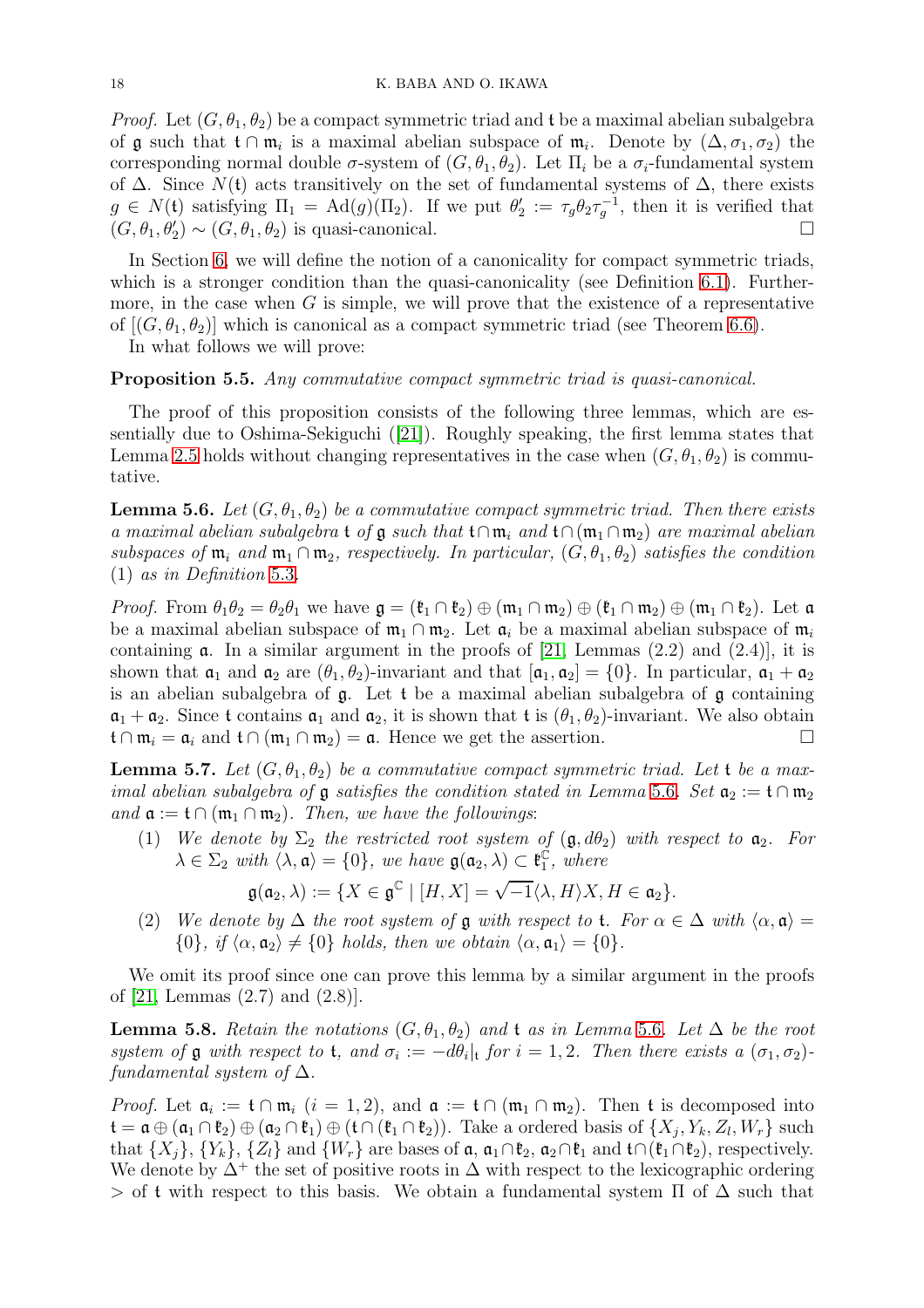$\Delta^+ = \{ \sum_{\alpha \in \Pi} m_\alpha \alpha \in \Delta \mid m_\alpha \in \mathbb{Z}_{\geq 0} \}.$  A similar argument as in [\[21,](#page-33-18) p. 453] shows that  $\Pi$ becomes a  $(\sigma_1, \sigma_2)$ -fundamental system of  $\Delta$  by means of Lemma [5.7.](#page-17-1)

<span id="page-18-1"></span>From the above argument we conclude that Proposition [5.5](#page-17-2) holds.

5.3. Double Satake diagrams for compact symmetric triads. Let us explain our construction of the double Satake diagram from a quasi-canonical compact symmetric triad. Let  $(G, \theta_1, \theta_2)$  be a quasi-canonical compact symmetric triad and t be a quasicanonical maximal abelian subalgebra of  $\mathfrak g$  with respect to  $(G, \theta_1, \theta_2)$ . Denote by  $\Delta$ the root system of  $g$  with respect to t. Then we obtain a normal double  $\sigma$ -system  $(\Delta, \sigma_1, \sigma_2) := (\Delta, -\theta_1|_{\mathfrak{t}}, -\theta_2|_{\mathfrak{t}})$ . It follows from the quasi-canonicality of  $(G, \theta_1, \theta_2)$  that  $(\Delta, \sigma_1, \sigma_2)$  becomes canonical in the sense of Definition [4.2.](#page-13-1) We define the double Satake diagram of  $(G, \theta_1, \theta_2)$  as that of  $(\Delta, \sigma_1, \sigma_2)$ . Then the definition of the double Satake diagram of  $(G, \theta_1, \theta_2)$  is independent of the choice of **t**. Indeed, we can show the following lemma.

**Lemma 5.9.** Let  $\mathfrak{t}'$  be another quasi-canonical maximal abelian subalgebra of  $\mathfrak{g}$  with respect to  $(G, \theta_1, \theta_2)$ . We denote by  $(\Delta', \sigma'_1, \sigma'_2) := (\Delta', -\theta_1|_{\mathfrak{l}',\mathfrak{l}'} - \theta_2|_{\mathfrak{l}'} )$  the corresponding canonical normal double  $\sigma$ -system of  $(G, \theta_1, \theta_2)$ . Then we have  $(\Delta, \sigma_1, \sigma_2) \equiv (\Delta', \sigma'_1, \sigma'_2)$ . Therefore the double Satake diagram of  $(\Delta, \sigma_1, \sigma_2)$  is isomorphic to that of  $(\Delta', \sigma'_1, \sigma'_2)$ .

The proof is omitted since it is immediate from Theorem [4.7](#page-14-2) and Lemma [5.1.](#page-15-2)

We next show that the structure of the double Satake diagram of a quasi-canonical compact symmetric triad  $(G, \theta_1, \theta_2)$  is independent of the choice of the representative  $(G, \theta_1, \theta_2)$  of its isomorphism class, namely, we have the following proposition.

<span id="page-18-2"></span>**Proposition 5.10.** Let  $(G, \theta_1, \theta_2) \sim (G, \theta_1, \theta_2)$  be another quasi-canonical compact symmetric triad and  $(\Delta', \sigma'_1, \sigma'_2)$  be the corresponding canonical normal double  $\sigma$ -system of  $(G, \theta_1, \theta'_2)$ . Then we have  $(\Delta, \sigma_1, \sigma_2) \equiv (\Delta', \sigma'_1, \sigma'_2)$ .

*Proof.* It follows from  $(G, \theta_1, \theta_2') \sim (G, \theta_1, \theta_2)$  that there exists an inner automorphism  $\tau$ of G satisfying  $\theta_2' = \tau \theta_2 \tau^{-1}$ . Since t and t' = span<sub>R</sub>( $\Delta'$ ) are  $(\theta_1, \theta_2)$ -invariant, by using [\[23,](#page-33-15) Proposition 5], there exists  $k_1 \in K_1$  satisfying  $\mathfrak{t}' = \text{Ad}(k)\mathfrak{t}$ . Furthermore,  $\tau(\mathfrak{t})$  and  ${\bf t}'$  are  $\theta'_2$ -invariant, so that we get  $k'_2 \in K_2$  satisfying  $\text{Ad}(k'_2)\tau({\bf t}) = {\bf t}'$  by means of [\[23,](#page-33-15) Proposition 5 again, where  $K'_{2}$  denote the identity component of the fix point subgroup of  $\theta_2'$  in G. If we put  $\nu_1 = \text{Ad}(k_1)$  and  $\nu_2 = \text{Ad}(k_2'),$  then  $\mathfrak{t} = (\nu_1^{-1} \nu_2 \tau)(\mathfrak{t})$  holds. Hence  $\nu_1^{-1}\nu_2\tau|_{\mathfrak{t}} =: \tilde{\nu}$  gives an inner automorphism of  $\Delta$ . We have

$$
(\Delta', \sigma'_1, \sigma'_2) \equiv (\Delta, -\theta_1|_{\mathfrak{t}}, -\nu_1^{-1}\nu_2\theta'_2\nu_2^{-1}\nu_1|_{\mathfrak{t}}) = (\Delta, -\theta_1|_{\mathfrak{t}}, -\tilde{\nu}\theta_2\tilde{\nu}^{-1}|_{\mathfrak{t}}) \sim (\Delta, -\theta_1|_{\mathfrak{t}}, -\theta_2|_{\mathfrak{t}}).
$$

In addition, from Theorem [4.7,](#page-14-2) we conclude that  $(\Delta, \sigma_1, \sigma_2) \equiv (\Delta', \sigma'_1, \sigma'_2)$  holds.  $\Box$ 

It follows from Propositions [5.4](#page-16-1) and [5.10](#page-18-2) that, for a compact symmetric triad  $(G, \theta_1, \theta_2)$ , its isomorphism class  $[(G, \theta_1, \theta_2)]$  uniquely determines the double Satake diagram up to isomorphism. In fact, the converse also holds as shown in the following theorem.

<span id="page-18-0"></span>**Theorem 5.11.** Let  $(G, \theta_1, \theta_2)$  and  $(G, \theta'_1, \theta'_2)$  be two compact symmetric triads. We write  $(\Delta, \sigma_1, \sigma_2)$  and  $(\Delta', \sigma_1', \sigma_2')$  as the corresponding canonical normal double  $\sigma$ -systems of the isomorphism classes  $[(G, \theta_1, \theta_2)]$  and  $[(G, \theta'_1, \theta'_2)]$ , respectively. We also write  $(S_1, S_2)$  and  $(S'_1, S'_2)$  as the double Satake diagrams of  $(\Delta, \sigma_1, \sigma_2)$  and  $(\Delta', \sigma'_1, \sigma'_2)$ , respectively. Then the following conditions are equivalent:

- (1)  $(G, \theta_1, \theta_2)$  and  $(G, \theta'_1, \theta'_2)$  are locally isomorphic, namely, there exist  $\varphi \in \text{Aut}(\mathfrak{g})$ and  $\tau \in \text{Int}(\mathfrak{g})$  satisfying  $d\theta'_1 = \varphi d\theta_1 \varphi^{-1}$  and  $d\theta'_2 = \tau \varphi d\theta_2 \varphi^{-1} \tau^{-1}$ .
- $(2) \quad (\Delta, \sigma_1, \sigma_2) \sim (\Delta', \sigma'_1, \sigma'_2).$
- (3)  $(S_1, S_2) \sim (S'_1, S'_2).$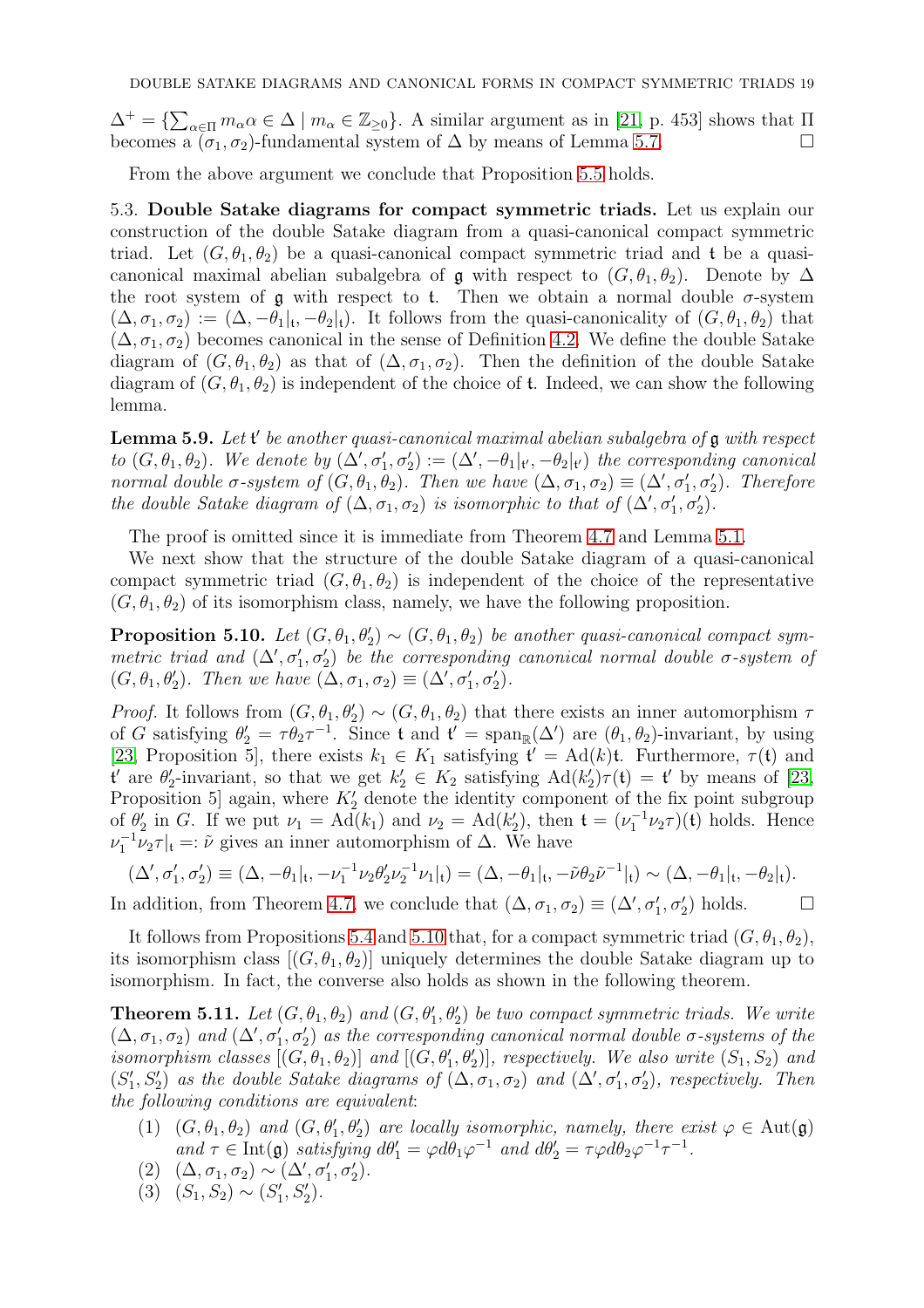In addition, in the case when  $G$  is simply-connected or when  $G$  is the adjoint group,  $(G, \theta_1, \theta_2)$  and  $(G, \theta'_1, \theta'_2)$  are isomorphic if and only if one of the above conditions  $(1)$ - $(3)$ holds.

*Proof.* The implication  $(1) \Rightarrow (2)$  follows from Propositions [5.4](#page-16-1) and [5.10.](#page-18-2) We obtain  $(2) \Leftrightarrow (3)$  from Theorem [4.7.](#page-14-2)

We prove the implication  $(2) \Rightarrow (1)$ . Without loss of generalities we may assume that  $(G, \theta_1, \theta_2)$  and  $(G, \theta'_1, \theta'_2)$  are quasi-canonical. We write  $(\Delta, \sigma_1, \sigma_2) = (\Delta, -d\theta_1|_t, -d\theta_2|_t)$ and  $(\Delta', \sigma'_1, \sigma'_2) = (\Delta', -d\theta'_1|_{\mathfrak{t}'}, -d\theta'_2|_{\mathfrak{t}'})$ . It follows from Theorem [4.7](#page-14-2) that there exists an isomorphism  $\varphi : \mathfrak{t} \to \mathfrak{t}'$  of root systems between  $\Delta$  and  $\Delta'$  satisfying  $\sigma'_i = \varphi \sigma_i \varphi^{-1}$  for  $i = 1, 2.$ 

Let  $\tilde{\varphi}$  be an automorphism of  $\mathfrak{g}$  with  $\tilde{\varphi}|_t = \varphi$ . Since  $d\theta'_1|_{t'} = \tilde{\varphi} d\theta_1 \tilde{\varphi}^{-1}|_{t'}$  holds, it follows from Theorem [3.5](#page-9-0) that there exists  $H'_1 \in \mathfrak{t}' \cap \mathfrak{m}'_1$  such that

<span id="page-19-1"></span>
$$
d\theta_1' = e^{\mathrm{ad}(H_1')} \tilde{\varphi} d\theta_1 \tilde{\varphi}^{-1} e^{-\mathrm{ad}(H_1')}.
$$
\n
$$
(5.2)
$$

In addition, from  $d\theta_2'|_{\mathfrak{t}'} = e^{ad(H_1')} \tilde{\varphi} d\theta_2 \tilde{\varphi}^{-1} e^{-ad(H_1')}|_{\mathfrak{t}'}$  there also exists  $H_2' \in \mathfrak{t}' \cap \mathfrak{m}'_2$  such that

<span id="page-19-2"></span>
$$
d\theta_2' = e^{\mathrm{ad}(H_2')} e^{\mathrm{ad}(H_1')} \tilde{\varphi} d\theta_2 \tilde{\varphi}^{-1} e^{-\mathrm{ad}(H_1')} e^{-\mathrm{ad}(H_2')}.
$$
\n(5.3)

By combining [\(5.2\)](#page-19-1) and [\(5.3\)](#page-19-2), we find that  $(G, \theta_1, \theta_2)$  and  $(G, \theta'_1, \theta'_2)$  are locally isomorphic. Therefore we have completed the proof.

<span id="page-19-0"></span>5.4. The classification of compact symmetric triads by double Satake diagrams. In this subsection, we consider the classification problem for compact symmetric triads at the Lie algebra level.

5.4.1. Reduction of the problem. A compact symmetric triad  $(\mathfrak{g}, \theta_1, \theta_2)$  is said to be irreducible, if it does not admit non-trivial  $(\theta_1, \theta_2)$ -invariant ideals of g (cf. [\[16,](#page-33-9) p. 48]). Any compact symmetric triad  $(\mathfrak{g}, \theta_1, \theta_2)$  is decomposed into irreducible ones, namely, there exist unique irreducible compact symmetric triads  $(\mathfrak{g}^{(1)}, \theta_1^{(1)}, \theta_2^{(1)}), \ldots, (\mathfrak{g}^{(k)}, \theta_1^{(k)}, \theta_2^{(k)})$  such that  $\mathfrak{g} = \mathfrak{g}^{(1)} \oplus \cdots \oplus \mathfrak{g}^{(k)}$  and that  $\theta_i = \theta_i^{(j)}$  holds on  $\mathfrak{g}^{(j)}$  for  $i = 1, 2$  and  $j = 1, \ldots, k$ . Then we write

$$
(\mathfrak{g},\theta_1,\theta_2)=(\mathfrak{g}^{(1)},\theta_1^{(1)},\theta_2^{(1)})\oplus\cdots\oplus(\mathfrak{g}^{(k)},\theta_1^{(k)},\theta_2^{(k)}).
$$

This decomposition is called the irreducible decomposition of  $(\mathfrak{g}, \theta_1, \theta_2)$ . The equivalence relation  $\sim$  is compatible with the irreducibility of a compact symmetric triad, that is, if  $(\mathfrak{g}, \theta_1, \theta_2) \sim (\mathfrak{g}, \theta'_1, \theta'_2)$  and  $(\mathfrak{g}, \theta_1, \theta_2)$  is irreducible, then  $(\mathfrak{g}, \theta'_1, \theta'_2)$  is also irreducible. This means that the classification problem for compact symmetric triads reduces to that for irreducible ones. Clearly,  $(\mathfrak{g}, \theta_1, \theta_2)$  is irreducible if  $\mathfrak{g}$  is simple. Irreducible compact symmetric triads  $(\mathfrak{g}, \theta_1, \theta_2)$  can be classified depending on whether  $\mathfrak{g}$  is simple or not. In the present paper, we only deal with the classification problem for compact symmetric triads  $(\mathfrak{a}, \theta_1, \theta_2)$  such that  $\mathfrak{a}$  is simple.

Let  $\mathfrak g$  be any fixed compact simple Lie algebra. We write  $\text{Inv}(\mathfrak g)$  as the set of all the involutions on  $\mathfrak{g}$ . We will explain our strategy to find all elements of the set  $\mathfrak{I}(\mathfrak{g}) :=$  $\{[(\mathfrak{g},\theta_1,\theta_2)] \mid \theta_1,\theta_2 \in \text{Inv}(\mathfrak{g})\}$ . Denote by  $\text{Inv}(\mathfrak{g})/\text{Aut}(\mathfrak{g})$  the set of conjugacy classes in  $\text{Aut}(\mathfrak{g})$  of the elements in  $\text{Inv}(\mathfrak{g})$ . Let  $[\theta_i]$  be in  $\text{Inv}(\mathfrak{g})/\text{Aut}(\mathfrak{g})$  for  $i = 1, 2$ , and  $\mathfrak{k}_i$  denote the fixed point subalgebra of  $\theta_i$  in  $\mathfrak{g}$ . As shown in Theorem [3.10,](#page-12-2) the Lie algebra structure of  $\mathfrak{k}_i$  is independent of the choice of the representative  $\theta_i$ . We set

$$
\mathcal{T}(\mathfrak{g},\mathfrak{k}_1,\mathfrak{k}_2):=\{[(\mathfrak{g},\varphi_1\theta_1\varphi_1^{-1},\varphi_2\theta_2\varphi_2^{-1})] \mid \varphi_1,\varphi_2\in \mathrm{Aut}(\mathfrak{g})\}.
$$

Then  $\mathcal{T}(\mathfrak{g})$  has the following decomposition:

$$
\mathcal{T}(\mathfrak{g}) = \bigcup_{[\theta_1], [\theta_2] \in \text{Inv}(\mathfrak{g})/\text{Aut}(\mathfrak{g})} \mathcal{T}(\mathfrak{g}, \mathfrak{k}_1, \mathfrak{k}_2) \quad \text{(disjoint union)}.
$$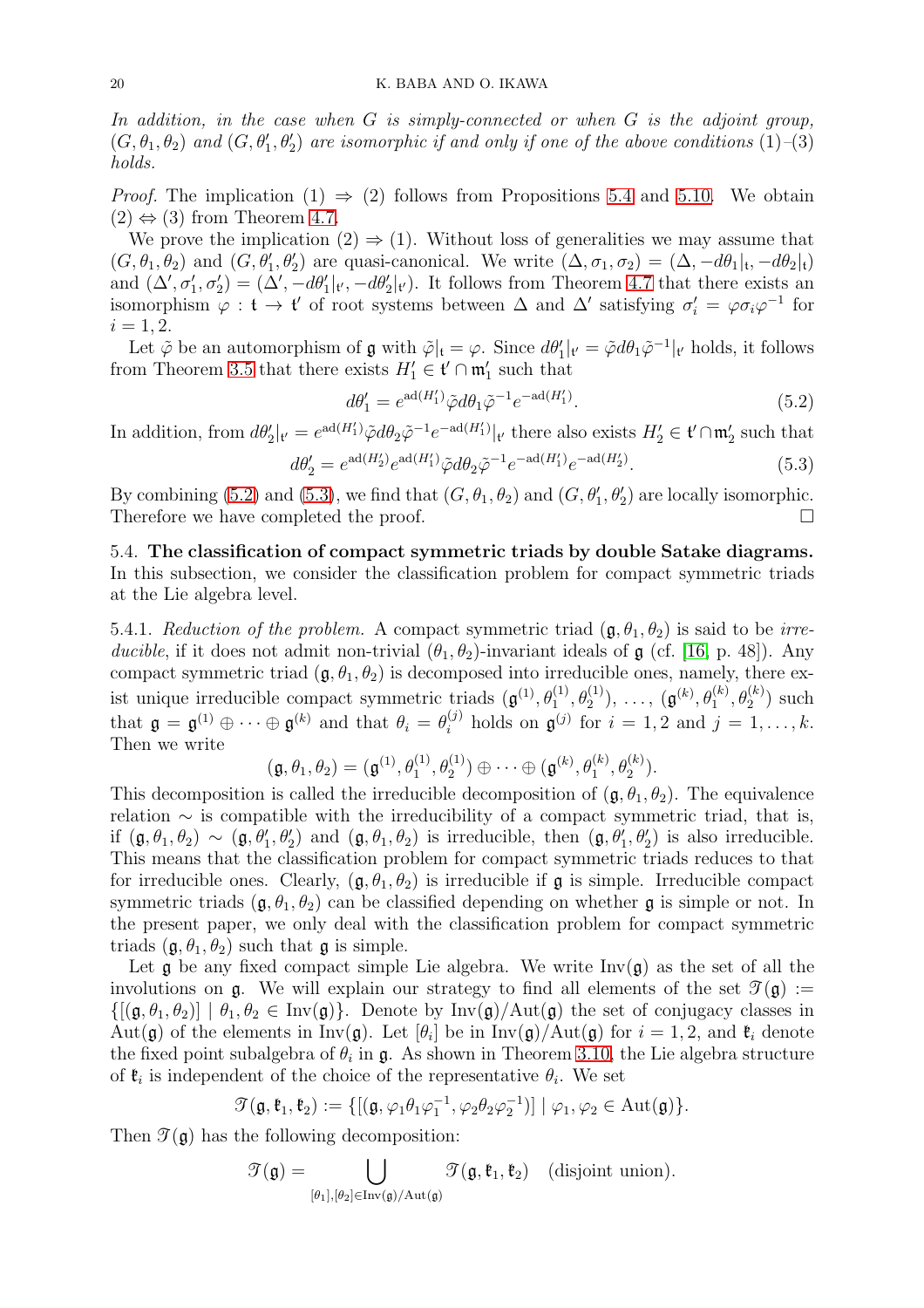Thus, it is sufficient to determine  $\mathcal{T}(\mathfrak{g},\mathfrak{k}_1,\mathfrak{k}_2)$  for each  $[\theta_1], [\theta_2] \in \text{Inv}(\mathfrak{g})/\text{Aut}(\mathfrak{g})$ .

For this purpose we make use of the classification of  $\text{Inv}(\mathfrak{g})/\text{Aut}(\mathfrak{g})$  and a one-to-one correspondence between  $\mathcal{T}(\mathfrak{g},\mathfrak{k}_1,\mathfrak{k}_2)$  and the set  $\mathcal{DF}(S_1, S_2)$  which is defined as follows: We may assume that  $(\mathfrak{g}, \theta_1, \theta_2)$  is quasi-canonical (cf. Proposition [5.4\)](#page-16-1). Let  $(\Delta, \sigma_1, \sigma_2)$  be the double  $\sigma$ -system of  $(\mathfrak{g}, \theta_1, \theta_2)$  and  $\Pi$  be a  $(\sigma_1, \sigma_2)$ -fundamental system of  $\Delta$ . We write  $(S_1, S_2) = (S(\Pi, \Pi_{1,0}, p_1), S(\Pi, \Pi_{2,0}, p_2))$  as the double Satake diagram associated with  $\Pi$ . We define

<span id="page-20-1"></span>
$$
\mathcal{D}\mathcal{S}(S_1, S_2) = \{ [(\psi_1 \cdot S_1, \psi_2 \cdot S_2)] | \psi_1, \psi_2 \in Aut(\Pi) \}
$$
  
= \{ [(S\_1, \psi \cdot S\_2)] | \psi \in Aut(\Pi) \}, \tag{5.4}

where  $\psi_i \cdot S_i$  is the Satake diagram defined by  $\psi_i \cdot S_i = S(\Pi, \psi_i(\Pi_{i,0}), \psi_i \cdot p_i)$  with  $\psi_i \cdot p_i =$  $\psi_i p_i \psi_i^{-1}|_{\Pi-\psi_i(\Pi_{i,0})}$ . Here, we describe the one-to-one correspondence between  $\mathcal{T}(\mathfrak{g},\mathfrak{k}_1,\mathfrak{k}_2)$ and  $\mathcal{DF}(S_1, S_2)$ . Let  $[(\mathfrak{g}, \theta'_1, \theta'_2)]$  be in  $\mathcal{T}(\mathfrak{g}, \mathfrak{k}_1, \mathfrak{k}_2)$  such that  $(\mathfrak{g}, \theta'_1, \theta'_2)$  is quasi-canonical. Denote by  $(S'_1, S'_2)$  the double Satake diagram of  $(\mathfrak{g}, \theta'_1, \theta'_2)$ . By Theorem [3.9](#page-11-0) it follows from  $(\mathfrak{g}, \theta_i) \simeq (\mathfrak{g}, \theta'_i)$  that there exists an isomorphism  $\psi_i : S_i \to S'_i$  of Satake diagrams. Then we have  $(S'_1, S'_2) = (\psi_1 \cdot S_1, \psi_2 \cdot S_2) \sim (S_1, \psi_1^{-1} \psi_2 \cdot S_2)$ , so that  $[(S'_1, S'_2)] = [(S_1, \psi_1^{-1} \psi_2 \cdot S_2)]$  is in  $\mathfrak{D}(\mathcal{S}_1, \mathcal{S}_2)$  from [\(5.4\)](#page-20-1). Furthermore, it can be shown that the following correspondence is well-defined in terms of Theorem [5.11,](#page-18-0)  $(1) \Rightarrow (3)$ :

<span id="page-20-2"></span>
$$
\mathcal{T}(\mathfrak{g}, \mathfrak{k}_1, \mathfrak{k}_2) \to \mathcal{D}\mathcal{S}(S_1, S_2); \; [(\mathfrak{g}, \theta'_1, \theta'_2)] \mapsto [S'_1, S'_2)]. \tag{5.5}
$$

<span id="page-20-0"></span>Lemma 5.12. The correspondence [\(5.5\)](#page-20-2) is bijective.

*Proof.* We first prove that [\(5.5\)](#page-20-2) is injective. Let  $[(\mathfrak{g}, \theta'_1, \theta'_2)], [(\mathfrak{g}, \theta''_1, \theta''_2)]$  be in  $\mathfrak{I}(\mathfrak{g}, \mathfrak{k}_1, \mathfrak{k}_2)$ such that  $(\mathfrak{g}, \theta'_1, \theta'_2)$  and  $(\mathfrak{g}, \theta''_1, \theta''_2)$  are quasi-canonical. We write  $(S'_1, S'_2)$  and  $(S''_1, S''_2)$ as the double Satake diagrams of  $(\mathfrak{g}, \theta'_1, \theta'_2)$  and  $(\mathfrak{g}, \theta''_1, \theta''_2)$ , respectively. If  $[(S'_1, S'_2)] =$  $[(S''_1, S''_2)]$  holds, then we obtain  $[(\mathfrak{g}, \theta'_1, \theta'_2)] = [(\mathfrak{g}, \theta''_1, \theta''_2)]$  from Theorem [5.11,](#page-18-0)  $(3) \Rightarrow (1)$ .

Next, we prove that [\(5.5\)](#page-20-2) is surjective. Let  $[(S'_1, S'_2)]$  be in  $\mathfrak{D} \mathcal{S}(S_1, S_2)$ . Then, for each  $i = 1, 2$ , there exists  $\psi_i \in \text{Aut}(\Pi)$  satisfying  $S'_i = \psi_i \cdot S_i$ . Let  $\varphi_i$  be an automorphism of **g** such that  $\varphi_i|_{\Pi} = \psi_i$  holds. Then  $(\mathfrak{g}, \varphi_1 \theta_1 \varphi_1^{-1}, \varphi_2 \theta_2 \varphi_2^{-1})$  gives a compact symmetric triad. Let  $(Δ, σ'_{1}, σ'_{2})$  be its double σ-system. Since Π becomes a  $(σ'_{1}, σ'_{2})$ -fundamental system,  $(\mathfrak{g}, \varphi_1 \theta_1 \varphi_1^{-1}, \varphi_2 \theta_2 \varphi_2^{-1})$  is quasi-canonical and its double Satake diagram coincides with  $(S'_1, S'_2)$ . Thus we have complete the proof.

5.4.2. The classification. Under the above argument we first determine  $\mathfrak{D}\mathcal{S}(S_1, S_2)$  for  $[\theta_1], [\theta_2] \in Inv(\mathfrak{g})/Aut(\mathfrak{g})$ . This can be easily obtained by means of the structure of  $Aut(\Pi)$  and the table of Satake diagrams of compact symmetric pairs (cf. [\[7,](#page-33-12) TABLE VI]). Our determination will be given in Theorem [5.17.](#page-22-0)

Following to [\[7,](#page-33-12) Chapter X, Theorem 3.29] the structure of  $Aut(\Pi)$  is given as follows:

$$
Aut(\Pi) = \begin{cases} \{1\} & (\mathfrak{g} = \mathfrak{su}(2), \mathfrak{so}(2m+1), \mathfrak{sp}(n), \mathfrak{e}_7, \mathfrak{e}_8, \mathfrak{f}_4, \mathfrak{g}_2), \\ \mathbb{Z}_2 & (\mathfrak{g} = \mathfrak{su}(n) \ (n \geq 3), \mathfrak{so}(2m) \ (m \geq 5), \mathfrak{e}_6), \\ \mathfrak{S}_3 & (\mathfrak{g} = \mathfrak{so}(8)), \end{cases}
$$

where  $\mathbb{Z}_2$  and  $\mathfrak{S}_3$  are the cyclic group of order two and the symmetric group of order three, respectively. Clearly, in the case when Aut( $\Pi$ ) = {1},  $\mathfrak{D}\mathcal{S}(S_1, S_2)$  consists of only one element, that is,  $\mathfrak{D}\mathcal{S}(S_1, S_2) = \{[(S_1, S_2)]\}$ . For the others, we will obtain  $\mathfrak{D}\mathcal{S}(S_1, S_2)$  by a case-by-case verification based on the classification of  $Inv(g)/Aut(g)$  as shown in Table [1.](#page-12-3)

Let us consider the case when  $Aut(\Pi) = \mathbb{Z}_2$ . We first determine  $\mathfrak{D}\mathcal{S}(S_1, S_2)$  for  $(\mathfrak{g}, \mathfrak{k}_1) =$  $(\mathfrak{g},\mathfrak{k}_2) = (\mathfrak{so}(4m),\mathfrak{u}(2m))$  with  $m \geq 3$ .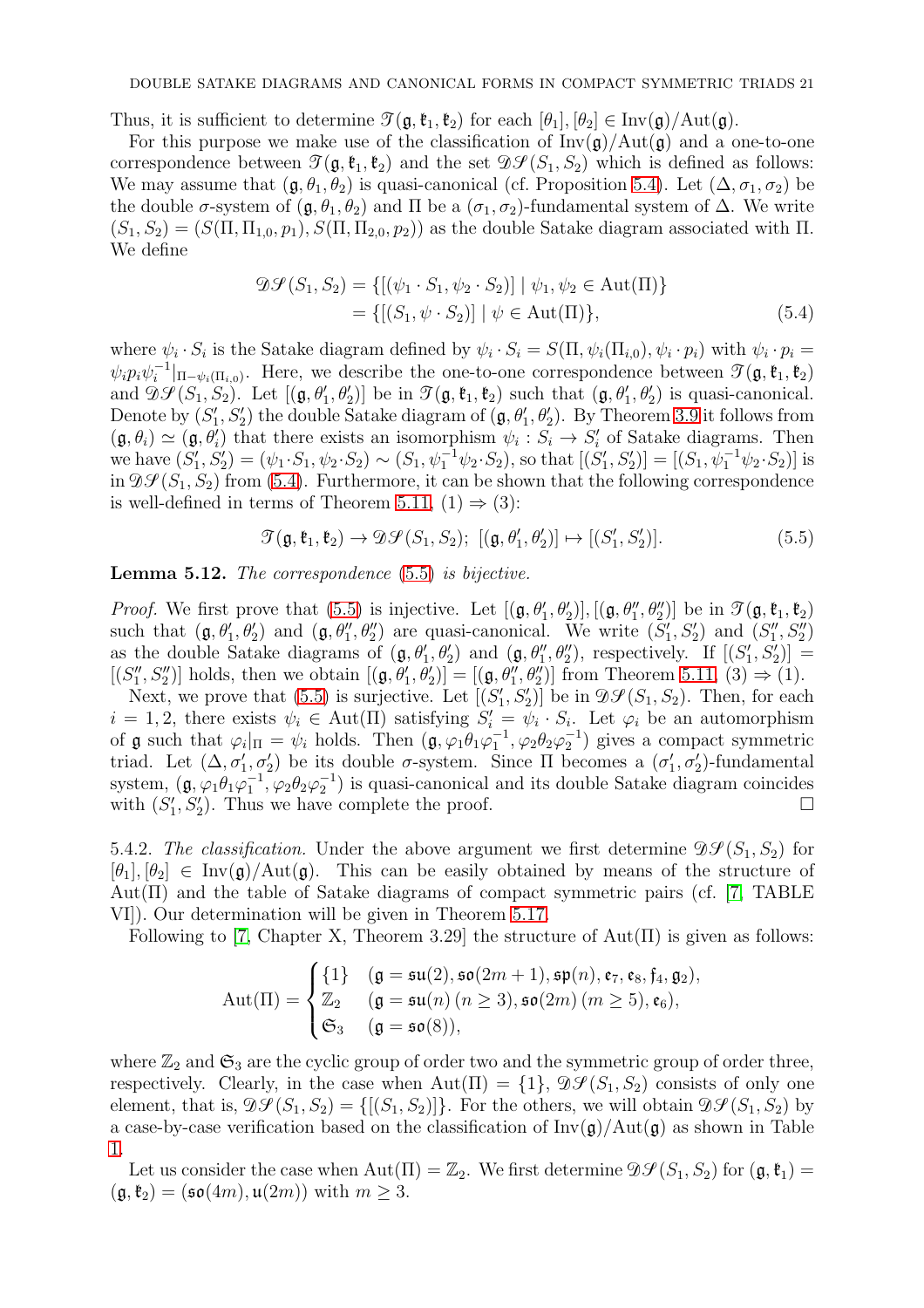<span id="page-21-3"></span>**Example 5.13.** Let  $(\mathfrak{g}, \mathfrak{k}_1) = (\mathfrak{g}, \mathfrak{k}_2) = (\mathfrak{so}(4m), \mathfrak{u}(2m))$  with  $m \geq 3$ . Denote by  $(\Delta, \sigma_1, \sigma_2)$ the double  $\sigma$ -system of a quasi canonical form  $(\mathfrak{g}, \theta_1, \theta_2)$ . Let  $\Pi$  be a  $(\sigma_1, \sigma_2)$ -fundamental system of  $\Delta$ . If we write  $\Pi = {\alpha_1, \ldots, \alpha_{2m}}$  as in Notation [1,](#page-13-2) then Aut( $\Pi$ ) is generated by

 $\tau : \Pi \to \Pi; \ (\alpha_1, \ldots, \alpha_{2m-2}, \alpha_{2m-1}, \alpha_{2m}) \mapsto (\alpha_1, \ldots, \alpha_{2m-2}, \alpha_{2m}, \alpha_{2m-1}).$ 

Denote by  $S_i = S(\Pi, \Pi_{i,0}, p_i)$  the Satake diagram of  $(\Delta, \sigma_i)$  associated with  $\Pi$ . Then, for each  $i = 1, 2$ , the graph of  $S_i$  coincides with that of  $S(\Pi, \Pi_0, p)$  or  $S(\Pi, \tau(\Pi_0), \tau \cdot p)$  as in Table [2.](#page-21-0) It can be shown that  $(S(\Pi, \Pi_0, p), S(\Pi, \Pi_0, p))$  and  $(S(\Pi, \Pi_0, p), S(\Pi, \tau(\Pi_0), \tau \cdot p))$ give a complete representative of  $\mathfrak{D}\mathcal{S}(S_1, S_2)$ .

<span id="page-21-0"></span>

| TABLE 2. Satake diagram of $(\mathfrak{so}(4m), \mathfrak{u}(2m))$ with $m \geq 3$                               |                                                                                                                                                                                                                                                                                                                                                                                                |                                            |  |  |
|------------------------------------------------------------------------------------------------------------------|------------------------------------------------------------------------------------------------------------------------------------------------------------------------------------------------------------------------------------------------------------------------------------------------------------------------------------------------------------------------------------------------|--------------------------------------------|--|--|
| $S(\Pi, \Pi_0, p)$                                                                                               | $S(\Pi, \tau(\Pi_0), \tau \cdot p))$                                                                                                                                                                                                                                                                                                                                                           |                                            |  |  |
| $\begin{array}{cc}\n\alpha_1 & \alpha_2 & \alpha_{2m-3} \\ \bullet & \circ & \bullet \qquad\bullet\n\end{array}$ | $\bullet$ $\alpha_{2m-1}$<br>$\begin{picture}(120,140)(-30,0) \put(0,0){\line(1,0){10}} \put(15,0){\line(1,0){10}} \put(15,0){\line(1,0){10}} \put(15,0){\line(1,0){10}} \put(15,0){\line(1,0){10}} \put(15,0){\line(1,0){10}} \put(15,0){\line(1,0){10}} \put(15,0){\line(1,0){10}} \put(15,0){\line(1,0){10}} \put(15,0){\line(1,0){10}} \put(15,0){\line(1,0){10}} \put(1$<br>$\alpha_{2m}$ | $\circ$ $\alpha_{2m-1}$<br>$\alpha_{2m-2}$ |  |  |

Except for this example among compact symmetric triads  $(\mathfrak{g}, \theta_1, \theta_2)$  with  $Aut(\Pi) = \mathbb{Z}_2$ , it is verified that  $\mathfrak{D}\mathcal{S}(S_1, S_2) = \{[(S_1, S_2)]\}$  holds by means of the following lemma.

<span id="page-21-1"></span>**Lemma 5.14.** Assume that  $S_1$  or  $S_2$  is invariant under the action of Aut( $\Pi$ ), that is, there exists  $i \in \{1,2\}$  such that  $S_i = \psi \cdot S_i$  holds for all  $\psi \in \text{Aut}(\Pi)$ . Then we have  $\mathcal{D}\mathcal{S}(S_1, S_2) = \{[(S_1, S_2)]\}.$ 

We omit its proof since this lemma is easily shown by the definition of  $\mathfrak{D}\mathcal{F}(S_1, S_2)$ .

<span id="page-21-2"></span>**Example 5.15.** Let us consider the case when  $(\mathfrak{g}, \mathfrak{k}_1) = (\mathfrak{su}(n), \mathfrak{so}(n))$  and  $(\mathfrak{g}, \mathfrak{k}_2) =$  $(\mathfrak{su}(n), \mathfrak{s}(\mathfrak{u}(a) \oplus \mathfrak{u}(b)))$  with  $n \geq 3$ . Since the Satake diagram  $S_1$  contains no black circles and no curved arrows,  $S_1$  is invariant under the action of Aut( $\Pi$ ). From Lemma [5.14](#page-21-1) we get  $\mathfrak{D}\mathcal{S}(S_1, S_2) = \{[(S_1, S_2)]\}.$ 

From the above argument we conclude that  $\mathfrak{D}\mathcal{S}(S_1, S_2)$  have been determined in the case when  $Aut(\Pi) = \mathbb{Z}_2$ .

Finally, we consider the case when  $Aut(\Pi) = \mathfrak{S}_3$ .

<span id="page-21-4"></span>**Example 5.16.** Let  $\mathfrak{g} = \mathfrak{so}(8)$ . From Table [1](#page-12-3) we have  $\{[(\mathfrak{so}(8), \theta)] \mid \theta \in \text{Inv}(\mathfrak{so}(8))\}$  $\{[(\mathfrak{so}(8), \mathfrak{so}(a) \oplus \mathfrak{so}(8-a))] \mid a = 1, 2, 3, 4\}.$  Here, we have used a special isomorphism  $\mathfrak{u}(4) \simeq \mathfrak{so}(2) \oplus \mathfrak{so}(6)$ . Our argument proceeds by a case-by-case argument as follows.

We first consider the case when  $(\mathfrak{g}, \mathfrak{k}_1)$  or  $(\mathfrak{g}, \mathfrak{k}_2)$  is isomorphic to  $(\mathfrak{so}(8), \mathfrak{so}(4) \oplus \mathfrak{so}(4))$ . A similar manner as in Example [5.15](#page-21-2) obeys  $\mathcal{D}\mathcal{L}(S_1, S_2) = \{[(S_1, S_2)]\}.$ 

Next, let us consider the case when  $(\mathfrak{g}, \mathfrak{k}_1) = (\mathfrak{so}(8), \mathfrak{so}(a) \oplus \mathfrak{so}(8-a))$  and  $(\mathfrak{g}, \mathfrak{k}_2) =$  $(\mathfrak{so}(8), \mathfrak{so}(c) \oplus \mathfrak{so}(8-c))$  for some  $a, c \in \{1, 2, 3\}$ . Denote by  $(\Delta, \sigma_1, \sigma_2)$  the double  $\sigma$ -system of a quasi-canonical form  $(\mathfrak{g}, \theta_1, \theta_2)$ . Let  $\Pi$  be a  $(\sigma_1, \sigma_2)$ -fundamental system of  $\Delta$ . If we write  $\Pi = {\alpha_1, \alpha_2, \alpha_3, \alpha_4}$  as in Notation [1,](#page-13-2) then  $Aut(\Pi) = {1, \kappa, \kappa^2, \tau, \kappa\tau\kappa^{-1}, \kappa^2\tau\kappa^{-2}}$ holds, where  $\kappa, \tau \in \text{Aut}(\Pi)$  are defined by  $\kappa : (\alpha_1, \alpha_2, \alpha_3, \alpha_4) \mapsto (\alpha_4, \alpha_2, \alpha_1, \alpha_3)$  and by  $\tau$ :  $(\alpha_1, \alpha_2, \alpha_3, \alpha_4) \mapsto (\alpha_1, \alpha_2, \alpha_4, \alpha_3)$ . Denote by  $S_i$  the Satake diagram of  $(\Delta, \sigma_i)$  associated with  $\Pi$ . Then, there exist  $\psi, \psi' \in \{1, \kappa, \kappa^2\}$  satisfying  $S_1 = S(\Pi, \psi(\Pi_0^{(a)}), \psi \cdot p^{(a)})$  and  $S_2 = S(\Pi, \psi'(\Pi_0^{(c)}), \psi' \cdot p^{(c)})$ , where the Satake diagram  $S(\Pi, \psi(\Pi_0^{(*)}), \psi \cdot p^{(*)})$  are in Table [3](#page-22-1) for  $\psi \in \{1, \kappa, \kappa^2\}$ . We write  $S^{*,\psi} := S(\Pi, \psi(\Pi_0^{(*)}), \psi \cdot p^{(*)})$  for short. Then it can be verified that  $\mathcal{D}\mathcal{S}(S_1, S_2) = \{[(S^{a,1}, S^{c,1})], [(S^{a,1}, S^{c,\kappa})]\}\$  holds by a case-by-case verification. For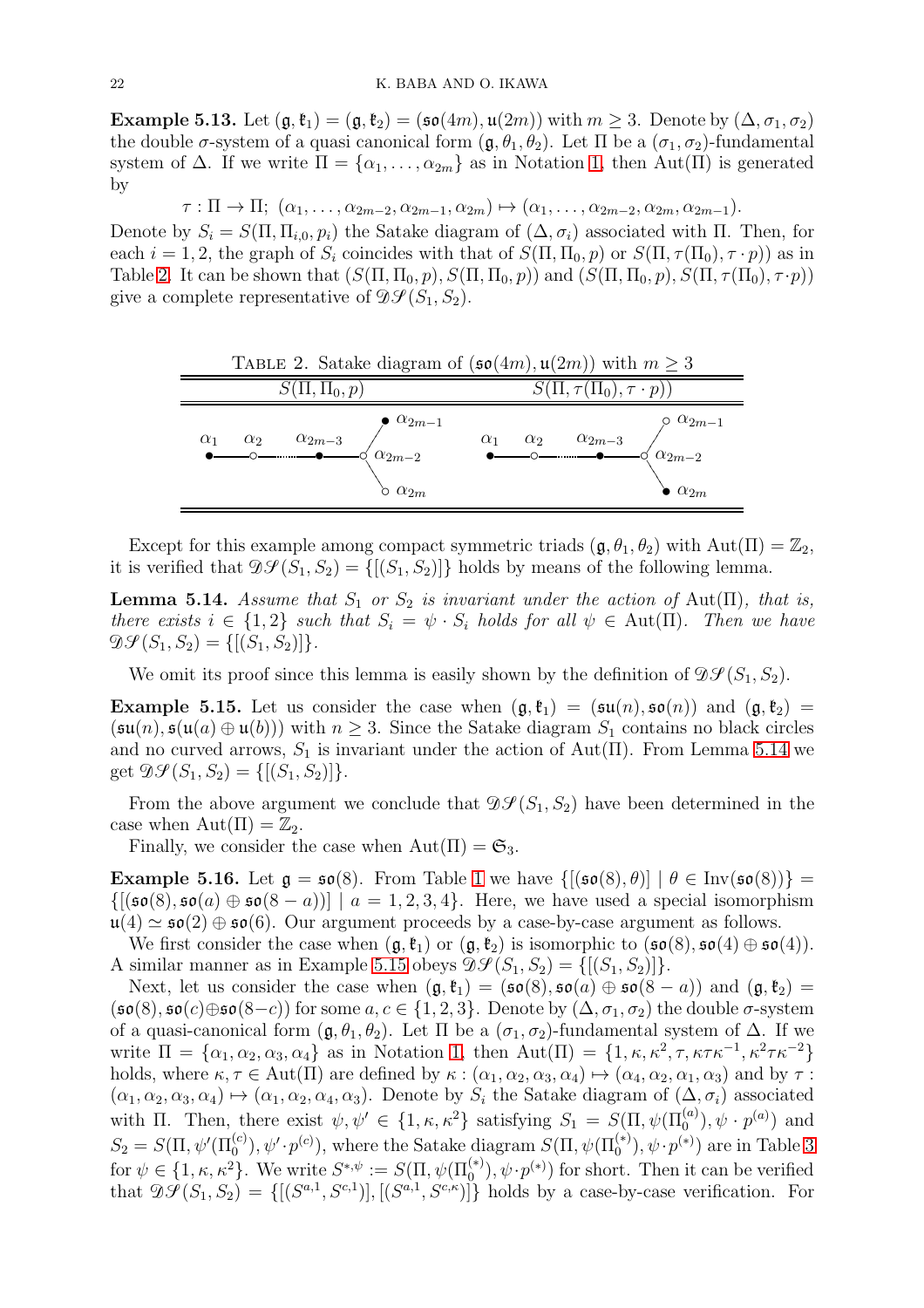example, in the case when  $a = 1, c = 2$ , we have  $(S^{1,1}, S^{2,1}) \nsim (S^{1,1}, S^{2,\kappa}) \stackrel{\tau}{\sim} (S^{1,1}, S^{2,\kappa})$ . This implies that  $(S^{1,1}, S^{2,1})$  and  $(S^{1,1}, S^{2,\kappa})$  give a complete representative of  $\mathfrak{D}\mathcal{S}(S_1, S_2)$ .

<span id="page-22-1"></span>

From the above argument we conclude:

<span id="page-22-0"></span>**Theorem 5.17.** Fix a compact simple Lie algebra g. Let  $[\theta_1], [\theta_2] \in \text{Inv}(\mathfrak{g})/\text{Aut}(\mathfrak{g})$  such that  $(\mathfrak{g}, \theta_1, \theta_2)$  is quasi-canonical. Denote by  $(S_1, S_2)$  the double Satake diagram corresponding to  $(\mathfrak{g}, \theta_1, \theta_2)$ . Then we obtain  $\mathfrak{D} \mathcal{S}(S_1, S_2)$  as follows:

(1) Let  $\mathfrak{g} \neq \mathfrak{so}(4m)$  with  $m \geq 2$ :  $\mathfrak{D}\mathcal{S}(S_1, S_2) = \{[(S_1, S_2)]\}$  holds.

(2) Let 
$$
\mathfrak{g} = \mathfrak{so}(4m)
$$
 with  $m \geq 3$ :

- (2-a) In the case when  $(\mathfrak{g},\mathfrak{k}_i) = (\mathfrak{so}(4m),\mathfrak{u}(2m))$  for  $i = 1,2$ , the two double Satake diagrams  $(S(\Pi, \Pi_0, p), S(\Pi, \Pi_0, p))$  and  $(S(\Pi, \Pi_0, p), S(\Pi, \tau(\Pi_0), \tau \cdot p))$  as in Example [5.13](#page-21-3) give a complete representative of  $\mathfrak{D} \mathcal{S} (S_1, S_2)$ .
- (2-b) Otherwise,  $\mathfrak{D} \mathcal{S}(S_1, S_2) = \{[(S_1, S_2)]\}$  holds.
- (3) Let  $\mathfrak{g} = \mathfrak{so}(8)$ :
	- (3-a) In the case when  $\mathfrak{k}_1$  or  $\mathfrak{k}_2$  is isomorphic to  $\mathfrak{so}(4) \oplus \mathfrak{so}(4)$ ,  $\mathfrak{DS}(S_1, S_2) = \{[(S_1, S_2)]\}$ holds.
	- (3-b) Otherwise, there exist  $a, c \in \{1, 2, 3\}$  such that  $(\mathfrak{g}, \mathfrak{k}_1) = (\mathfrak{so}(8), \mathfrak{so}(a) \oplus \mathfrak{so}(8-a))$ and  $(\mathfrak{g},\mathfrak{k}_2) = (\mathfrak{so}(8),\mathfrak{so}(c) \oplus \mathfrak{so}(8-c)).$  Then, the two double Satake diagrams  $(S(\Pi, \Pi_0^{(a)})$  $_{0}^{(a)},p^{(a)}),S(\Pi,\Pi_{0}^{(c)}$  $_{0}^{(c)},p^{(c)})$ ) and  $(S(\Pi,\Pi_{0}^{(a)})$  $\binom{a}{0}, p^{(a)}), S(\Pi, \kappa(\Pi_0^{(c)}), \kappa \cdot p^{(c)}))$  are in Example [5.16](#page-21-4) give a complete representative of  $\mathfrak{D}\mathcal{S}(S_1, S_2)$ .

As a corollary of Theorem [5.17](#page-22-0) we can obtain  $\mathcal{T}(\mathfrak{g},\mathfrak{k}_1,\mathfrak{k}_2)$  for  $[\theta_1], [\theta_2] \in \text{Inv}(\mathfrak{g})/\text{Aut}(\mathfrak{g})$ . In order to present our determination of  $\mathcal{T}(\mathfrak{g},\mathfrak{k}_1,\mathfrak{k}_2)$  we prepare the following notation.

**Notation 2.** In order to give involutions on a compact simple Lie algebra  $\mathfrak{g}$ , we utilize the following notation: If  $I_n$  denotes the unit matrix of order n, then we put

<span id="page-22-2"></span>
$$
I_{a,b} = \begin{pmatrix} I_a & O \\ O & -I_b \end{pmatrix} \in GL(a+b, \mathbb{R}), \quad J_n = \begin{pmatrix} O & -I_n \\ I_n & O \end{pmatrix} \in GL(2n, \mathbb{R}), \tag{5.6}
$$

and  $J'_n = I_{n-1,n+1} J_n \in GL(2n, \mathbb{R})$ .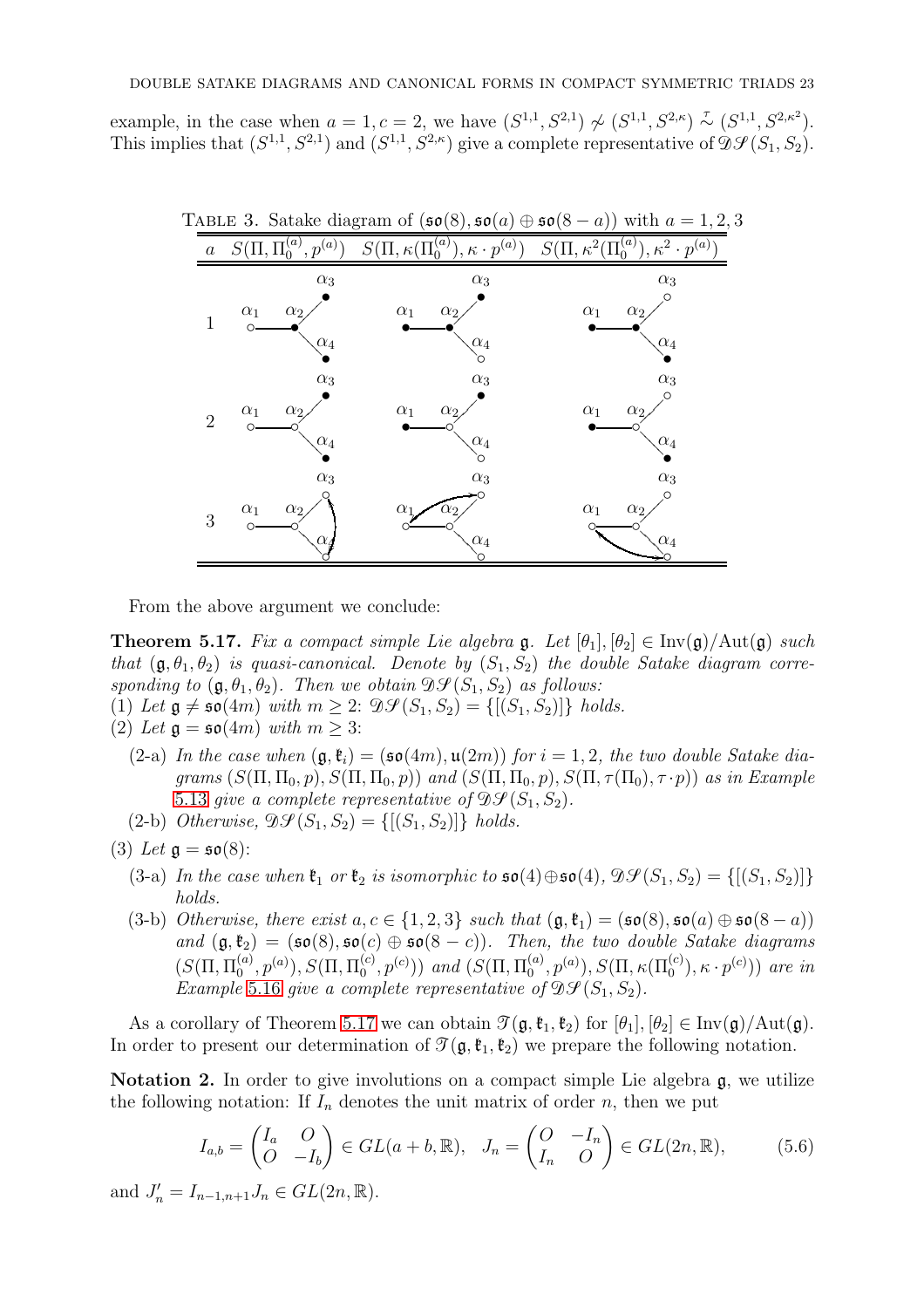<span id="page-23-0"></span>Corollary 5.18. Fix a compact simple Lie algebra g. Then we have:

- (1) Let  $\mathfrak{g} \neq \mathfrak{so}(4m)$  with  $m \geq 2$ :  $\mathfrak{I}(\mathfrak{g}, \mathfrak{k}_1, \mathfrak{k}_2) = \{[(\mathfrak{g}, \theta_1, \theta_2)]\}$  holds.
- (2) Let  $\mathfrak{g} = \mathfrak{so}(4m)$  with  $m > 3$ :
	- (2-a) In the case when  $(\mathfrak{g},\mathfrak{k}_i) = (\mathfrak{so}(4m),\mathfrak{u}(2m))$  for  $i = 1,2$ , two compact symmetric triads

$$
(\mathfrak{so}(4m), \mathrm{Ad}(J_{2m}), \mathrm{Ad}(J_{2m})), \quad (\mathfrak{so}(4m), \mathrm{Ad}(J_{2m}), \mathrm{Ad}(J'_{2m}))
$$

qive a complete representative of  $\mathfrak{I}(\mathfrak{so}(4m), \mathfrak{u}(2m), \mathfrak{u}(2m))$ .

(2-b) Otherwise,  $\mathfrak{I}(\mathfrak{so}(4m),\mathfrak{k}_1,\mathfrak{k}_2) = \{[(\mathfrak{so}(4m),\theta_1,\theta_2)]\}$  holds.

(3) Let 
$$
\mathfrak{g} = \mathfrak{so}(8)
$$
:

- (3-a) In the case when  $\mathfrak{k}_1$  or  $\mathfrak{k}_2$  is isomorphic to  $\mathfrak{so}(4) \oplus \mathfrak{so}(4)$ , we have  $\mathfrak{I}(\mathfrak{so}(8), \mathfrak{k}_1, \mathfrak{k}_2)$  =  $\{[(\mathfrak{so}(8), \theta_1, \theta_2)]\}.$
- (3-b) Otherwise, we have  $(\mathfrak{g}, \mathfrak{k}_1) = (\mathfrak{so}(8), \mathfrak{so}(a) \oplus \mathfrak{so}(8-a))$  and  $(\mathfrak{g}, \mathfrak{k}_2) = (\mathfrak{so}(8), \mathfrak{so}(c) \oplus$  $\mathfrak{so}(8-c)$  for some  $a, c \in \{1, 2, 3\}$ . Then, two compact symmetric triads

 $(\mathfrak{so}(8), \mathrm{Ad}(I_{a,8-a}), \mathrm{Ad}(I_{c,8-c})), \quad (\mathfrak{so}(8), \mathrm{Ad}(I_{a,8-a}), \tilde{\kappa} \mathrm{Ad}(I_{c,8-c})\tilde{\kappa}^{-1})$ 

give a complete representative of  $\mathcal{T}(\mathfrak{so}(8), \mathfrak{k}_1, \mathfrak{k}_2)$ , where  $\tilde{\kappa}$  denotes the extension of  $\kappa$  to an automorphism of  $\mathfrak{so}(8)$ .

From Corollary [5.18,](#page-23-0) with a few exceptions, the isomorphism class  $[(\mathfrak{g}, \theta_1, \theta_2)]$  is uniquely determined by means of the Lie algebra structures of  $\mathfrak{k}_1$  and  $\mathfrak{k}_2$ . Then, there is no confusion when we write  $[(\mathfrak{g},\mathfrak{k}_1,\mathfrak{k}_2)]$  in place of  $[(\mathfrak{g},\theta_1,\theta_2)]$  except for compact simple symmetric triads as in Corollary [5.18,](#page-23-0) (2-a) and (3-b). On the other hand, in the case of (2-a) in Corollary [5.18,](#page-23-0) we shall use the symbols  $[(\mathfrak{so}(4m), \mathfrak{u}(2m), \mathfrak{u}(2m))]$  and  $[(\mathfrak{so}(4m), \mathfrak{u}(2m), \mathfrak{u}(2m)')]$  as the isomorphism classes of  $(\mathfrak{so}(4m), \mathrm{Ad}(J_{2m}), \mathrm{Ad}(J_{2m}))$  and  $(\mathfrak{so}(4m), \mathrm{Ad}(J_{2m}), \mathrm{Ad}(J'_{2m}))$ , respectively. In the case of (3-b) in Corollary [5.18,](#page-23-0) we shall also use the symbols  $[(\mathfrak{so}(8), \mathfrak{so}(a) \oplus \mathfrak{so}(8-a), \mathfrak{so}(c) \oplus \mathfrak{so}(8-c))]$  and  $[(\mathfrak{so}(8), \mathfrak{so}(a) \oplus \mathfrak{so}(8-c))]$ a),  $\tilde{\kappa}(\mathfrak{so}(c) \oplus \mathfrak{so}(8-c))$  as the isomorphism classes of  $(\mathfrak{so}(8), \mathrm{Ad}(I_{a,8-a}), \mathrm{Ad}(I_{c,8-c}))$  and  $(\mathfrak{so}(8), \mathrm{Ad}(I_{a,8-a}), \tilde{\kappa} \mathrm{Ad}(I_{c,8-c})\tilde{\kappa}^{-1}),$  respectively.

5.4.3. Determination of rank and order for double  $\sigma$ -systems. Based on the classification, we will determine the rank and the order of the double  $\sigma$ -system  $(\Delta, \sigma_1, \sigma_2)$  for compact symmetric triads  $(\mathfrak{g}, \theta_1, \theta_2)$  such that  $\mathfrak{g}$  is simple. Since  $(\Delta, \sigma_1, \sigma_2)$  is canonical, we have rank $[(\Delta, \sigma_1, \sigma_2)] = \text{rank}(\Delta, \sigma_1, \sigma_2)$  and  $\text{ord}[(\Delta, \sigma_1, \sigma_2)] = \text{ord}(\Delta, \sigma_1, \sigma_2)$ .

First, we consider the case when  $\theta_1 \sim \theta_2$ . Then  $(\Delta, \sigma_1, \sigma_2) \sim (\Delta, \sigma_1, \sigma_1)$  holds. Since  $(\Delta, \sigma_1, \sigma_1)$  is canonical, by Theorem [4.7,](#page-14-2) we obtain rank $(\Delta, \sigma_1, \sigma_2)$  = rank $(\Delta, \sigma_1, \sigma_1)$  = rank $(\mathfrak{g}, \theta_1)$  and ord $(\Delta, \sigma_1, \sigma_2)$  = ord $(\Delta, \sigma_1, \sigma_1)$  = 1. In addition, we have the value of rank $(\mathfrak{g}, \theta_1)$  from TABLE V in [\[7\]](#page-33-12). Thus, we have determined rank $[(\Delta, \sigma_1, \sigma_2)]$  and ord $[(\Delta, \sigma_1, \sigma_2)]$  in the case.

Secondly, we consider the case when  $\theta_1 \not\sim \theta_2$ . In a similar manner as in Subsection [3.3,](#page-7-1)  $(\Delta, \sigma_1, \sigma_2)$  can be reconstructed from its double Satake diagram. Then, a direct calculation gives the rank and the order of  $(\Delta, \sigma_1, \sigma_2)$ .

Example 5.19. Let  $(\mathfrak{g}, \mathfrak{k}_1, \mathfrak{k}_2) = (\mathfrak{so}(8), \mathfrak{so}(1) \oplus \mathfrak{so}(7), \tilde{\kappa}(\mathfrak{so}(2) \oplus \mathfrak{so}(6)))$  and  $(\Delta, \sigma_1, \sigma_2)$ denote its double  $\sigma$ -system. Then,  $(S(\Pi, \Pi_0^{(1)}))$  $\mathcal{O}(1, p^{(1)}), S(\Pi, \kappa(\Pi_0^{(2)}), \kappa \cdot p^{(2)}))$  as in Table [3](#page-22-1) gives the double Satake diagram of  $(\Delta, \sigma_1, \sigma_2)$ . We write  $\Pi = {\alpha_1, \ldots, \alpha_4}$  by means of the standard basis  $e_1, \ldots, e_4$  of  $\mathbb{R}^4$  as in Notation [1.](#page-13-2) Under this setting, we have

<span id="page-23-1"></span> $\sigma_1(e_1, e_2, e_3, e_4) = (e_1, -e_2, -e_3, -e_4), \quad \sigma_2(e_1, e_2, e_3, e_4) = (e_2, e_1, e_4, e_3).$  (5.7)

Since we have

 $\mathfrak{t}^{\sigma_1} \cap \mathfrak{t}^{\sigma_2} = \mathbb{R} e_1 \cap (\mathbb{R}(e_1 + e_2) \oplus \mathbb{R}(e_3 + e_4)) = \{0\},\$ 

rank $(\Delta, \sigma_1, \sigma_2) = 0$  holds. We also obtain ord $(\Delta, \sigma_1, \sigma_2) = 4$  by means of [\(5.7\)](#page-23-1).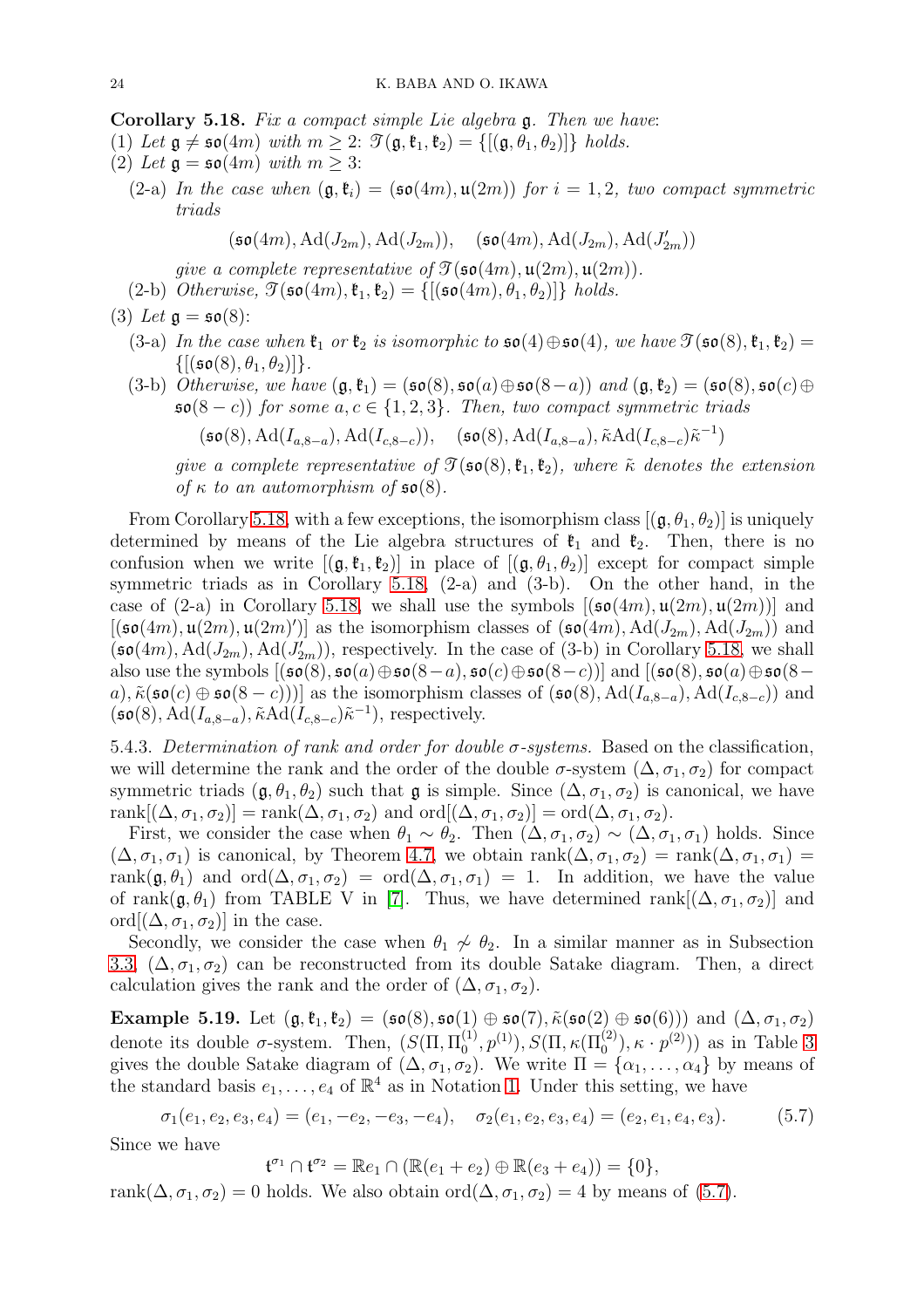We can carry out a similar calculation for the other compact symmetric triads  $(\mathfrak{g}, \theta_1, \theta_2)$ such that  $\mathfrak g$  is simple and that  $\theta_1 \nsim \theta_2$ . Then, we have the following proposition.

Proposition 5.20. Table [4](#page-24-0) exhibits the ranks and the orders of the isomorphism classes of the double  $\sigma$ -systems corresponding to compact symmetric triads  $(\mathfrak{g}, \theta_1, \theta_2)$  such that  $\mathfrak{g}$ is simple and that  $\theta_1 \not\sim \theta_2$ .

<span id="page-24-1"></span>Remark 5.21. As will shown later, Table [4](#page-24-0) exhibits the ranks and the orders of the isomorphism classes of compact symmetric triads  $(G, \theta_1, \theta_2)$  such that G is simple. Indeed, this is shown by means of Theorems [6.6](#page-27-0) and [6.11](#page-29-1) in the next section.

| with $v_1 \nsim v_2$                                                                                                             |                                                                                                                    |                                                                                                                                                             |                    |
|----------------------------------------------------------------------------------------------------------------------------------|--------------------------------------------------------------------------------------------------------------------|-------------------------------------------------------------------------------------------------------------------------------------------------------------|--------------------|
| $(\mathfrak{g},\mathfrak{k}_1,\mathfrak{k}_2)$                                                                                   | Rank                                                                                                               | Order                                                                                                                                                       | Remark             |
| $(\mathfrak{su}(2m), \mathfrak{so}(2m), \mathfrak{sp}(m))$                                                                       | $m-1\,$                                                                                                            | $\overline{2}$                                                                                                                                              |                    |
| $(\mathfrak{su}(n), \mathfrak{so}(n), \mathfrak{s}(\mathfrak{u}(a) \oplus \mathfrak{u}(b)))$                                     | $\boldsymbol{a}$                                                                                                   | $\sqrt{2}$                                                                                                                                                  | $n\geq 2a$         |
| $(\mathfrak{su}(2m), \mathfrak{sp}(m), \mathfrak{s}(\mathfrak{u}(a) \oplus \mathfrak{u}(b)))$                                    | $\left[\frac{a}{2}\right]$                                                                                         | (a: odd, m > a),<br>$\overline{4}$<br>(otherwise)<br>$\overline{2}$                                                                                         | $m\geq a$          |
| $(\mathfrak{su}(n), \mathfrak{s}(\mathfrak{u}(a) \oplus \mathfrak{u}(b)), \mathfrak{s}(\mathfrak{u}(c) \oplus \mathfrak{u}(d)))$ | $\boldsymbol{a}$                                                                                                   | $\boldsymbol{2}$                                                                                                                                            | $a < c \leq d < b$ |
| $(\mathfrak{so}(n),\mathfrak{so}(a)\oplus\mathfrak{so}(b),\mathfrak{so}(c)\oplus\mathfrak{so}(d))$                               | $\boldsymbol{a}$                                                                                                   | $\sqrt{2}$                                                                                                                                                  | $a < c \leq d < b$ |
| $(\mathfrak{so}(8),\mathfrak{so}(a)\oplus\mathfrak{so}(b),\tilde{\kappa}(\mathfrak{so}(c)\oplus\mathfrak{so}(d)))$               | $((a, c) = (1, {1, 2, 3})),$<br>$\begin{cases}\n1 & ((a, c) = (2, {2, 3})), \\ 2 & ((a, c) = (3, 3))\n\end{cases}$ | $((a, c) = (2, 2)),$<br>2<br>$((a, c) = (1, 1), (3, 3)),$<br>3<br>$((a, c) = (1, 2), (2, 3)),$<br>$\overline{4}$<br>$\boldsymbol{6}$<br>$((a, c) = (1, 3))$ |                    |
| $(\mathfrak{so}(2m),\mathfrak{so}(a)\oplus\mathfrak{so}(b),\mathfrak{u}(m))$                                                     | $\left[\frac{a}{2}\right]$                                                                                         | (a: odd, m > a),<br>$\overline{4}$<br>$\overline{2}$<br>(otherwise)                                                                                         | $m \geq a$         |
| $(\mathfrak{so}(4m), \mathfrak{u}(2m), \mathfrak{u}(2m)')$                                                                       | $m-1$                                                                                                              | $\overline{2}$                                                                                                                                              |                    |
| $(\mathfrak{sp}(n), \mathfrak{u}(n), \mathfrak{sp}(a) \oplus \mathfrak{sp}(b))$                                                  | $\boldsymbol{a}$                                                                                                   | $\sqrt{2}$                                                                                                                                                  | $n \geq 2a$        |
| $(\mathfrak{sp}(n), \mathfrak{sp}(a) \oplus \mathfrak{sp}(b), \mathfrak{sp}(c) \oplus \mathfrak{sp}(d))$                         | $\boldsymbol{a}$                                                                                                   | $\overline{2}$                                                                                                                                              | $a < c \leq d < b$ |
| $(\mathfrak{e}_6, \mathfrak{sp}(4), \mathfrak{su}(6) \oplus \mathfrak{su}(2))$                                                   | $\overline{4}$                                                                                                     | $\overline{2}$                                                                                                                                              |                    |
| $(\mathfrak{e}_6, \mathfrak{sp}(4), \mathfrak{so}(10) \oplus \mathfrak{so}(2))$                                                  | $\overline{2}$                                                                                                     | $\sqrt{2}$                                                                                                                                                  |                    |
| $(\mathfrak{e}_6, \mathfrak{sp}(4), \mathfrak{f}_4)$                                                                             | $\sqrt{2}$                                                                                                         | $\sqrt{2}$                                                                                                                                                  |                    |
| $(\mathfrak{e}_6, \mathfrak{su}(6) \oplus \mathfrak{su}(2), \mathfrak{so}(10) \oplus \mathfrak{so}(2))$                          | $\overline{2}$                                                                                                     | $\sqrt{2}$                                                                                                                                                  |                    |
| $(\mathfrak{e}_6, \mathfrak{su}(6) \oplus \mathfrak{su}(2), \mathfrak{f}_4)$                                                     | $\mathbf{1}$                                                                                                       | $\overline{2}$                                                                                                                                              |                    |
| $(\mathfrak{e}_6, \mathfrak{so}(10) \oplus \mathfrak{so}(2), \mathfrak{f}_4)$                                                    | $\mathbf{1}$                                                                                                       | $\sqrt{2}$                                                                                                                                                  |                    |
| $(\mathfrak{e}_7, \mathfrak{su}(8), \mathfrak{so}(12) \oplus \mathfrak{su}(2))$                                                  | $\overline{4}$                                                                                                     | $\sqrt{2}$                                                                                                                                                  |                    |
| $(\mathfrak{e}_7, \mathfrak{su}(8), \mathfrak{e}_6 \oplus \mathfrak{so}(2))$                                                     | $\sqrt{3}$                                                                                                         | $\sqrt{2}$                                                                                                                                                  |                    |
| $(\mathfrak{e}_7, \mathfrak{so}(12)\oplus \mathfrak{su}(2), \mathfrak{e}_6 \oplus \mathfrak{so}(2))$                             | $\overline{2}$                                                                                                     | $\overline{2}$                                                                                                                                              |                    |
| $(\mathfrak{e}_8, \mathfrak{so}(16), \mathfrak{e}_7 \oplus \mathfrak{su}(2))$                                                    | $\overline{4}$                                                                                                     | $\sqrt{2}$                                                                                                                                                  |                    |
| $(f_4, \mathfrak{su}(2) \oplus \mathfrak{sp}(3), \mathfrak{so}(9))$                                                              | $\mathbf{1}$                                                                                                       | $\boldsymbol{2}$                                                                                                                                            |                    |

<span id="page-24-0"></span>TABLE 4. Rank and Order for double  $\sigma$ -system corresponding to  $(\mathfrak{g}, \theta_1, \theta_2)$ with  $\theta_1 \sim \theta_2$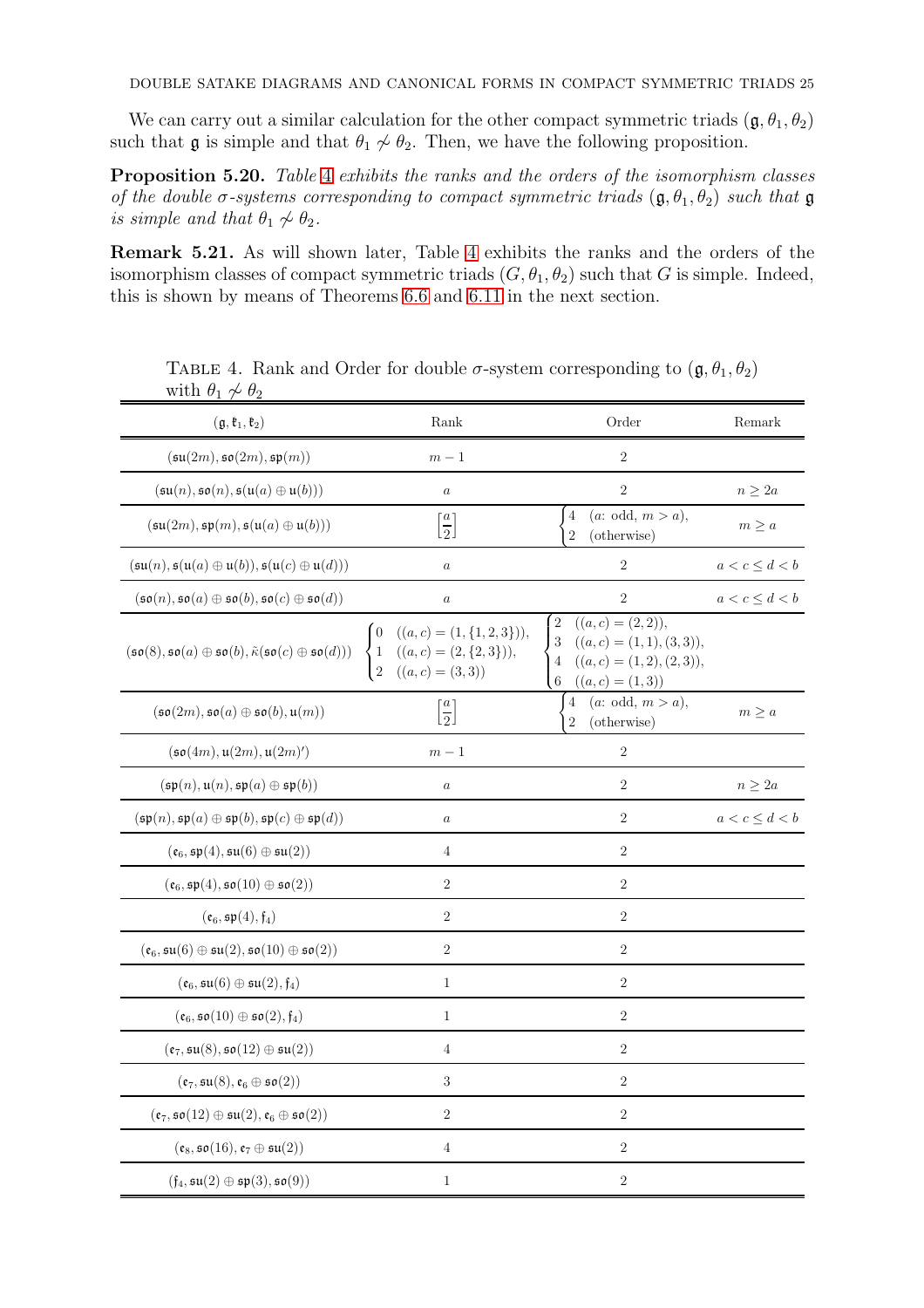5.4.4. Special isomorphism and self-duality. First, we consider special isomorphisms for compact symmetric triads. In the theory of compact Lie algebras, there are some special isomorphisms for low-dimensional compact Lie algebras (cf. [\[7,](#page-33-12) pp. 519–520]). Hence we find that there are some overlaps in Table [1.](#page-12-3) This obeys special isomorphisms for compact symmetric triads with low rank as follows.

# Corollary 5.22. The following relations hold:

- (1)  $(\mathfrak{so}(8), \mathfrak{u}(4), \mathfrak{so}(4) \oplus \mathfrak{so}(4)) \sim (\mathfrak{so}(8), \mathfrak{so}(2) \oplus \mathfrak{so}(6), \mathfrak{so}(4) \oplus \mathfrak{so}(4)).$ <br>(2)  $(\mathfrak{so}(5), \mathfrak{so}(1) \oplus \mathfrak{so}(4), \mathfrak{so}(2) \oplus \mathfrak{so}(3)) \sim (\mathfrak{sp}(2), \mathfrak{sp}(1) \oplus \mathfrak{sp}(1), \mathfrak{u}(2)).$
- (2)  $(\mathfrak{so}(5), \mathfrak{so}(1) \oplus \mathfrak{so}(4), \mathfrak{so}(2) \oplus \mathfrak{so}(3)) \sim (\mathfrak{sp}(2), \mathfrak{sp}(1) \oplus \mathfrak{sp}(1), \mathfrak{u}(2)).$ <br>(3)  $(\mathfrak{su}(4), \mathfrak{so}(4), \mathfrak{sp}(2)) \sim (\mathfrak{so}(6), \mathfrak{so}(3) \oplus \mathfrak{so}(3), \mathfrak{so}(1) \oplus \mathfrak{so}(5)).$
- (3)  $(\mathfrak{su}(4), \mathfrak{so}(4), \mathfrak{sp}(2)) \sim (\mathfrak{so}(6), \mathfrak{so}(3) \oplus \mathfrak{so}(3), \mathfrak{so}(1) \oplus \mathfrak{so}(5)).$ <br>(4)  $(\mathfrak{su}(4), \mathfrak{so}(4), \mathfrak{su}(2) \oplus \mathfrak{u}(2))) \sim (\mathfrak{so}(6), \mathfrak{so}(3) \oplus \mathfrak{so}(3), \mathfrak{so}(2))$
- $(\mathfrak{su}(4), \mathfrak{so}(4), \mathfrak{sl}(4)) \oplus \mathfrak{u}(2)) \rangle \sim (\mathfrak{so}(6), \mathfrak{so}(3) \oplus \mathfrak{so}(3), \mathfrak{so}(2) \oplus \mathfrak{so}(4)).$
- (5)  $(\mathfrak{su}(4), \mathfrak{so}(4), \mathfrak{sl}(1) \oplus \mathfrak{u}(3))) \sim (\mathfrak{so}(6), \mathfrak{so}(3) \oplus \mathfrak{so}(3), \mathfrak{u}(3)).$
- $(6)$   $(\mathfrak{su}(4), \mathfrak{sp}(2), \mathfrak{s}(\mathfrak{u}(2) \oplus \mathfrak{u}(2))) \sim (\mathfrak{so}(6), \mathfrak{so}(1) \oplus \mathfrak{so}(5), \mathfrak{so}(2) \oplus \mathfrak{so}(4)).$
- $(7)$   $(\mathfrak{su}(4), \mathfrak{sp}(2), \mathfrak{sl}(1) \oplus \mathfrak{u}(3))) \sim (\mathfrak{so}(6), \mathfrak{so}(1) \oplus \mathfrak{so}(5), \mathfrak{u}(3)).$
- (8)  $(\mathfrak{su}(4), \mathfrak{s}(\mathfrak{u}(2) \oplus \mathfrak{u}(2)), \mathfrak{s}(\mathfrak{u}(1) \oplus \mathfrak{u}(3))) \sim (\mathfrak{so}(6), \mathfrak{so}(2) \oplus \mathfrak{so}(4), \mathfrak{u}(3)).$

*Proof.* (1) For  $i = 1, 2$ , let  $\theta_i$  and  $\theta'_i$  be the involutions of  $\mathfrak{g} = \mathfrak{so}(8)$  defined by

$$
\theta_1 = \text{Ad}(I_{2,6}), \quad \theta'_1 = \text{Ad}(J_4), \quad \theta_2 = \theta'_2 = \text{Ad}(I_{4,4}).
$$

Then we have  $\mathfrak{k}_1 \simeq \mathfrak{so}(2) \oplus \mathfrak{so}(6) \simeq \mathfrak{u}(4) \simeq \mathfrak{k}'_1$  and  $\mathfrak{k}_2 = \mathfrak{k}'_2 \simeq \mathfrak{so}(4) \oplus \mathfrak{so}(4)$ . It follows from Corollary [5.18,](#page-23-0) (3-a) that  $(\mathfrak{g}, \theta_1, \theta_2) \sim (\mathfrak{g}, \theta'_1, \theta'_2)$  holds. In a similar argument we get  $(2)-(8).$ 

A compact symmetric triad  $(\mathfrak{g}, \theta_1, \theta_2)$  is said to be *self-dual*, if it satisfies  $(\mathfrak{g}, \theta_1, \theta_2) \sim$  $(\mathfrak{g}, \theta_2, \theta_1)$ . Secondly, we classify self-dual compact symmetric triads  $(\mathfrak{g}, \theta_1, \theta_2)$  in the case when g is simple. It is verified that, if two compact symmetric triads  $(\mathfrak{g}, \theta_1, \theta_2)$  and  $(\mathfrak{g}, \theta'_1, \theta'_2)$  are isomorphic, and  $(\mathfrak{g}, \theta_1, \theta_2)$  is self-dual, then so is  $(\mathfrak{g}, \theta'_1, \theta'_2)$ . In the case when  $\theta_1 \sim \theta_2$ , it follows from  $(\mathfrak{g}, \theta_1, \theta_1) \sim (\mathfrak{g}, \theta_1, \theta_2)$  that  $(\mathfrak{g}, \theta_1, \theta_2)$  is self-dual. In the case when  $\theta_1 \nsim \theta_2$ , we can determine whether  $(\mathfrak{g}, \theta_1, \theta_2)$  is self-dual or not by means of our classification as follows.

Corollary 5.23. Let  $\theta_1$  and  $\theta_2$  be involutions on a compact simple Lie algebra with  $\theta_1 \nsim$  $\theta_2$ . The only self-dual compact symmetric triads are given by  $(\mathfrak{so}(4m), \mathrm{Ad}(J_{2m}), \mathrm{Ad}(J'_{2m}))$ with  $m \geq 3$ , and by  $(\mathfrak{so}(8), \mathrm{Ad}(I_{a,8-a}), \tilde{\kappa} \mathrm{Ad}(I_{a,8-a})\tilde{\kappa}^{-1})$  with  $a \in \{1,2,3\}$ . In particular,  $\mathfrak{k}_1 \simeq \mathfrak{k}_2$  implies that  $(\mathfrak{g}, \theta_1, \theta_2)$  is self-dual.

*Proof.* It is clear that, if  $(\mathfrak{g}, \theta_1, \theta_2)$  is self-dual, then  $\mathfrak{k}_1 \simeq \mathfrak{k}_2$  holds. Conversely, from the classification for compact symmetric triads, the only compact symmetric triads  $(\mathfrak{g}, \theta_1, \theta_2)$ satisfying  $\mathfrak{k}_1 \simeq \mathfrak{k}_2$  are ones as in the statement. Furthermore, it is verified that they are self-dual as follows: By using  $\text{Ad}(I_{2m-1,2m+1})^2 = 1$  we have

$$
(\mathfrak{g}, \theta_1, \theta_2) = (\mathfrak{so}(4m), \mathrm{Ad}(J_{2m}), \mathrm{Ad}(I_{2m-1,2m+1}) \mathrm{Ad}(J_{2m}) \mathrm{Ad}(I_{2m-1,2m+1})^{-1})
$$
  
\n
$$
\sim (\mathfrak{so}(4m), \mathrm{Ad}(I_{2m-1,2m+1}) \mathrm{Ad}(J_{2m}) \mathrm{Ad}(I_{2m-1,2m+1})^{-1}, \mathrm{Ad}(J_{2m}))
$$
  
\n
$$
= (\mathfrak{g}, \theta_2, \theta_1).
$$

It is shown that the double Satake diagram for  $(\mathfrak{so}(8), \mathrm{Ad}(I_{a,8-a}), \tilde{\kappa} \mathrm{Ad}(I_{a,8-a})\tilde{\kappa}^{-1})$  and that for  $(\mathfrak{so}(8), \tilde{\kappa} \text{Ad}(I_{a,8-a})\tilde{\kappa}^{-1}, \text{Ad}(I_{a,8-a}))$  are isomorphic. Thus, by Theorem [5.11,](#page-18-0)  $(3) \Rightarrow (1)$ we have  $(\mathfrak{so}(8), \mathrm{Ad}(I_{a,8-a}), \tilde{\kappa} \mathrm{Ad}(I_{a,8-a})\tilde{\kappa}^{-1}) \sim (\mathfrak{so}(8), \tilde{\kappa} \mathrm{Ad}(I_{a,8-a})\tilde{\kappa}^{-1}, \mathrm{Ad}(I_{a,8-a})).$  Hence we have the assertion.  $\square$ 

#### 6. Canonical forms in compact symmetric triads

<span id="page-25-0"></span>In Subsection [6.1,](#page-26-1) we define the canonicality for compact symmetric triads, and give concrete examples of canonical compact symmetric triads. In Subsection [6.2,](#page-27-1) for any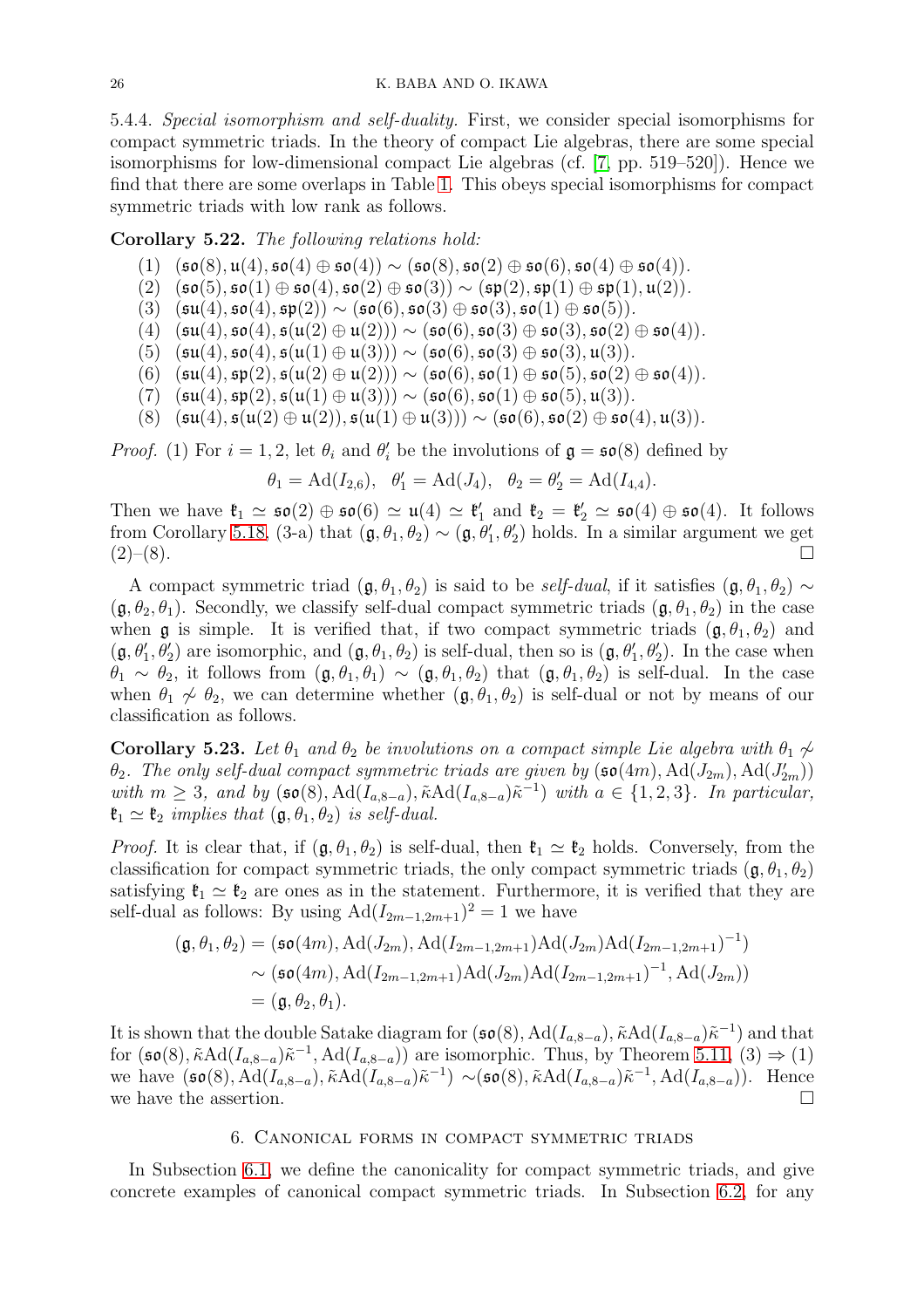compact symmetric triad  $(G, \theta_1, \theta_2)$ , we prove the existence of a canonical one  $(G, \theta_1, \theta'_2) \sim$  $(G, \theta_1, \theta_2)$  in the case when G is simple. In Subsection [6.3,](#page-29-0) we prove Theorem [6.11.](#page-29-1)

<span id="page-26-1"></span>6.1. Definition and examples for canonical compact symmetric triads. Let  $G$  be a compact connected semisimple Lie group, and g denote its Lie algebra.

<span id="page-26-0"></span>**Definition 6.1.** A compact symmetric triad  $(G, \theta_1, \theta_2)$  is said to be *canonical*, if there exists a maximal abelian subalgebra t of g which satisfies the following conditions:

- (C1) t is quasi-canonical with respect to  $(G, \theta_1, \theta_2)$ , that is, t satisfies the conditions  $(1)$  and  $(2)$  as in Definition [5.3.](#page-16-3)
- $(C2) \text{ ord}(\theta_1\theta_2) = \text{ord}(d\theta_1 d\theta_2|_t).$

Then, **t** is said to be canonical with respect to  $(G, \theta_1, \theta_2)$ . A *canonical form* of  $[(G, \theta_1, \theta_2)]$ is a representative  $(G, \theta_1', \theta_2')$  of the isomorphism class  $[(G, \theta_1, \theta_2)]$  such that  $(G, \theta_1', \theta_2')$  is canonical as a compact symmetric triad.

In the case when  $(G, \theta_1, \theta_2)$  is canonical, the condition  $(C2)$  implies that  $\text{ord}(\theta_1\theta_2)$  and ord $[(G, \theta_1, \theta_2)]$  are finite. Here, we give examples of canonical compact symmetric triads as follows.

<span id="page-26-3"></span>**Example 6.2.** For any involution  $\theta$  on  $G$ ,  $(G, \theta, \theta)$  is canonical. Indeed, let t be a maximal abelian subalgebra of  $\mathfrak g$  such that  $\mathfrak t \cap \mathfrak m$  is a maximal abelian subspace of  $\mathfrak m$ . Then  $(G, \theta, \theta)$ and t satisfies the two conditions as in Definition [6.1.](#page-26-0)

<span id="page-26-2"></span>**Example 6.3.** Any commutative compact symmetric triad  $(G, \theta_1, \theta_2)$  with  $\theta_1 \nsim \theta_2$  is canonical. Indeed, it follows from Lemma [5.6](#page-17-0) that there exists a maximal abelian subalgebra t of g such that  $t \cap m_i$  and  $t \cap (m_1 \cap m_2)$  are maximal abelian subspaces of  $m_i$  and  $\mathfrak{m}_1 \cap \mathfrak{m}_2$ , respectively. We have shown that t is quasi-canonical with respect to  $(G, \theta_1, \theta_2)$ . In addition, from Lemma [2.11](#page-5-2) we obtain  $2 \leq \text{ord}(d\theta_1 d\theta_2|_t) \leq \text{ord}(\theta_1 \theta_2) = 2$ . In particular, t satisfies the condition (C2).

In a some sense, the canonical forms are not uniquely determined, namely, there exist two compact symmetric triads  $(G, \theta_1, \theta_2) \sim (G, \theta'_1, \theta'_2)$  such that they are canonical and that  $(G, \theta_1, \theta_2)$  and  $(G, \theta'_1, \theta'_2)$  are not equivalent under the following equivalence relation ≡.

**Definition 6.4.** Two compact symmetric triads  $(G, \theta_1, \theta_2), (G, \theta'_1, \theta'_2)$  satisfy  $(G, \theta_1, \theta_2) \equiv$  $(G, \theta_1', \theta_2')$ , if there exists  $\varphi \in \text{Aut}(G)$  satisfying  $\theta_1' = \varphi \theta_1 \varphi^{-1}$  and  $\theta_2' = \varphi \theta_2 \varphi^{-1}$ . In a similar manner, we define an equivalence relation on compact symmetric triads at the Lie algebra level. By the definition  $(G, \theta_1, \theta_2) \equiv (G, \theta'_1, \theta'_2)$  implies  $(G, \theta_1, \theta_2) \sim (G, \theta'_1, \theta'_2)$ . The converse does not hold in general.

The following example gives compact symmetric triad  $(G, \theta_1, \theta_2) \sim (G, \theta'_1, \theta'_2)$  such that they are canonical and that  $(G, \theta_1, \theta_2) \neq (G, \theta'_1, \theta'_2)$  at the Lie algebra level. We find that another example is given in [\[2,](#page-32-2) Examples 2.14–16].

**Example 6.5.** Let  $\mathfrak{g} = \mathfrak{su}(4m)$  with  $m \geq 1$ . We define two involutions  $\theta$  and  $\theta'$  of  $\mathfrak{g}$  as follows:

$$
\theta(Z)=\overline{Z}, \quad \theta'(Z)=I_{2m,2m}ZI_{2m,2m} \quad (Z\in\mathfrak{g}),
$$

where  $I_{2m,2m}$  is defined in [\(5.6\)](#page-22-2). Then we have  $\theta\theta' = \theta'\theta$ . Furthermore,  $\mathfrak{g}^{\theta} = \mathfrak{so}(4m)$  and

$$
\mathfrak{g}^{\theta'} = \left\{ \left( \begin{array}{cc} Z_1 & O \\ O & Z_2 \end{array} \right) \middle| \begin{array}{c} Z_1, Z_2 \in \mathfrak{u}(2m), \\ \text{Tr}(Z_1 + Z_2) = 0 \end{array} \right\} = \mathfrak{s}(\mathfrak{u}(2m) \oplus \mathfrak{u}(2m)).
$$

If we put

$$
I'_{2m,2m} = \frac{1}{\sqrt{2}} \begin{pmatrix} I_{2m} & \sqrt{-1}I_{2m} \\ \sqrt{-1}I_{2m} & I_{2m} \end{pmatrix} \in SU(4m),
$$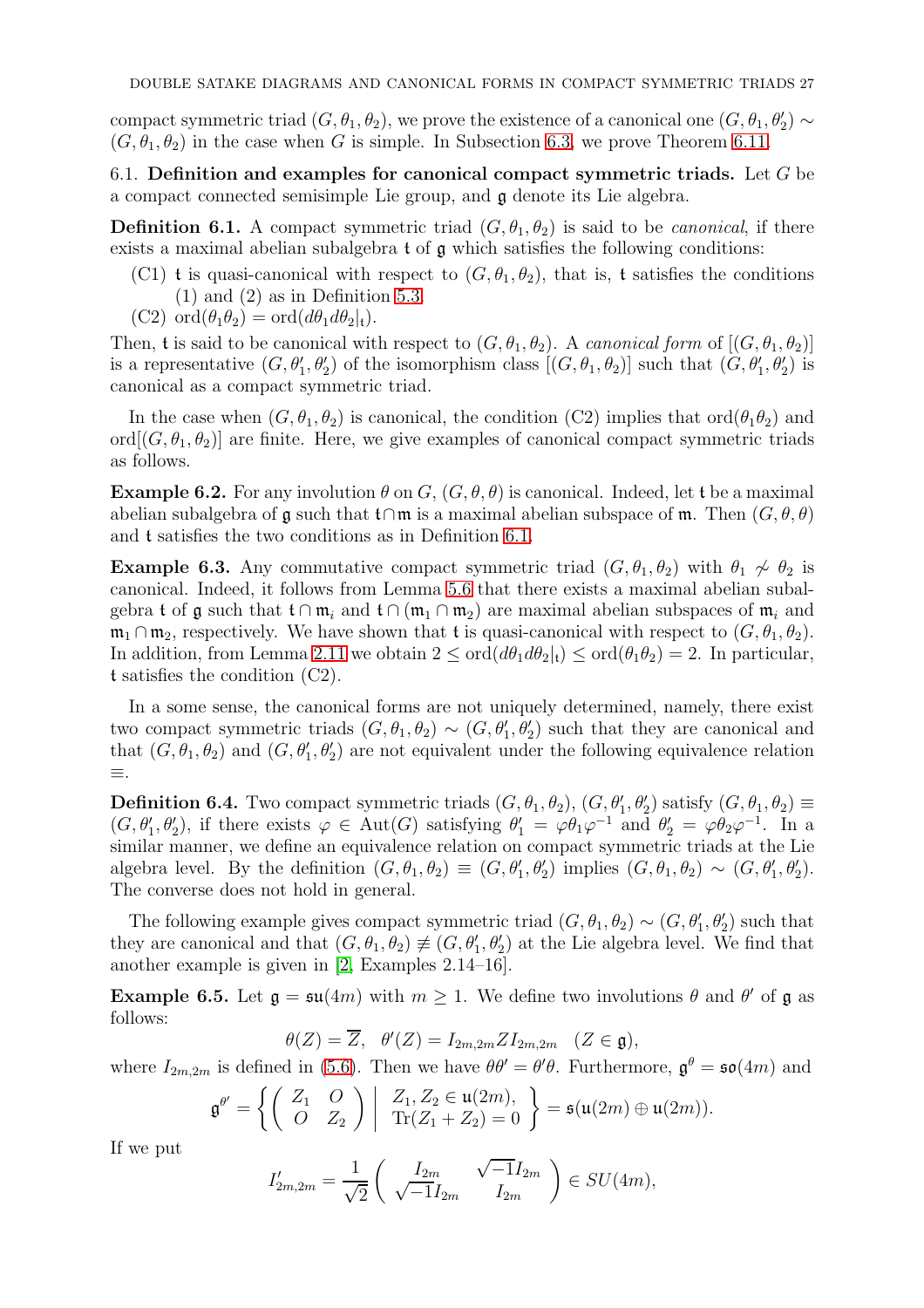then the product  $I'_{2m,2m}I_{2m,2m}(I'_{2m,2m})^{-1}$  has the following expression:

$$
I'_{2m,2m}I_{2m,2m}(I'_{2m,2m})^{-1} = \begin{pmatrix} O & -\sqrt{-1}I_{2m} \\ \sqrt{-1}I_{2m} & O \end{pmatrix} =: I''_{2m,2m} \in SU(4m).
$$

Since  $(I''_{2m,2m})^2 = I_{4m}$  holds, we have another involution  $\theta'' := \text{Ad}(I''_{2m,2m})$  of  $\mathfrak{g}$ . Then  $\theta''$ satisfies  $\theta \theta'' = \theta'' \theta$  and  $\theta' \sim \theta''$ . In addition, we have  $\mathfrak{g}^{\theta''} \simeq \mathfrak{g}^{\theta'} = \mathfrak{s}(\mathfrak{u}(2m) \oplus \mathfrak{u}(2m))$ . Now, let us consider the following two compact symmetric triads:

$$
(\mathfrak{g}, \theta_1, \theta_2) = (\mathfrak{su}(4m), \theta, \theta'), \quad (\mathfrak{g}, \theta'_1, \theta'_2) = (\mathfrak{su}(4m), \theta, \theta'').
$$

It follows from Corollary [5.18](#page-23-0) that  $(\mathfrak{g}, \theta_1, \theta_2) \sim (\mathfrak{g}, \theta'_1, \theta'_2)$  holds. In addition, by Example [6.3](#page-26-2) they are canonical. A direct calculation shows that

$$
\mathfrak{k}_1 \cap \mathfrak{k}_2 = \left\{ \begin{pmatrix} X_1 & O \\ O & X_2 \end{pmatrix} \middle| X_1, X_2 \in \mathfrak{so}(2m) \right\} = \mathfrak{so}(2m) \oplus \mathfrak{so}(2m),
$$
\n
$$
\mathfrak{k}_1' \cap \mathfrak{k}_2' = \left\{ \begin{pmatrix} X_1 & X_2 \\ -X_2 & X_1 \end{pmatrix} \middle| \begin{array}{l} X_1 \in \mathfrak{so}(2m), \\ X_2 \in \mathfrak{gl}(2m, \mathbb{R}); X_2 = {}^t X_2 \end{array} \right\} \simeq \mathfrak{u}(2m).
$$

This implies that  $\mathfrak{k}_1 \cap \mathfrak{k}_2$  is not isomorphic to  $\mathfrak{k}'_1 \cap \mathfrak{k}'_2$ . Thus, we have  $(\mathfrak{g}, \theta_1, \theta_2) \not\equiv (\mathfrak{g}, \theta'_1, \theta'_2)$ .

It can be proved the uniqueness of canonical forms by imposing an additional condition on the definition. However, when we observe at least the commutative case, we do not need to determine a canonical form uniquely.

<span id="page-27-1"></span>6.2. Existence for canonical compact symmetric triads. The purpose of this subsection is to prove the following.

<span id="page-27-0"></span>**Theorem 6.6.** Assume that G is simple. For any compact symmetric triad  $(G, \theta_1, \theta_2)$ , there exists a canonical compact symmetric triad  $(G, \theta_1, \theta'_2) \sim (G, \theta_1, \theta_2)$ .

Without loss of generalities we may assume that  $(G, \theta_1, \theta_2)$  is quasi-canonical by Proposition [5.4.](#page-16-1) Let t be a maximal abelian subalgebra of g which is quasi-canonical with respect to  $(G, \theta_1, \theta_2)$ . Denote by  $(\Delta, \sigma_1, \sigma_2) = (\Delta, -\theta_1|_{\mathfrak{t}}, -\theta_2|_{\mathfrak{t}})$  the double  $\sigma$ -system of  $(G, \theta_1, \theta_2)$ . Let  $\Pi$  be a  $(\sigma_1, \sigma_2)$ -fundamental system of  $\Delta$ .

<span id="page-27-2"></span>**Lemma 6.7.** Let  $n = \text{ord}(\theta_1 \theta_2 |_{\mathfrak{t}}) \in \mathbb{N}$ . Then, we have:

- (1) For any  $\beta \in \Pi_{1,0} \cup \Pi_{2,0}$ , we have  $(\theta_1 \theta_2)^n = 1$  on the root space  $\mathfrak{g}(\mathfrak{t}, \beta)$ .
- (2) The order of the automorphism  $\theta_1 \theta_2$  on  $\mathfrak g$  satisfies  $(\theta_1 \theta_2)^n = 1$  if and only if  $(\theta_1 \theta_2)^n = 1$  holds on  $\mathfrak{g}(\mathfrak{t}, \alpha)$  for all  $\alpha \in \Pi - (\Pi_{1,0} \cup \Pi_{2,0})$ .

*Proof.* (1) Let  $\beta$  be in  $\Pi_{1,0} \cup \Pi_{2,0}$ . It can be verified that  $(\theta_1 \theta_2)^n = 1$  holds on  $\mathfrak{g}(\mathfrak{t}, \beta)$  by a case-by-case verification. Let us consider the case when n is odd and  $\beta \in \Pi_{1,0}$ . It is sufficient to show  $(\theta_2 \theta_1)^n = 1$  on  $\mathfrak{g}(\mathfrak{t}, \beta)$ . If we write  $n = 2l + 1$ , then  $(\theta_1 \theta_2)^n(\beta) = \beta$  yields  $\theta_2((\theta_1\theta_2)^l(\beta)) = (\theta_1\theta_2)^l(\beta)$ . Hence we get  $\mathfrak{g}(\mathfrak{t}, \beta) \subset \mathfrak{k}_1^{\mathbb{C}}$  $_1^{\mathbb{C}}$  and  $\mathfrak{g}(\mathfrak{t},(\theta_1\theta_2)^l(\beta)) \subset \mathfrak{k}_2^{\mathbb{C}}$  by Lemma [3.7,](#page-10-0) (2). For any  $X \in \mathfrak{g}(\mathfrak{t}, \beta)$ , we obtain

$$
(\theta_2 \theta_1)^n(X) = (\theta_2 \theta_1)^{2l} \theta_2 X = (\theta_2 \theta_1)^l \theta_2 ((\theta_1 \theta_2)^l(X)) = X.
$$

For the other cases, a similar argument shows that  $(\theta_1 \theta_2)^n = 1$  on  $\mathfrak{g}(\mathfrak{t}, \beta)$  for each  $\beta \in \mathbb{R}$  $\Pi_{1,0} \cup \Pi_{2,0}.$ 

(2) The necessity is clear. We will only prove the sufficiency. From (1), we have  $(\theta_1 \theta_2)^n = 1$  on  $\sum_{\alpha \in \Pi} \mathfrak{g}(\mathfrak{t}, \alpha)$ . This yields  $(\theta_1 \theta_2)^n = 1$  on  $\mathfrak{g}^{\mathbb{C}}$ , equivalently,  $(\theta_1 \theta_2)^n = 1$  on g. Thus we have the assertion.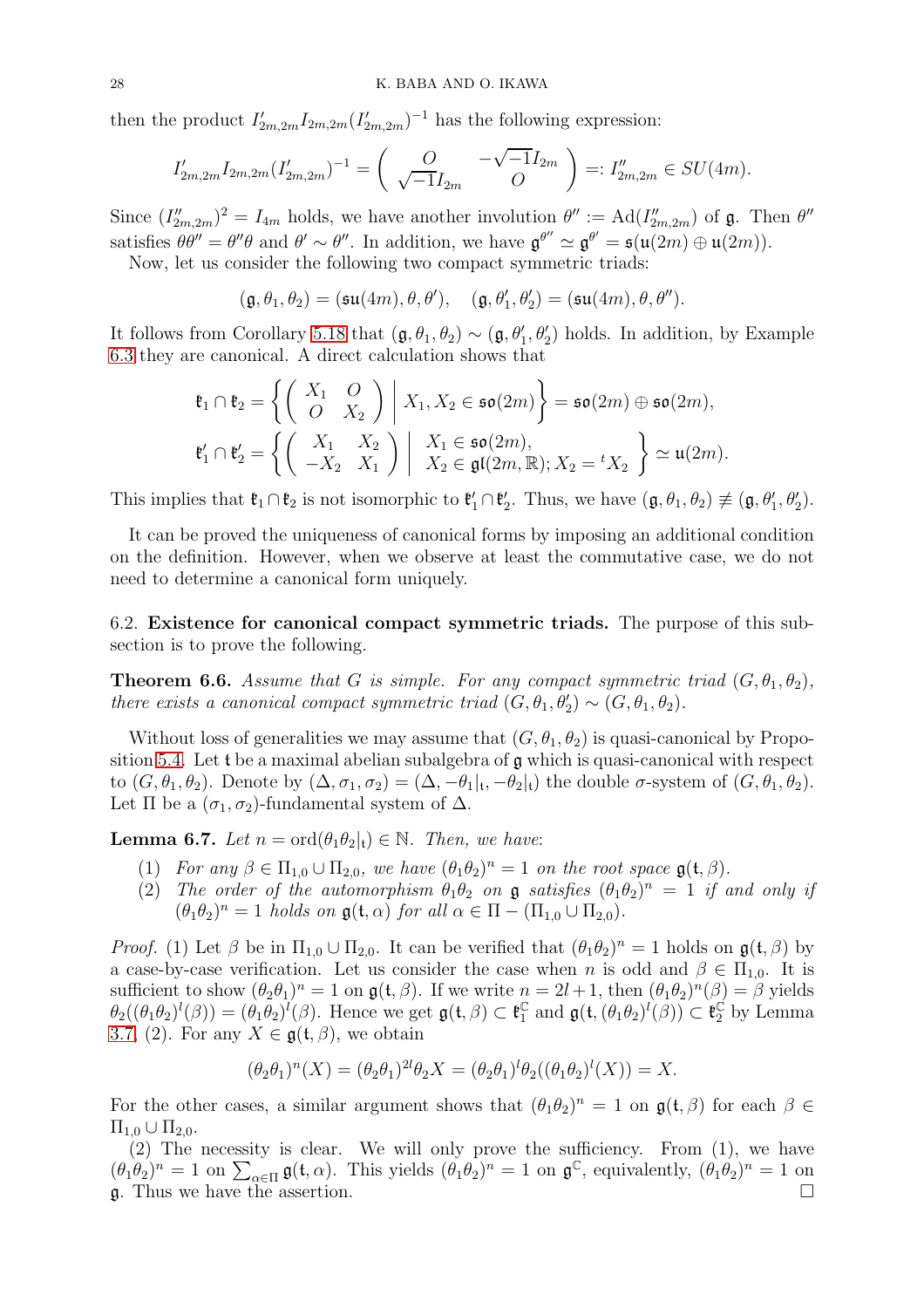Let  $\Pi^*$  be a subset of  $\Pi - (\Pi_{1,0} \cup \Pi_{2,0})$  satisfying

$$
\{\alpha, p_1(\alpha), p_2(\alpha) \mid \alpha \in \Pi^*\} = \Pi - (\Pi_{1,0} \cup \Pi_{2,0})
$$

with minimum cardinality among all such subsets. We call such  $\Pi^*$  a core of  $\Pi - (\Pi_{1,0} \cup$  $\Pi_{2,0}$ ). Then  $\Pi^*$  ∪ ( $\Pi_{1,0}$  ∪  $\Pi_{2,0}$ ) generates all the positive roots in  $\Delta$  associated with  $\Pi$ . Clearly, if  $\Pi^* = \emptyset$  holds, then we have  $\Pi = \Pi_{1,0} \cup \Pi_{2,0}$ . Let  $pr : \mathfrak{t} \to \mathfrak{t} \cap (\mathfrak{m}_1 \cap \mathfrak{m}_2)$  denote the orthogonal projection, that is, for any  $H \in \mathfrak{t}$ ,

$$
pr(H) = \frac{1}{2n} \sum_{k=0}^{n-1} \left( (\theta_1 \theta_2)^k(H) - \theta_1 (\theta_1 \theta_2)^k(H) \right) = \frac{1}{2n} \sum_{k=0}^{n-1} \left( (\sigma_1 \sigma_2)^k(H) + \sigma_1 (\sigma_1 \sigma_2)^k(H) \right).
$$

Clearly, we have  $pr(\beta) = 0$  for  $\beta \in \Pi_{1,0} \cup \Pi_{2,0}$ . Then we have

$$
\mathfrak{t}\cap(\mathfrak{m}_1\cap\mathfrak{m}_2)=pr(\mathrm{span}_{\mathbb{R}}\Pi)=\mathrm{span}_{\mathbb{R}}\{pr(\alpha)\mid\alpha\in\Pi-(\Pi_{1,0}\cup\Pi_{2,0})\}.
$$

<span id="page-28-0"></span>**Proposition 6.8.** Assume that G is simple. Then, there exists a core  $\Pi^* \subset \Pi - (\Pi_{1,0} \cup$  $\Pi_{2,0}$ ) satisfying the following conditions:

- (1)  $\{pr(\alpha) \mid \alpha \in \Pi^*\}$  are linearly independent.
- $(2)$   $\mathfrak{t} \cap (\mathfrak{m}_1 \cap \mathfrak{m}_2) = \mathrm{span}_{\mathbb{R}} \{ pr(\alpha) \mid \alpha \in \Pi^* \}.$

The proof is given by a case-by-case verification based on the classification.

**Example 6.9.** Let us consider the case when  $(\mathfrak{g}, \mathfrak{k}_1, \mathfrak{k}_2) = (\mathfrak{so}(8), \mathfrak{so}(3) \oplus \mathfrak{so}(5), \tilde{\kappa}(\mathfrak{so}(3) \oplus$  $\mathfrak{so}(5))$ ). Its double Satake diagram is given by  $(S(\Pi, \psi(\Pi_0^{(3)}), p^{(3)}), S(\Pi, \kappa(\Pi_0^{(3)}), \kappa \cdot p^{(3)}))$ as in Table [3.](#page-22-1) Then  $\Pi^* = {\alpha_2, \alpha_3}$  gives a core of  $\Pi - (\Pi_{1,0} \cup \Pi_{2,0})$ . Since we have

$$
pr(\alpha_2) = \alpha_2
$$
,  $pr(\alpha_3) = \frac{1}{3}(\alpha_1 + \alpha_3 + \alpha_4)$ ,

 ${pr(\alpha_2), pr(\alpha_3)}$  are linearly independent. From  $dim(f\cap(\mathfrak{m}_1\cap\mathfrak{m}_2))=2$ , we have  $f\cap(\mathfrak{m}_1\cap\mathfrak{m}_2)$  $m_2$ ) = span<sub>R</sub>{ $pr(\alpha_2)$ ,  $pr(\alpha_3)$ }.

In a similar manner, we can prove Proposition [6.8](#page-28-0) for the other cases. We omit the details.

The following is a refinement of Lemma [6.7,](#page-27-2) (2).

<span id="page-28-1"></span>**Lemma 6.10.** Let  $n = \text{ord}(\theta_1\theta_2|_t) \in \mathbb{N}$  and  $\Pi^* \subset \Pi - (\Pi_{1,0} \cup \Pi_{2,0})$  be a core. Then the order of the automorphism  $\theta_1\theta_2$  on  $\mathfrak g$  satisfies  $(\theta_1\theta_2)^n=1$  if and only if  $(\theta_1\theta_2)^n=1$  holds on  $\mathfrak{g}(\mathfrak{t},\alpha)$  for all  $\alpha \in \Pi^*$ .

*Proof.* We will only prove the sufficiency. We define a subspace  $\mathfrak{h}$  of  $\mathfrak{g}^{\mathbb{C}}$  as follows:

$$
\mathfrak{h}=\mathfrak{t}^{\mathbb{C}}\oplus \sum_{\beta\in\Pi_{1,0}\cup\Pi_{2,0}}\left(\mathfrak{g}(\mathfrak{t},\beta)\oplus\mathfrak{g}(\mathfrak{t},-\beta)\right)\oplus \sum_{\alpha\in\Pi^{*}}\left(\mathfrak{g}(\mathfrak{t},\alpha)\oplus\mathfrak{g}(\mathfrak{t},-\alpha)\right).
$$

By the definition, we have  $(\theta_1 \theta_2)^n = 1$  on **h**. This implies that  $(\theta_1 \theta_2)^n = 1$  holds on  $\mathfrak{h} + \theta_1(\mathfrak{h}) + \theta_2(\mathfrak{h})$ . Since  $\mathfrak{h} + \theta_1(\mathfrak{h}) + \theta_2(\mathfrak{h})$  generates  $\mathfrak{g}^{\mathbb{C}}$ , we get  $(\theta_1 \theta_2)^n = 1$  on  $\mathfrak{g}^{\mathbb{C}}$ . Thus we have the assertion.  $\Box$ 

We are ready to prove Theorem [6.6.](#page-27-0)

*Proof of Theorem* [6](#page-27-0).6. Without loss of generalities we may assume that  $(G, \theta_1, \theta_2)$  is quasicanonical. Let  $\mathfrak t$  be a maximal abelian subalgebra of  $\mathfrak g$  which is quasi-canonical with respect to  $(G, \theta_1, \theta_2)$ . Let  $n = \text{ord}(\theta_1 \theta_2|_t)$  and  $\Pi^* \subset \Pi - (\Pi_{1,0} \cup \Pi_{2,0})$  be a core as in Proposition [6.8.](#page-28-0)

First, we show  $\text{ord}(\theta_1\theta_2) = n$  in the case when  $\Pi^* = \emptyset$ . Indeed, we get  $\text{ord}(\theta_1\theta_2)$ ord $(\theta_1 \theta_2|_t) = n$ . In addition, Lemma [6.7,](#page-27-2) (1), we have  $(\theta_1 \theta_2)^n = 1$ . Hence, we obtain ord $(\theta_1 \theta_2) = n$ , so that  $(G, \theta_1, \theta_2)$  is canonical.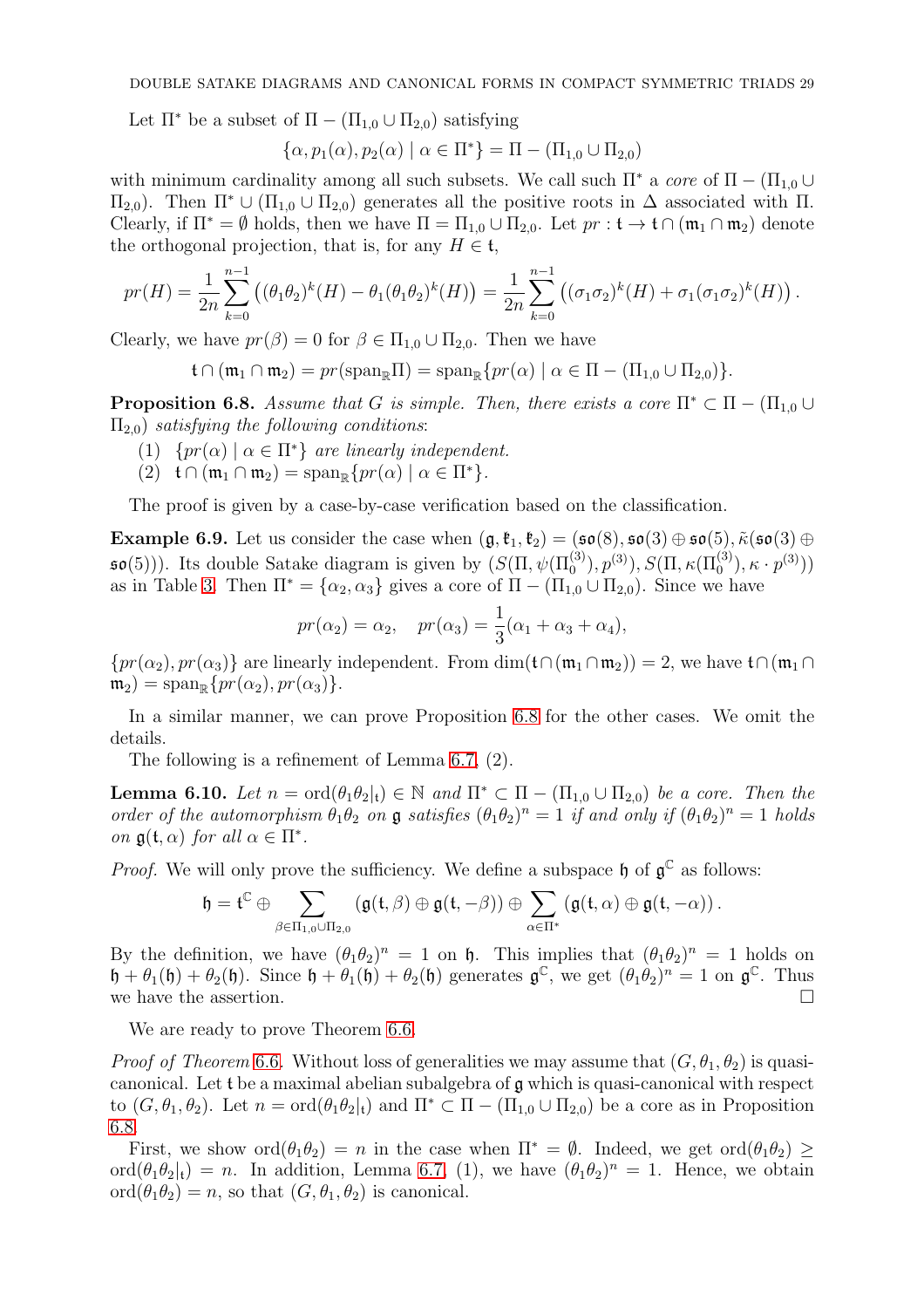Secondly, we consider the case when  $\Pi^* \neq \emptyset$ . For any  $H \in \mathfrak{t} \cap (\mathfrak{m}_1 \cap \mathfrak{m}_2)$ , if we put  $g = \exp(H)$ , then  $\text{Ad}(g)$  gives the identity transformation on t. Hence t is also quasicanonical with respect to  $(G, \theta_1, \tau_g \theta_2 \tau_g^{-1}) =: (G, \theta_1, \theta_2')$ . Then it is sufficient to show that there exists  $H \in \mathfrak{t} \cap (\mathfrak{m}_1 \cap \mathfrak{m}_2)$  such that  $(\theta_1 \theta_2)^n = 1$  holds.

Let H be any element in  $\mathfrak{t} \cap (\mathfrak{m}_1 \cap \mathfrak{m}_2)$ . Let  $\{X_\alpha\}_{\alpha \in \Delta}$  be a Chevalley basis of  $\mathfrak{g}^{\mathbb{C}}$  with  $\overline{X_{\alpha}} = -X_{-\alpha}$  (cf. Lemma [3.6\)](#page-10-3). For each  $\alpha \in \Delta$ , we define a complex numbers  $S_{\alpha}$  by  $(\hat{\theta}_1 \hat{\theta}_2)^n X_\alpha = S_\alpha X_\alpha$ . By the definition, we have  $(\hat{\theta}_1 \hat{\theta}_2)^n X_\alpha = e^{\sqrt{-1}(2n \cdot pr(\alpha), H)} S_\alpha X_\alpha$  for each  $\alpha \in \Delta$ . Then, it follows from Lemma [6.10](#page-28-1) that  $(\theta_1 \theta_2')^n = 1$  holds if and only if  $e^{\sqrt{-1}\langle 2n\cdot pr^{(n)}(\alpha),H\rangle}S_{\alpha}=1$  for all  $\alpha\in\Pi^*$ . From Lemma [3.7](#page-10-0) it is shown that  $|S_{\alpha}|=1$  holds, so that there exists  $u_{\alpha} \in \mathbb{R}$  such that  $S_{\alpha} = e^{\sqrt{-1}u_{\alpha}}$ . It follows from Proposition [6.8,](#page-28-0) (1) that the square matrix  $(\langle pr(\alpha), pr(\beta) \rangle)_{\alpha,\beta \in \Pi^*}$  is invertible, so that the following equation has a solution  $H$ :

$$
\langle 2n \cdot pr(\alpha), H \rangle + u_{\alpha} = 0 \quad (\alpha \in \Pi^*).
$$

Then  $(\theta_1 \theta_2')^n = 1$  holds for the solution H.

From the above argument, we have complete the proof.  $\square$ 

<span id="page-29-0"></span>6.3. Rank and order for canonical compact symmetric triads. The purpose of this subsection is to prove the following.

<span id="page-29-1"></span>**Theorem 6.11.** Assume that G is simple. Let  $(G, \theta_1, \theta_2)$  be a canonical compact symmetric triad. Then, the followings hold:

(1) Let t be a maximal abelian subalgebra of g which is canonical with respect to  $(G, \theta_1, \theta_2)$ . Then,  $\mathfrak{t} \cap (\mathfrak{m}_1 \cap \mathfrak{m}_2)$  is a maximal abelian subspace of  $\mathfrak{m}_1 \cap \mathfrak{m}_2$ . (2) ord $[(G, \theta_1, \theta_2)] = \text{ord}(\theta_1\theta_2).$ 

Remark 6.12. We have the complete classification of commutable compact symmetric triads  $[(G, \theta_1, \theta_2)]$  such that G is simple. Indeed, it follows from Theorems [6.6](#page-27-0) and Theo-rem [6.11,](#page-29-1) (2) that  $[(G, \theta_1, \theta_2)]$  is commutable if and only if ord $[(\Delta, \sigma_1, \sigma_2)] \leq 2$  holds. By means of Table [4,](#page-24-0) we can determine the commutability of  $[(G, \theta_1, \theta_2)]$ . In particular, if the simple Lie group G is of exceptional type, then  $[(G, \theta_1, \theta_2)]$  is commutable.

In the rest of this paper, we give the proof of Theorem [6.11.](#page-29-1)

First, we give the proof of (1) for the theorem. Let  $(G, \theta_1, \theta_2)$  be a canonical compact symmetric triad. The (1) is clear in the case when  $\text{ord}(\theta_1\theta_2) = 1$ . In the case when ord $(\theta_1\theta_2) = 2$ , Lemma [5.6](#page-17-0) obeys (1). Hence it is sufficient to show (1) for canonical compact symmetric triads with  $\text{ord}(\theta_1\theta_2) \geq 3$ .

Here, we prepare the following lemma, which gives a sufficient condition for the abelian subspace  $\mathfrak{t} \cap (\mathfrak{m}_1 \cap \mathfrak{m}_2)$  to be maximal in  $\mathfrak{m}_1 \cap \mathfrak{m}_2$ .

**Lemma 6.13.** Let  $(G, \theta_1, \theta_2)$  be a compact symmetric triad and t be a maximal abelian subalgebra of  $\mathfrak g$  such that  $\mathfrak t \cap \mathfrak m_i$   $(i = 1, 2)$  is a maximal abelian subspace of  $\mathfrak m_i$ . We denote by  $(\Delta, \sigma_1, \sigma_2)$  the double  $\sigma$ -system of  $(G, \theta_1, \theta_2)$  with respect to **t**. Then the following holds:

<span id="page-29-2"></span>
$$
\dim(\mathfrak{t}^{\sigma_1} \cap \mathfrak{t}^{\sigma_2}) \le \min\{\text{rank}(G, \theta_i) \mid i = 1, 2\}.
$$
\n(6.1)

Furthermore, if the equality in this inequality holds, then  $\mathfrak{t}^{\sigma_1} \cap \mathfrak{t}^{\sigma_2} = \mathfrak{t} \cap (\mathfrak{m}_1 \cap \mathfrak{m}_2)$  becomes a maximal abelian subspace of  $\mathfrak{m}_1 \cap \mathfrak{m}_2$ .

*Proof.* By the definition we have the inequality  $(6.1)$ . Assume that the equality in  $(6.1)$ holds. Let **a** be a maximal abelian subspace of  $\mathfrak{m}_1 \cap \mathfrak{m}_2$  containing  $\mathfrak{t}^{\sigma_1} \cap \mathfrak{t}^{\sigma_2}$ . From  $\dim(\mathfrak{a}) \leq \text{rank}(G, \theta_i)$ , we have  $\dim(\mathfrak{t}^{\sigma_1} \cap \mathfrak{t}^{\sigma_2}) \leq \dim(\mathfrak{a}) \leq \min\{\text{rank}(G, \theta_i) \mid i = 1, 2\}$ . By the assumption we obtain  $\mathfrak{t}^{\sigma_1} \cap \mathfrak{t}^{\sigma_2} = \mathfrak{a}$ . Thus, we have the assertion.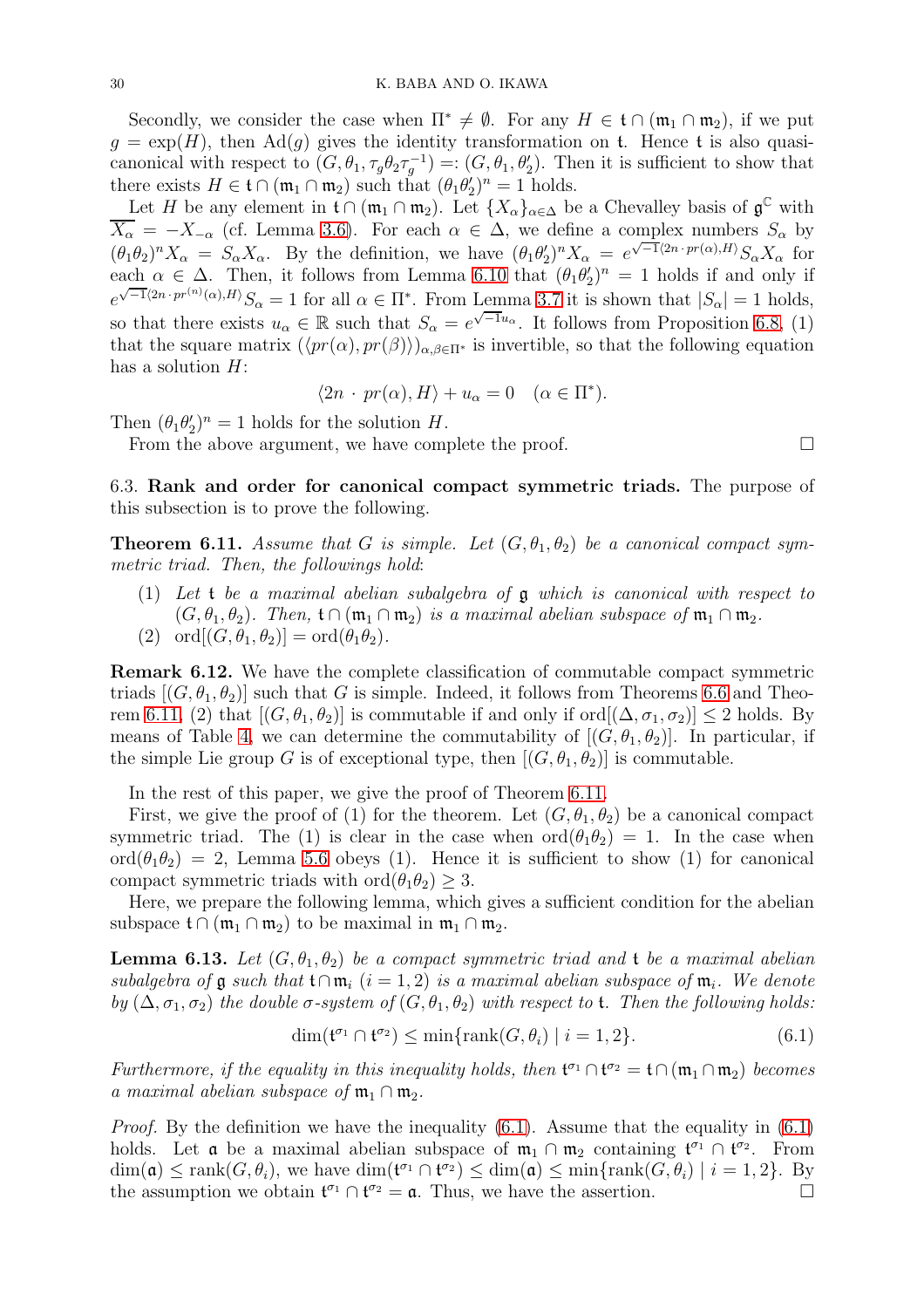There are some compact symmetric triads such that the equality in [\(6.1\)](#page-29-2) does not hold. In the case when G is simple, we can classify such compact symmetric triads at the Lie algebra level by means of Table [4.](#page-24-0) Indeed, canonical compact symmetric triad  $(G, \theta_1, \theta_2)$ (or  $(G, \theta_2, \theta_1)$ ) satisfying  $\text{ord}(\theta_1\theta_2) \geq 3$  and  $\dim(\mathfrak{t}^{\sigma_1} \cap \mathfrak{t}^{\sigma_2}) < \min\{\text{rank}(G, \theta_i) \mid i = 1, 2\}$ are locally isomorphic to  $(\mathfrak{g}, \mathfrak{k}_1, \mathfrak{k}_2)$  as in Table [5.](#page-30-0)

TABLE 5. Canonical compact symmetric triads  $(G, \theta_1, \theta_2)$  satisfying  $\text{ord}(\theta_1\theta_2) \geq 3$  and  $\dim(\mathfrak{t}^{\sigma_1} \cap \mathfrak{t}^{\sigma_2}) < \min\{\text{rank}(G, \theta_i) \mid i = 1, 2\}$ 

<span id="page-30-0"></span>

| $(\mathfrak{g}, \mathfrak{k}_1, \mathfrak{k}_2)$                                                                     | Remark            |
|----------------------------------------------------------------------------------------------------------------------|-------------------|
| $(\mathfrak{su}(2a+2b+2), \mathfrak{sp}(a+b+1), \mathfrak{s}(\mathfrak{u}(2a+1) \oplus \mathfrak{u}(2b+1)))$         | $0 \leq a \leq b$ |
| $(\mathfrak{so}(2a+2b+2), \mathfrak{so}(2a+1) \oplus \mathfrak{so}(2b+1), \mathfrak{u}(a+b+1))$                      | $0 \leq a \leq b$ |
| $(\mathfrak{so}(8),\mathfrak{so}(1)\oplus\mathfrak{so}(7),\tilde{\kappa}(\mathfrak{so}(c)\oplus\mathfrak{so}(8-c)))$ | $c = 1, 2, 3$     |
| $(\mathfrak{so}(8),\mathfrak{so}(2)\oplus\mathfrak{so}(6),\tilde{\kappa}(\mathfrak{so}(c)\oplus\mathfrak{so}(8-c)))$ | $c = 2, 3$        |
| $(\mathfrak{so}(8),\mathfrak{so}(3)\oplus\mathfrak{so}(5),\tilde{\kappa}(\mathfrak{so}(3)\oplus\mathfrak{so}(5)))$   |                   |

For these canonical compact symmetric triads, we will prove Theorem [6.11,](#page-29-1) (1) by a case-by-case verification.

<span id="page-30-1"></span>Example 6.14. Let us consider the case when  $(g, \mathfrak{k}_1, \mathfrak{k}_2) = (\mathfrak{so}(8), \mathfrak{so}(3) \oplus \mathfrak{so}(5), \kappa(\mathfrak{so}(3) \oplus$  $\mathfrak{so}(5)$ ). Then we have

$$
2 = \dim(\mathfrak{t}^{\sigma_1} \cap \mathfrak{t}^{\sigma_2}) \le \max\{\dim(\mathfrak{t}^{\sigma_1} \cap s\mathfrak{t}^{\sigma_2}) \mid s \in W(\Delta)\} \le 3.
$$

We will show that  $\max\{\dim(\mathfrak{t}^{\sigma_1}\cap s\mathfrak{t}^{\sigma_2})\mid s\in W(\Delta)\}=2$ . Under Notation [1](#page-13-2) we have

$$
\mathfrak{t}^{\sigma_1} = \mathbb{R} e_3 \oplus \mathbb{R} (e_1 - e_2) \oplus \mathbb{R} (e_2 - e_3), \ \mathfrak{t}^{\sigma_2} = \mathbb{R} (e_1 - e_2 + e_3 - e_4) \oplus \mathbb{R} (e_2 - e_3) \oplus \mathbb{R} (e_3 + e_4).
$$

Suppose for contradiction that there exists  $s \in W(\Delta)$  satisfying dim( $\mathfrak{t}^{\sigma_1} \cap s\mathfrak{t}^{\sigma_2}$ ) = 3. Then we have  $s^{-1}t^{\sigma_1} = t^{\sigma_2}$ . It follows from the expression of  $t^{\sigma_1}$  that there exists  $j \in$  $\{1, 2, 3, 4\}$  satisfying  $e_j \in w^{-1}$ **t**<sup> $\sigma_1$ </sup>. This contradicts that  $t^{\sigma_2}$  does not contain all the vectors  $e_1, e_2, e_3, e_4$ . In addition, by Proposition [5.2](#page-16-4) we obtain  $\dim(\mathfrak{t}^{\sigma_1} \cap \mathfrak{t}^{\sigma_2}) = \max\{\dim(\mathfrak{t}^{\sigma_1} \cap \mathfrak{t}^{\sigma_2} \cap \mathfrak{t}^{\sigma_3} \cap \mathfrak{t}^{\sigma_4} \cap \mathfrak{t}^{\sigma_5} \}$  $s\mathfrak{t}^{\sigma_2}$  |  $s \in W(\Delta)$ } = rank $(G, \theta_1, \theta_2)$ .

In a similar manner as in Example [6.14,](#page-30-1) we have Theorem [6.11,](#page-29-1) (1) for  $(\mathfrak{g}, \mathfrak{k}_1, \mathfrak{k}_2)$  =  $(\mathfrak{so}(8), \mathfrak{so}(a) \oplus \mathfrak{so}(8-a), \tilde{\kappa}(\mathfrak{so}(c) \oplus \mathfrak{so}(8-c)))$  with  $(a, c) = (1, \{1, 2, 3\})$ ,  $(2, \{2, 3\})$ .

Example 6.15. Let us consider the case when  $(\mathfrak{g}, \mathfrak{k}_1, \mathfrak{k}_2) = (\mathfrak{so}(2a + 2b + 2), \mathfrak{so}(2a + 1) \oplus$  $\mathfrak{so}(2b+1), \mathfrak{u}(a+b+1)$  with  $0 \leq a < b$ . We will show the following relation:

$$
rank(\mathfrak{g}, \mathfrak{k}_1, \mathfrak{k}_2) = a (= dim(\mathfrak{t} \cap (\mathfrak{m}_1 \cap \mathfrak{m}_2))).
$$

We define two involutions  $\theta'_1$ ,  $\theta'_2$  on  $\mathfrak{so}(2a + 2b + 2)$  as follows:

$$
\theta_1'(X) = I_{2a+1,2b+1} X I_{2a+1,2b+1}, \quad \theta_2'(X) = J_{a+b+1} X J_{a+b+1}^{-1}.
$$

Then we have  $\mathfrak{g}^{\theta'_1} = \mathfrak{so}(2a+1) \oplus \mathfrak{so}(2b+1)$  and  $\mathfrak{g}^{\theta'_2} = \mathfrak{u}(a+b+1)$ . By the classification,  $(\mathfrak{g}, \theta'_1, \theta'_2)$  is in  $[(\mathfrak{g}, \mathfrak{k}_1, \mathfrak{k}_2)]$ . From

$$
\mathfrak{m}'_1 \cap \mathfrak{m}'_2 = \mathfrak{g}^{-\theta'_1} \cap \mathfrak{g}^{-\theta'_2} = \left\{ \begin{pmatrix} O_{2a+1} & O & W & O \\ O & O_{b-a} & O & O \\ W & O & O_{2a+1} & O \\ O & O & O & O_{b-a} \end{pmatrix} \middle| W \in \mathfrak{so}(2a+1) \right\},\,
$$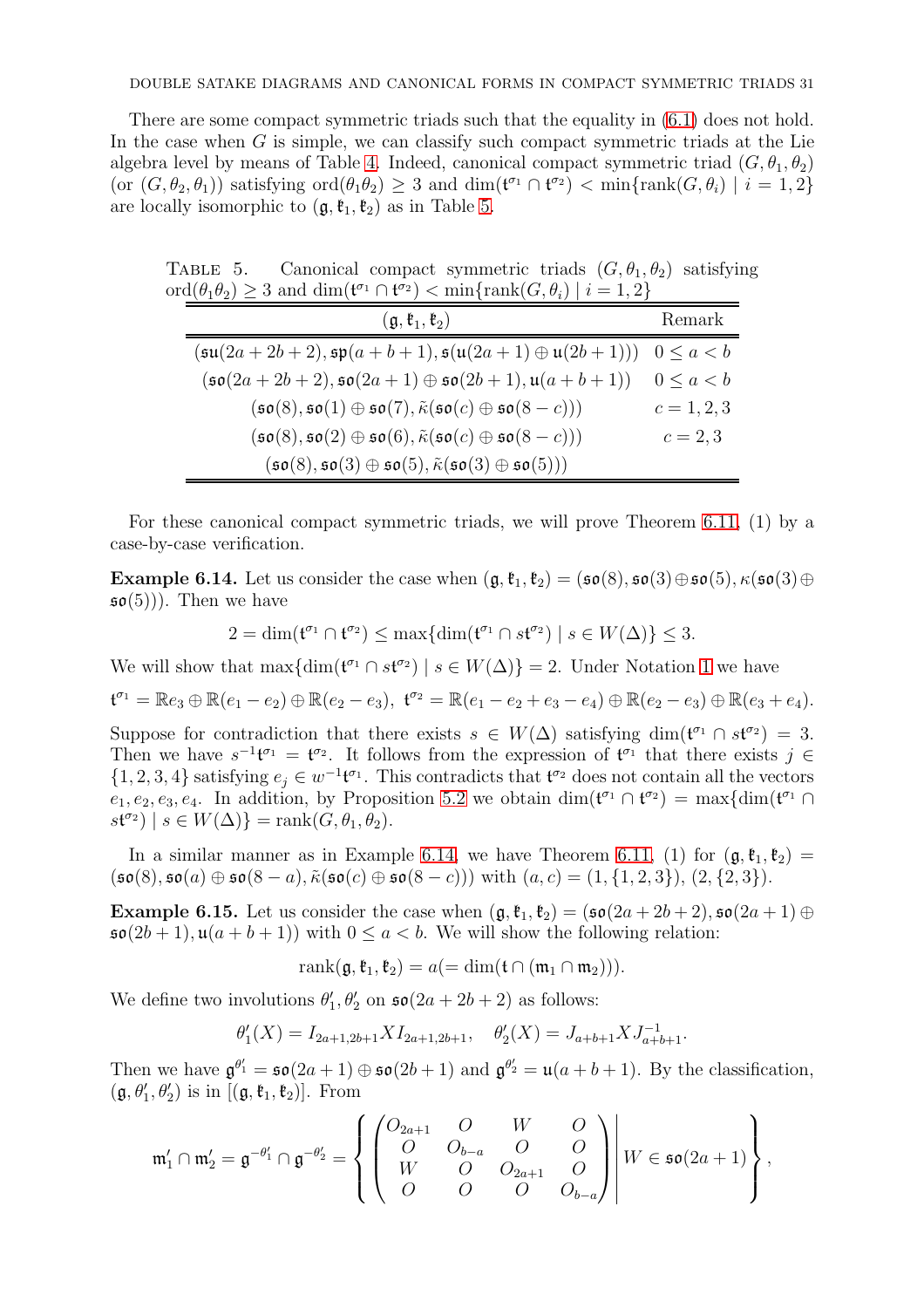we obtain

$$
[\mathfrak{m}'_1 \cap \mathfrak{m}'_2, \mathfrak{m}'_1 \cap \mathfrak{m}'_2] = \left\{ \begin{pmatrix} X & & \\ & O & \\ & & X & \\ & & & O \end{pmatrix} \middle| X \in \mathfrak{so}(2a+1) \right\} = \mathfrak{so}(2a+1)
$$

For any  $Z \in [\mathfrak{m}'_1 \cap \mathfrak{m}'_2, \mathfrak{m}'_1 \cap \mathfrak{m}'_2]$  and  $Y \in \mathfrak{m}'_1 \cap \mathfrak{m}'_2$  with

$$
Z = \begin{pmatrix} X & & \\ & O & \\ & & X & \\ & & & O \end{pmatrix}, \quad Y = \begin{pmatrix} O_{2a+1} & O & W & O \\ O & O_{b-a} & O & O \\ W & O & O_{2a+1} & O \\ O & O & O & O_{b-a} \end{pmatrix},
$$

we have

$$
[Z,Y] = \begin{pmatrix} O_{2a+1} & O & [X,W] & O \\ O & O_{b-a} & O & O \\ [X,W] & O & O_{2a+1} & O \\ O & O & O & O_{b-a} \end{pmatrix}.
$$

This yields

$$
([\mathfrak{m}'_1 \cap \mathfrak{m}'_2, \mathfrak{m}'_1 \cap \mathfrak{m}'_2] \oplus \mathfrak{m}'_1 \cap \mathfrak{m}'_2, [\mathfrak{m}'_1 \cap \mathfrak{m}'_2, \mathfrak{m}'_1 \cap \mathfrak{m}'_2]) \newline \simeq (\mathfrak{so}(2a+1) \oplus \mathfrak{so}(2a+1), \Delta(\mathfrak{so}(2a+1) \oplus \mathfrak{so}(2a+1))).
$$

Hence we get

$$
rank(\mathfrak{g}, \mathfrak{k}_1, \mathfrak{k}_2) = rank(\mathfrak{g}, \theta'_1, \theta'_2) = rank(\mathfrak{so}(2a+1)) = a,
$$

so that  $\mathfrak{t} \cap (\mathfrak{m}_1 \cap \mathfrak{m}_2)$  is a maximal abelian subspace of  $\mathfrak{m}_1 \cap \mathfrak{m}_2$ .

**Example 6.16.** Let us consider the case when  $(\mathfrak{g}, \mathfrak{k}_1, \mathfrak{k}_2) = (\mathfrak{su}(2a + 2b + 2), \mathfrak{sp}(a + b +$ 1),  $\mathfrak{s}(\mathfrak{u}(2a+1) \oplus \mathfrak{u}(2b+1))$  with  $0 \leq a < b$ . It is sufficient to show rank $(\mathfrak{g}, \mathfrak{k}_1, \mathfrak{k}_2) = a$ . We define two involutions  $\theta'_1$ ,  $\theta'_2$  on  $\mathfrak{su}(2a + 2b + 2)$  as follows:

$$
\theta_1'(X) = J_{a+b+1} \bar{X} J_{a+b+1}^{-1}, \quad \theta_2'(X) = I_{2a+1,2b+1} X I_{2a+1,2b+1}.
$$

Then we have  $\mathfrak{g}^{\theta'_1} = \mathfrak{sp}(a+b+1)$  and  $\mathfrak{g}^{\theta'_2} = \mathfrak{s}(\mathfrak{u}(2a+1) \oplus \mathfrak{u}(2b+1))$ , from which  $(\mathfrak{g}, \theta'_1, \theta'_2)$ is in  $[(\mathfrak{g},\mathfrak{k}_1,\mathfrak{k}_2)]$ . A direct calculation shows

$$
\mathfrak{m}'_1 \cap \mathfrak{m}'_2 = \mathfrak{g}^{-\theta'_1} \cap \mathfrak{g}^{-\theta'_2} = \left\{ \begin{pmatrix} O_{2a+1} & O & Y & O \\ O & O_{b-a} & O & O \\ \bar{Y} & O & O_{2a+1} & O \\ O & O & O & O_{b-a} \end{pmatrix} \middle| Y = -{}^t Y \in M(2a+1, \mathbb{C}) \right\}.
$$

In the case when  $a = 0$ , we have  $\mathfrak{m}_1 \cap \mathfrak{m}_2 = \{0\}$ . This implies that rank $(\mathfrak{g}, \mathfrak{k}_1, \mathfrak{k}_2) =$ rank $(\mathfrak{g}, \theta'_1, \theta'_2) = 0 = a$ . In what follows, we assume that  $a \geq 1$ . Since  $\mathfrak{u}(2a + 1)$  can be expressed by

$$
\mathfrak{u}(2a+1) = \operatorname{span}_{\mathbb{R}} \{ X\overline{Y} - Y\overline{X} \mid X, Y \in \mathfrak{gl}(n, \mathbb{C}), {}^{t} X = -X, {}^{t} Y = -Y \},
$$

we have

$$
[\mathfrak{m}'_1 \cap \mathfrak{m}'_2, \mathfrak{m}'_1 \cap \mathfrak{m}'_2] = \left\{ \begin{pmatrix} X & & \\ & O & \\ & & \bar{X} & \\ & & & O \end{pmatrix} \middle| X \in \mathfrak{u}(2a+1) \right\} = \mathfrak{u}(2a+1).
$$

Hence we get

 $([m'_1 \cap m'_2, m'_1 \cap m'_2] \oplus m'_1 \cap m'_2, [m'_1 \cap m'_2, m'_1 \cap m'_2]) \simeq (\mathfrak{so}(4a+2), \mathfrak{u}(2a+1)),$ from which rank $(\mathfrak{g}, \mathfrak{k}_1, \mathfrak{k}_2) = \text{rank}(\mathfrak{so}(4a + 2), \mathfrak{u}(2a + 1)) = a$ .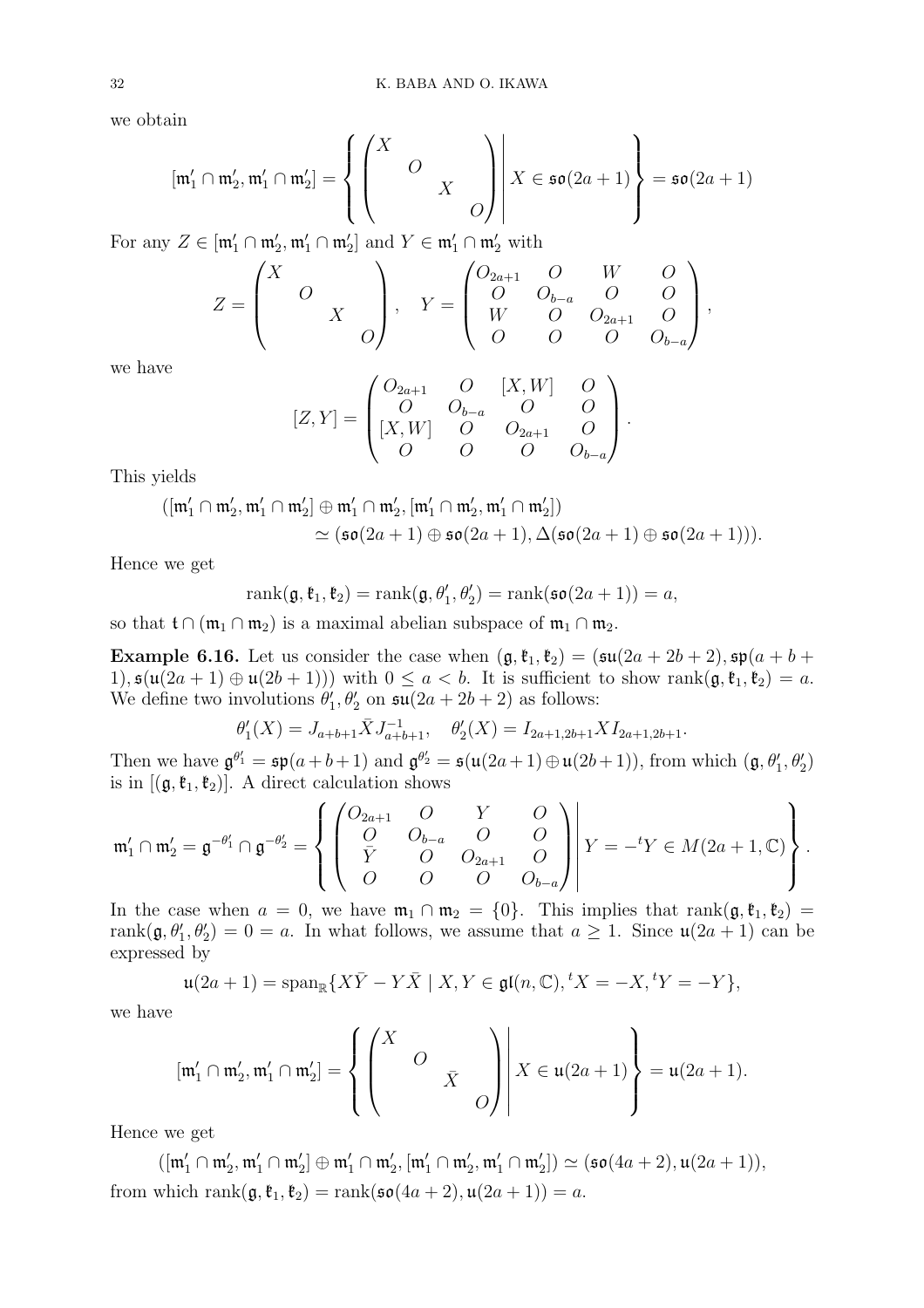From the above argument we have complete the proof of Theorem [6.11,](#page-29-1) (1).

Secondly, we give the proof of Theorem [6.11,](#page-29-1) (2). In the case when  $\text{rank}(G, \theta_1, \theta_2) = 0$ , we have ord $[(G, \theta_1, \theta_2)] = \text{ord}(\theta_1 \theta_2)$  by Proposition [2.6.](#page-4-2) In what follows, we will prove  $\text{ord}[(G, \theta_1, \theta_2)] = \text{ord}(\theta_1\theta_2)$  in the case when  $\text{rank}(G, \theta_1, \theta_2) \geq 1$ . Our proof is based on a case-by-case verification for  $n := \text{ord}(\theta_1\theta_2) \in \{1, 2, 3, 4, 6\}.$ 

In the case when  $n = 1$ , we have  $1 \leq \text{ord}(G, \theta_1, \theta_2) \leq \text{ord}(\theta_1 \theta_2) = 1$ . This yields  $\text{ord}[(G, \theta_1, \theta_2)] = \text{ord}(\theta_1\theta_2).$ 

Next, we consider the case when  $n = 2$ . Suppose for a contradiction that there exists  $(G, \theta_1', \theta_2') \sim (G, \theta_1, \theta_2)$  such that  $\text{ord}(\theta_1' \theta_2') = 1$ . Then we have  $\theta_1' = \theta_2'$ . As explained in Example [6.2,](#page-26-3)  $(G, \theta_1', \theta_1')$  is canonical. If we denote by  $(\Delta', \sigma_1', \sigma_1') = (\Delta', -d\theta_1' |_{t'}, -d\theta_1' |_{t'})$ the double  $\sigma$ -system of  $(G, \theta_1', \theta_1')$ , then we have  $(\Delta, \sigma_1, \sigma_2) \equiv (\Delta', \sigma_1', \sigma_1')$  by Proposition [5.10.](#page-18-2) This yields  $1 = \text{ord}(d\theta'_1 d\theta'_1 |_{t'}) = \text{ord}(d\theta_1 d\theta_2 |_{t}) = 2$ , which is a contradiction. Thus we have  $2 \leq \text{ord}[(G, \theta_1, \theta_2)] \leq \text{ord}(\theta_1\theta_2) = 2$ , that is,  $\text{ord}[(G, \theta_1, \theta_2)] = \text{ord}(\theta_1\theta_2)$ .

In the case when  $n \in \{3, 4, 6\}$ , by the classification,  $(G, \theta_1, \theta_2)$  or  $(G, \theta_2, \theta_1)$  is locally isomorphic to one of the following two cases among the compact symmetric triads satisfying rank $(G, \theta_1, \theta_2) \geq 1$  and  $\text{ord}(\theta_1\theta_2) \geq 3$ :

 $(Case 1)$   $(\mathfrak{g}, \mathfrak{k}_1, \mathfrak{k}_2) = (\mathfrak{so}(8), \mathfrak{so}(a) \oplus \mathfrak{so}(8-a), \tilde{\kappa}(\mathfrak{so}(3) \oplus \mathfrak{so}(5)))$  for  $a = 2, 3$ : First, we consider the case when  $a = 2$ . Then we have  $\text{ord}(\theta_1\theta_2) = 4$ . Since  $\mathfrak{k}_1 \not\approx \mathfrak{k}_2$  obeys  $\theta_1 \not\sim \theta_2$ , we have  $\text{ord}[(G, \theta_1, \theta_2)] \geq 2$ . Suppose for a contradiction that there exists  $(G, \theta'_1, \theta'_2) \sim$  $(G, \theta_1, \theta_2)$  such that  $\text{ord}(\theta_1' \theta_2') = 2$ . As explained in Example [6.3,](#page-26-2)  $(G, \theta_1', \theta_2')$  is canonical. Let  $(\Delta', \sigma'_1, \sigma'_2) = (\Delta', -d\theta'_1|_{t'}, -d\theta'_2|_{t'})$  denote the double  $\sigma$ -system of  $(G, \theta'_1, \theta'_2)$ . From  $(\Delta, \sigma_1, \sigma_2) \equiv (\Delta', \sigma'_1, \sigma'_2)$ , we have  $2 = \text{ord}(d\theta'_1 d\theta'_2 | \nu) = \text{ord}(d\theta_1 d\theta_2 | \nu) = 4$ , which is contradiction. Furthermore, from  $(\theta_1 \theta_2)^4 = 1$ , it can be verified that there exist no compact symmetric triads  $(G, \theta_1', \theta_2') \sim (G, \theta_1, \theta_2)$  satisfying  $\text{ord}(\theta_1' \theta_2') = 3$  by Proposition [2.4.](#page-3-0) Thus we have  $\text{ord}[(G, \theta_1, \theta_2)] = \text{ord}(\theta_1\theta_2).$ 

Secondly, we consider the case when  $a = 3$ . Then we have rank $(G, \theta_1, \theta_2) = 2$  and ord $(\theta_1 \theta_2) = 3$ . Suppose for a contradiction that there exists  $(G, \theta'_1, \theta'_2) \sim (G, \theta_1, \theta_2)$  such that  $\text{ord}(\theta_1'\theta_2')=1$ , that is,  $\theta_1'=\theta_2'$ . Let  $(\Delta',\sigma_1',\sigma_1')=(\Delta',-d\theta_1'|\nu,-d\theta_1'|\nu)$  denote the double  $\sigma$ -system of  $(G, \theta_1', \theta_1')$ . From  $(\Delta, \sigma_1, \sigma_2) \equiv (\Delta', \sigma_1', \sigma_1')$ , we have  $2 = \dim(\mathfrak{t}^{\sigma_1} \cap \mathfrak{t}^{\sigma_2}) =$  $\dim(\mathfrak{t}^{\sigma'_1} \cap \mathfrak{t}^{\sigma'_1}) = 3$ , which is contradiction. In a similar argument as in the case when  $a = 2$ , it can be shown that there exist no compact symmetric triads  $(G, \theta_1', \theta_2') \sim (G, \theta_1, \theta_2)$ satisfying  $\text{ord}(\theta'_1\theta'_2)=2$ . Thus, we have  $\text{ord}[(G,\theta_1,\theta_2)] = \text{ord}(\theta_1\theta_2)$ .

 $(Case 2)$   $(\mathfrak{g}, \mathfrak{k}_1, \mathfrak{k}_2) = (\mathfrak{su}(2m), \mathfrak{sp}(m), \mathfrak{sl}(2a+1) \oplus \mathfrak{u}(2b+1)))$  or  $(\mathfrak{so}(2m), \mathfrak{so}(2a+1) \oplus$  $\mathfrak{so}(2b+1), \mathfrak{u}(m))$  for  $a < b, m = a+b+1$ : Then we have  $\text{ord}(\theta_1\theta_2) = 4$  and  $\theta_1 \nsim \theta_2$ . By a similar argument as in (Case 1),  $a = 2$ , it can be shown that  $\text{ord}[(G, \theta_1, \theta_2)] = \text{ord}(\theta_1\theta_2)$ .

From the above argument we have complete the proof of Theorem  $6.11, (2)$  $6.11, (2)$  $6.11, (2)$ .

#### <span id="page-32-0"></span>**REFERENCES**

- <span id="page-32-1"></span>[1] S. Araki, On root systems and an infinitesimal classification of irreducible symmetric spaces, J. Math. Osaka City Univ., 13 (1962), 1–34.
- <span id="page-32-2"></span>[2] K. Baba, O. Ikawa and A. Sasaki, A duality between non-compact semisimple symmetric pairs and commutative compact semisimple symmetric triads and its general theory, Diff. Geom. and its Applications 76 (2021), 101751.
- <span id="page-32-3"></span>[3] K. Baba, O. Ikawa and A. Sasaki, An alternative proof for Berger's classification of semisimple pseudo-Riemannian symmetric pairs from the view point of compact symmetric triads, in preparation.
- <span id="page-32-5"></span><span id="page-32-4"></span>[4] N. Bourbaki, Groupes et algebres de Lie, Hermann, Paris, 1978.
- [5] O. Geortsches and G. Thorbergsson, On the geometry of orbits of Hermann actions, Geom. Dedicata, 129 (2007), 101–118.